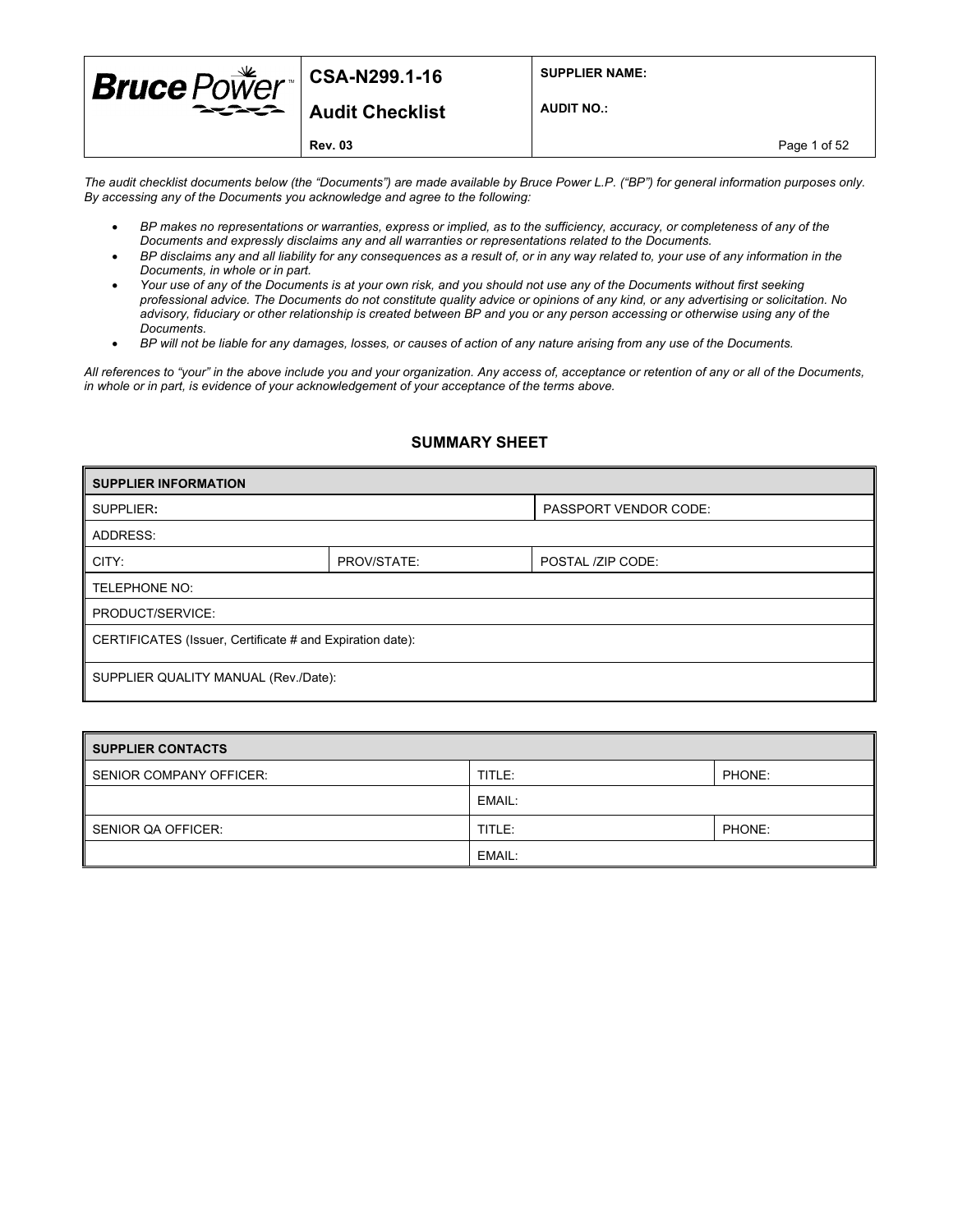

**SUPPLIER NAME:**

**AUDIT NO.:**

**Rev. 03** Page 2 of 52

## **AUDIT INFORMATION**

AUDIT NO.: AUDIT DATES:

|                      | <b>AUDIT TEAM INFORMATION</b> |              |        |                                                |  |  |  |
|----------------------|-------------------------------|--------------|--------|------------------------------------------------|--|--|--|
| <b>AUDIT TEAM</b>    | <b>NAME</b>                   | <b>PHONE</b> | EMAIL: | <b>CHECKLIST</b><br><b>SECTIONS</b><br>AUDITED |  |  |  |
| <b>TEAM LEADER</b>   |                               |              |        |                                                |  |  |  |
| <b>AUDITOR</b>       |                               |              |        |                                                |  |  |  |
| <b>AUDITOR</b>       |                               |              |        |                                                |  |  |  |
| <b>AUDITOR</b>       |                               |              |        |                                                |  |  |  |
| AUDITOR-IN-TRAINING  |                               |              |        |                                                |  |  |  |
| TECHNICAL SPECIALIST |                               |              |        |                                                |  |  |  |
|                      |                               |              |        |                                                |  |  |  |

Audit Team Leader: Date: Date: Date: Date: Date: Date: Date: Date: Date: Date: Date: Date: Date: Date: Date: Date: Date: Date: Date: Date: Date: Date: Date: Date: Date: Date: Date: Date: Date: Date: Date: Date: Date: Date: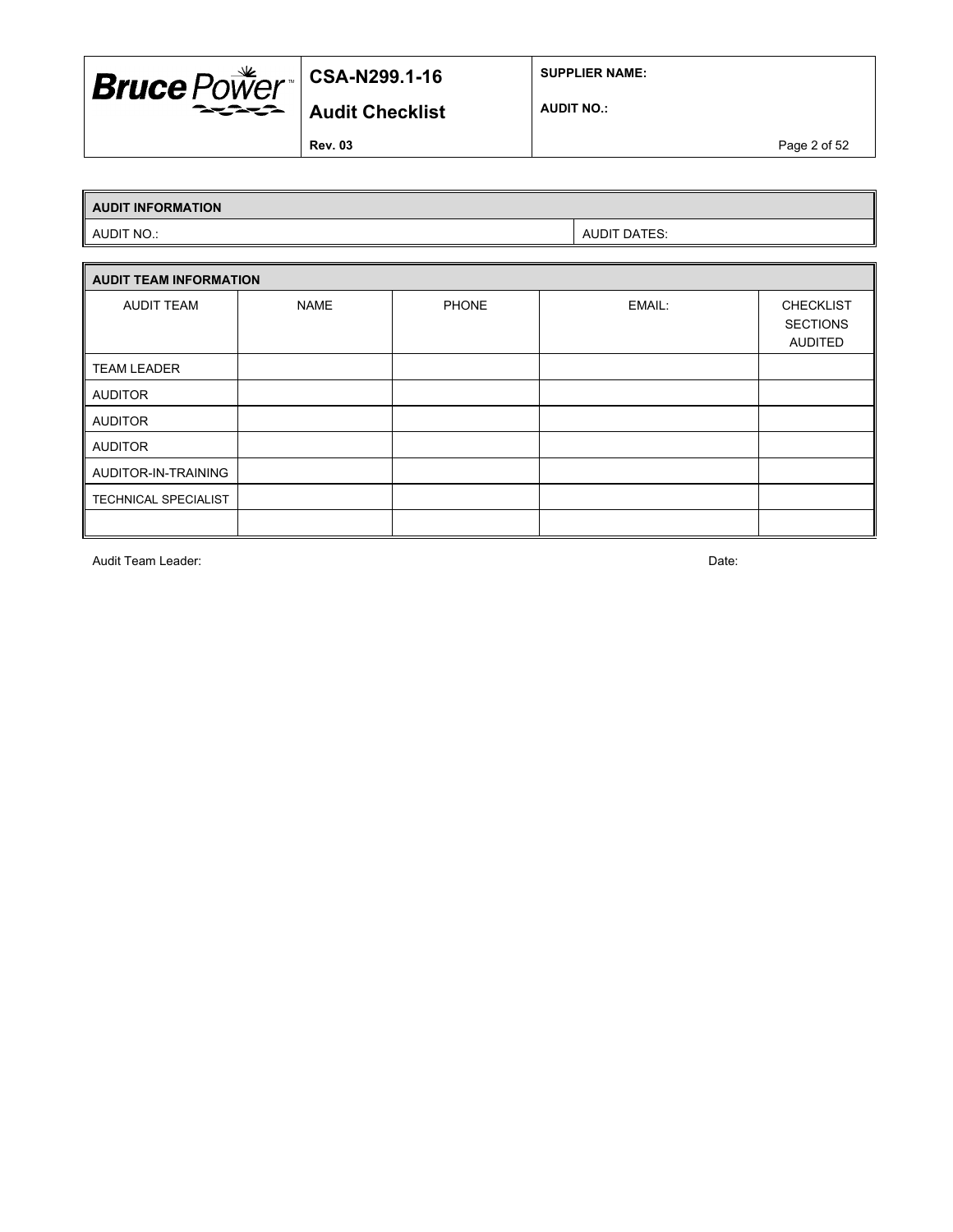

**SUPPLIER NAME:**

**Audit Checklist**

**AUDIT NO.:**

**Rev. 03** Page 3 of 52

### **AUDIT RESULTS SUMMARY SHEET**

| <b>Audit</b><br><b>Section</b>                                                                                                                                                                                                                                                                                                                                                                                                         | <b>Section Description</b>                                                                 | E          | F          | <b>Status</b> | <b>Comments/Findings</b> |
|----------------------------------------------------------------------------------------------------------------------------------------------------------------------------------------------------------------------------------------------------------------------------------------------------------------------------------------------------------------------------------------------------------------------------------------|--------------------------------------------------------------------------------------------|------------|------------|---------------|--------------------------|
| 1                                                                                                                                                                                                                                                                                                                                                                                                                                      | <b>Contract Review</b>                                                                     | $\sqrt{}$  | $\sqrt{}$  |               |                          |
| 2                                                                                                                                                                                                                                                                                                                                                                                                                                      | Design                                                                                     | $\sqrt{2}$ |            |               |                          |
| $\overline{3}$                                                                                                                                                                                                                                                                                                                                                                                                                         | <b>RESERVED FOR DEDICATION</b>                                                             |            |            |               |                          |
| $\overline{4}$                                                                                                                                                                                                                                                                                                                                                                                                                         | <b>Software Quality Assurance</b>                                                          | $\sqrt{}$  | $\sqrt{}$  |               |                          |
| 5                                                                                                                                                                                                                                                                                                                                                                                                                                      | Procurement                                                                                | $\sqrt{2}$ | $\sqrt{}$  |               |                          |
| 6                                                                                                                                                                                                                                                                                                                                                                                                                                      | Fabrication/Assembly Activities,<br>Material Control and Handling, Storage<br>and Shipping |            | $\sqrt{}$  |               |                          |
| $\overline{7}$                                                                                                                                                                                                                                                                                                                                                                                                                         | <b>Special Processes</b>                                                                   |            | $\sqrt{}$  |               |                          |
| 8                                                                                                                                                                                                                                                                                                                                                                                                                                      | Tests, Inspections, and Calibration                                                        |            | $\sqrt{}$  |               |                          |
| 9                                                                                                                                                                                                                                                                                                                                                                                                                                      | Document Control/Adequacy                                                                  | $\sqrt{}$  | $\sqrt{}$  |               |                          |
| 10                                                                                                                                                                                                                                                                                                                                                                                                                                     | Organization/Program                                                                       | $\sqrt{2}$ | $\sqrt{}$  |               |                          |
| 11                                                                                                                                                                                                                                                                                                                                                                                                                                     | Nonconforming Items                                                                        |            | $\sqrt{}$  |               |                          |
| 12                                                                                                                                                                                                                                                                                                                                                                                                                                     | Internal Audit                                                                             | $\sqrt{}$  | $\sqrt{}$  |               |                          |
| 13                                                                                                                                                                                                                                                                                                                                                                                                                                     | <b>Corrective Action</b>                                                                   | $\sqrt{}$  | $\sqrt{}$  |               |                          |
| 14                                                                                                                                                                                                                                                                                                                                                                                                                                     | Training/Certification                                                                     | $\sqrt{}$  | $\sqrt{}$  |               |                          |
| 15                                                                                                                                                                                                                                                                                                                                                                                                                                     | <b>Field Services</b>                                                                      | $\sqrt{}$  | $\sqrt{}$  |               |                          |
| 16                                                                                                                                                                                                                                                                                                                                                                                                                                     | Records                                                                                    | $\sqrt{2}$ | $\sqrt{2}$ |               |                          |
| <b>KEY</b><br>S-SATISFACTORY<br>U - UNSATISFACTORY<br>N/A - NOT APPLICABLE<br>E = Recommended for Engineering Services Suppliers<br>F = Recommended for Field Services Suppliers<br>Note: An audit section status identified as "U" only indicates that one or more attributes in this checklist section were found to be<br>unacceptable and may not suggest that the entire section was found to be unsatisfactory or not effective. |                                                                                            |            |            |               |                          |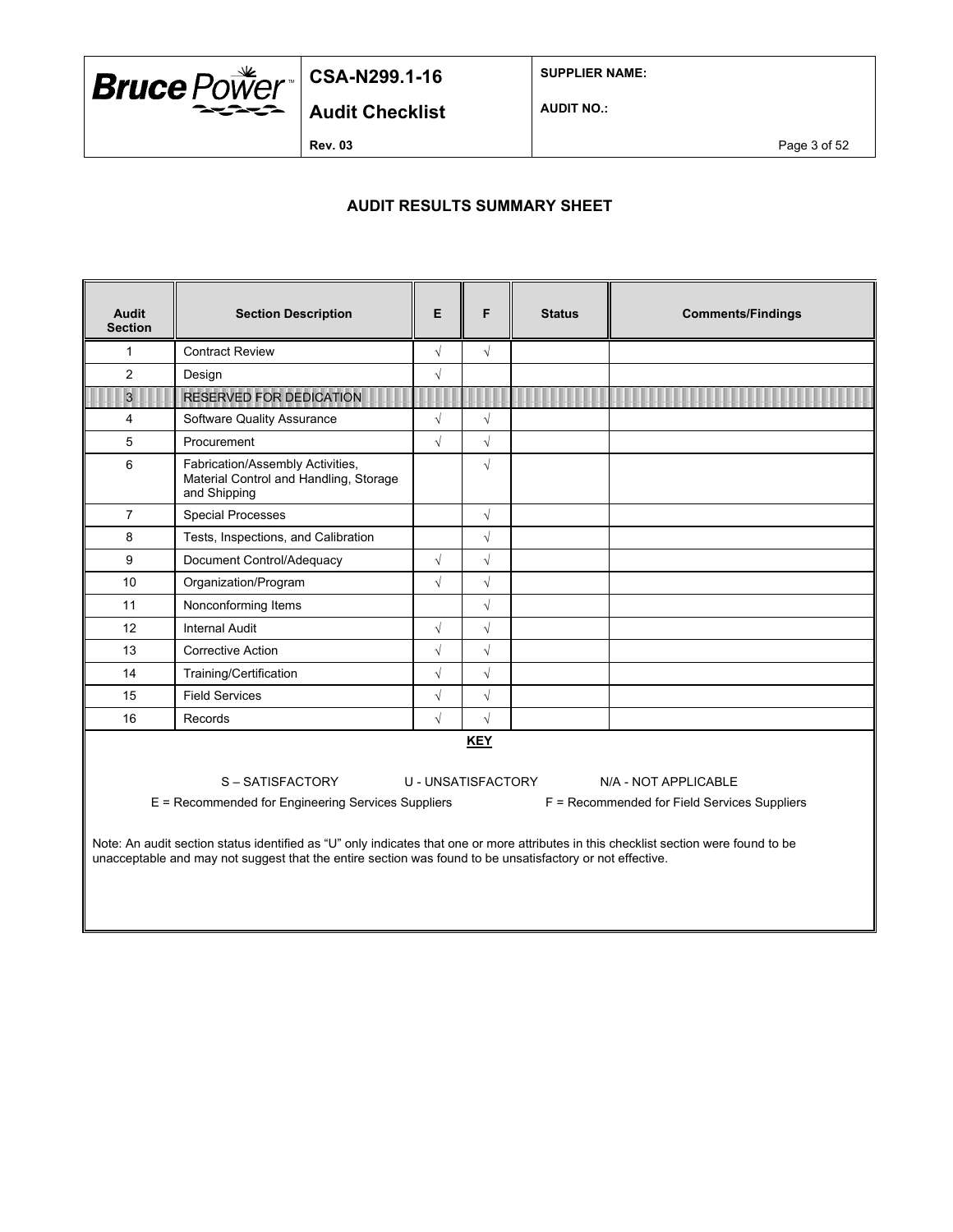

**SUPPLIER NAME:**

**AUDIT NO.:**

**Rev. 03** Page 4 of 52

#### **SECTION 1 – CONTRACT REVIEW**

|                 | <b>METHOD OF VERIFICATION</b>                                                                                                                                                                                                                             |  |  |  |  |  |
|-----------------|-----------------------------------------------------------------------------------------------------------------------------------------------------------------------------------------------------------------------------------------------------------|--|--|--|--|--|
| 1.1             | Within the assessment/summary section of each checklist question, record the procedures/instructions/drawings including the<br>revision/date used to verify implementation.                                                                               |  |  |  |  |  |
| 1.2             | TENDER AND CONTRACT                                                                                                                                                                                                                                       |  |  |  |  |  |
|                 | Verify that measures are established and implemented to control tender and contract activities. Verify the following:                                                                                                                                     |  |  |  |  |  |
|                 | Customer's tendering/purchase order/contract documents and subsequent changes to purchase order/contract documents are<br>(a)<br>reviewed and the results of the review documented by appropriate personnel/functions within the supplier's organization; |  |  |  |  |  |
|                 | Customer purchase order/contract technical and quality requirements are correctly translated on supplier's control documents<br>(b)<br>(e.g. order review form, travelers, shop work orders, inspection and test planning documents);                     |  |  |  |  |  |
|                 | Supplier exceptions are documented and communicated back to and accepted by the customer; and,<br>(c)                                                                                                                                                     |  |  |  |  |  |
|                 | Prior to the award of the contract and if applicable;<br>(d)                                                                                                                                                                                              |  |  |  |  |  |
|                 | i)<br>The customer is notified of products to be supplied from inventory.                                                                                                                                                                                 |  |  |  |  |  |
|                 | ii)<br>The customer is notified of the statistical techniques/sampling plans that will be used.                                                                                                                                                           |  |  |  |  |  |
|                 | NOTE:<br>Technical and quality requirements include such items as: test/inspection, documentation, C of C, packaging/shipping,<br>(b)<br>hold points, materials, etc.<br>This includes notification to customer of design deviations/design changes.      |  |  |  |  |  |
|                 | (C)<br>N299.1: Clause 4.6(g); Clause 5.5.1; Clause 5.5.19(d)                                                                                                                                                                                              |  |  |  |  |  |
| <b>RESULTS:</b> |                                                                                                                                                                                                                                                           |  |  |  |  |  |
|                 | ASSESSMENT/SUMMARY: (Document observations on Figure 1)                                                                                                                                                                                                   |  |  |  |  |  |
|                 | List the supplier quality manual reference and implementing procedure(s) established:                                                                                                                                                                     |  |  |  |  |  |
|                 |                                                                                                                                                                                                                                                           |  |  |  |  |  |
|                 | Evaluate controls and implementation of supplier measures (who, what, how):                                                                                                                                                                               |  |  |  |  |  |
|                 |                                                                                                                                                                                                                                                           |  |  |  |  |  |
|                 | Are procedural controls adequate and effectively implemented and procedure revision current?                                                                                                                                                              |  |  |  |  |  |
|                 | $\sqcap$ Yes                                                                                                                                                                                                                                              |  |  |  |  |  |
|                 | $\Box$ No (describe the inadequacy above)                                                                                                                                                                                                                 |  |  |  |  |  |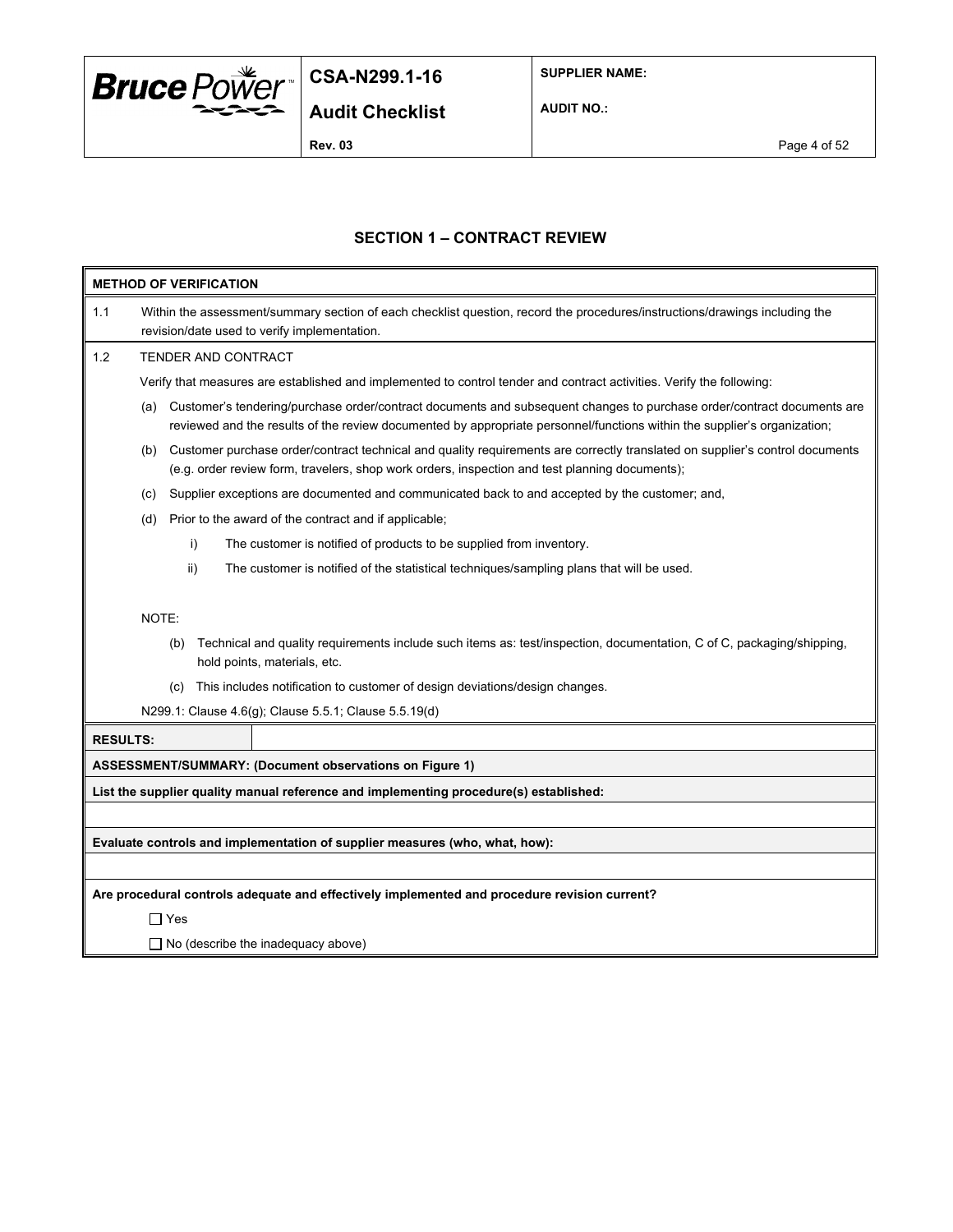

**SUPPLIER NAME:**

**AUDIT NO.:**

**Rev. 03** Page 5 of 52

|                 | <b>METHOD OF VERIFICATION</b>                                                                |                                                                                                                                                                                                                                                                                                                                            |  |  |  |
|-----------------|----------------------------------------------------------------------------------------------|--------------------------------------------------------------------------------------------------------------------------------------------------------------------------------------------------------------------------------------------------------------------------------------------------------------------------------------------|--|--|--|
| 1.3             |                                                                                              | CUSTOMER SUPPLIED PRODUCTS OR SERVICES                                                                                                                                                                                                                                                                                                     |  |  |  |
|                 |                                                                                              | Verify that measures are established and implemented for control of items and services, including intellectual property and personal<br>data supplied by the customer or returned from the customer for repair/rework.                                                                                                                     |  |  |  |
|                 | N299.1: Clause 5.5.18                                                                        | NOTE: When applicable, measures must include the examination of the customer's items/services, including documentation, upon<br>receipt to verify acceptability. The customer must be promptly notified in writing of unacceptable customer-supplier<br>property or property that becomes lost or damaged while in the supplier's custody. |  |  |  |
|                 |                                                                                              |                                                                                                                                                                                                                                                                                                                                            |  |  |  |
| <b>RESULTS:</b> |                                                                                              |                                                                                                                                                                                                                                                                                                                                            |  |  |  |
|                 | <b>ASSESSMENT/SUMMARY:</b>                                                                   |                                                                                                                                                                                                                                                                                                                                            |  |  |  |
|                 |                                                                                              | List the supplier quality manual reference and implementing procedure(s) established:                                                                                                                                                                                                                                                      |  |  |  |
|                 |                                                                                              |                                                                                                                                                                                                                                                                                                                                            |  |  |  |
|                 |                                                                                              | Evaluate controls and implementation of supplier measures (who, what, how):                                                                                                                                                                                                                                                                |  |  |  |
|                 |                                                                                              |                                                                                                                                                                                                                                                                                                                                            |  |  |  |
|                 | Are procedural controls adequate and effectively implemented and procedure revision current? |                                                                                                                                                                                                                                                                                                                                            |  |  |  |
|                 | $\Box$ Yes                                                                                   |                                                                                                                                                                                                                                                                                                                                            |  |  |  |
|                 |                                                                                              | $\Box$ No (describe the inadequacy above)                                                                                                                                                                                                                                                                                                  |  |  |  |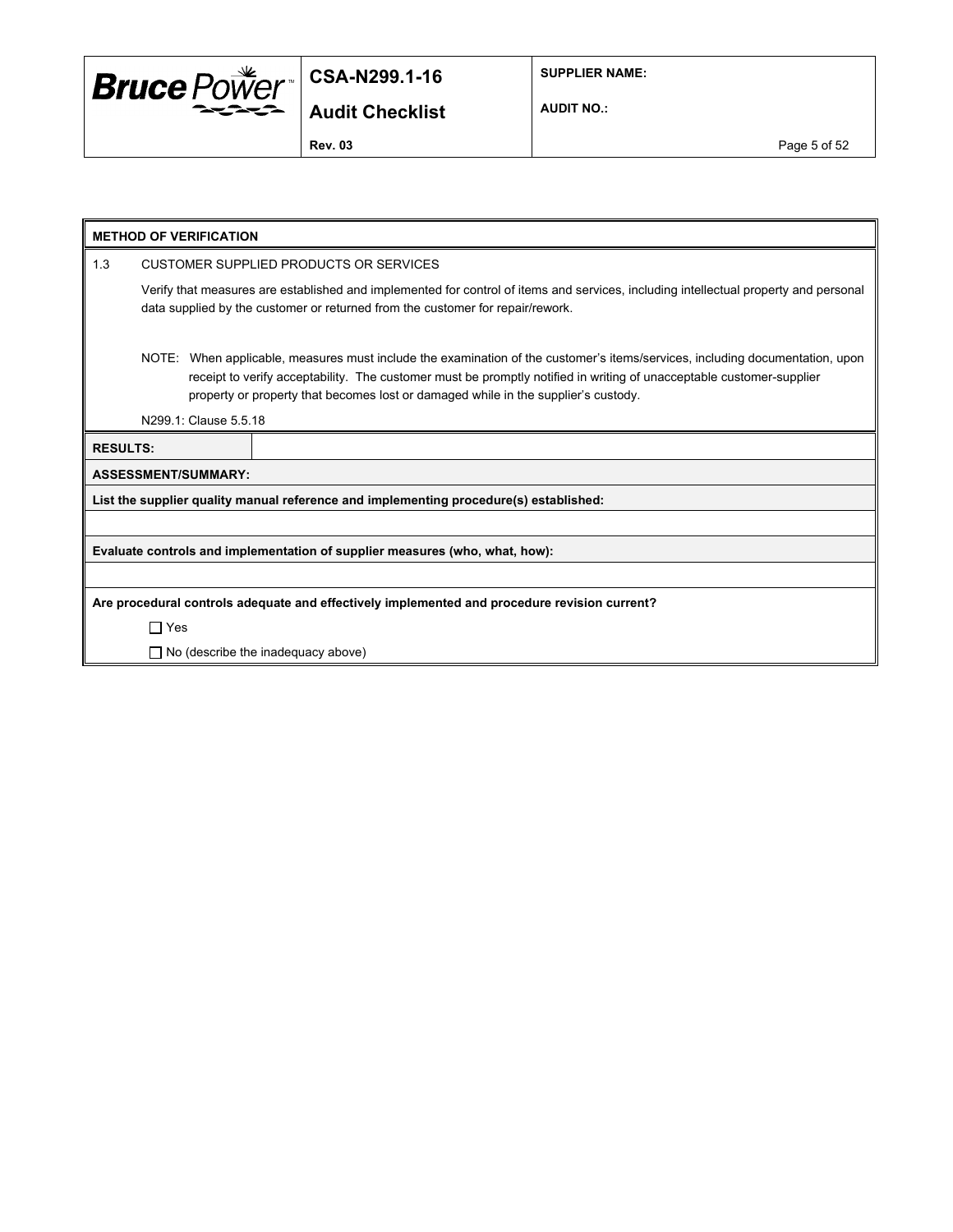

**SUPPLIER NAME:**

**Audit Checklist**

**AUDIT NO.:**

**Rev. 03** Page 6 of 52

## **SECTION 1 - CONTRACT REVIEW**

**(FIGURE 1)**

|                                 | (1.00112.1)                                 |                                                                              |                                                     |
|---------------------------------|---------------------------------------------|------------------------------------------------------------------------------|-----------------------------------------------------|
| P.O. / CONTRACT<br>NO. AND DATE | PART NUMBER AND<br>ITEM/SERVICE DESCRIPTION | P.O. /CONTRACT REQUIREMENTS<br>CORRECTLY TRANSLATED TO<br>SUPPLIER DOCUMENTS | <b>CUSTOMER</b><br>APPROVAL OF<br><b>EXCEPTIONS</b> |
|                                 |                                             | (Yes/No)                                                                     | (Yes/No)                                            |
|                                 |                                             | (LIST WORK ORDERS, TRAVELERS,<br>DRAWINGS, ETC.)                             |                                                     |
| $^{\star}$ 1.2                  | $*1.2$                                      | $*1.2$                                                                       | $^{\star}$ 1.2                                      |
|                                 |                                             |                                                                              |                                                     |
|                                 |                                             |                                                                              |                                                     |
|                                 |                                             |                                                                              |                                                     |
|                                 |                                             |                                                                              |                                                     |
|                                 |                                             |                                                                              |                                                     |
|                                 |                                             |                                                                              |                                                     |
|                                 |                                             |                                                                              |                                                     |
|                                 |                                             |                                                                              |                                                     |
|                                 |                                             |                                                                              |                                                     |
|                                 |                                             |                                                                              |                                                     |
|                                 |                                             |                                                                              |                                                     |
|                                 |                                             |                                                                              |                                                     |
|                                 |                                             |                                                                              |                                                     |
|                                 |                                             |                                                                              |                                                     |
|                                 |                                             |                                                                              |                                                     |
|                                 |                                             |                                                                              |                                                     |
|                                 |                                             |                                                                              |                                                     |
|                                 |                                             |                                                                              |                                                     |
|                                 |                                             |                                                                              |                                                     |
|                                 |                                             |                                                                              |                                                     |
|                                 |                                             |                                                                              |                                                     |
|                                 |                                             |                                                                              |                                                     |
|                                 |                                             |                                                                              |                                                     |
|                                 |                                             |                                                                              |                                                     |
|                                 |                                             |                                                                              |                                                     |
|                                 |                                             |                                                                              |                                                     |
|                                 |                                             |                                                                              |                                                     |
|                                 |                                             |                                                                              |                                                     |
|                                 |                                             |                                                                              |                                                     |
|                                 |                                             |                                                                              |                                                     |
|                                 |                                             |                                                                              |                                                     |
|                                 |                                             |                                                                              |                                                     |
|                                 |                                             |                                                                              |                                                     |
|                                 |                                             |                                                                              |                                                     |
|                                 |                                             |                                                                              |                                                     |
| * Refers to applicable question |                                             |                                                                              |                                                     |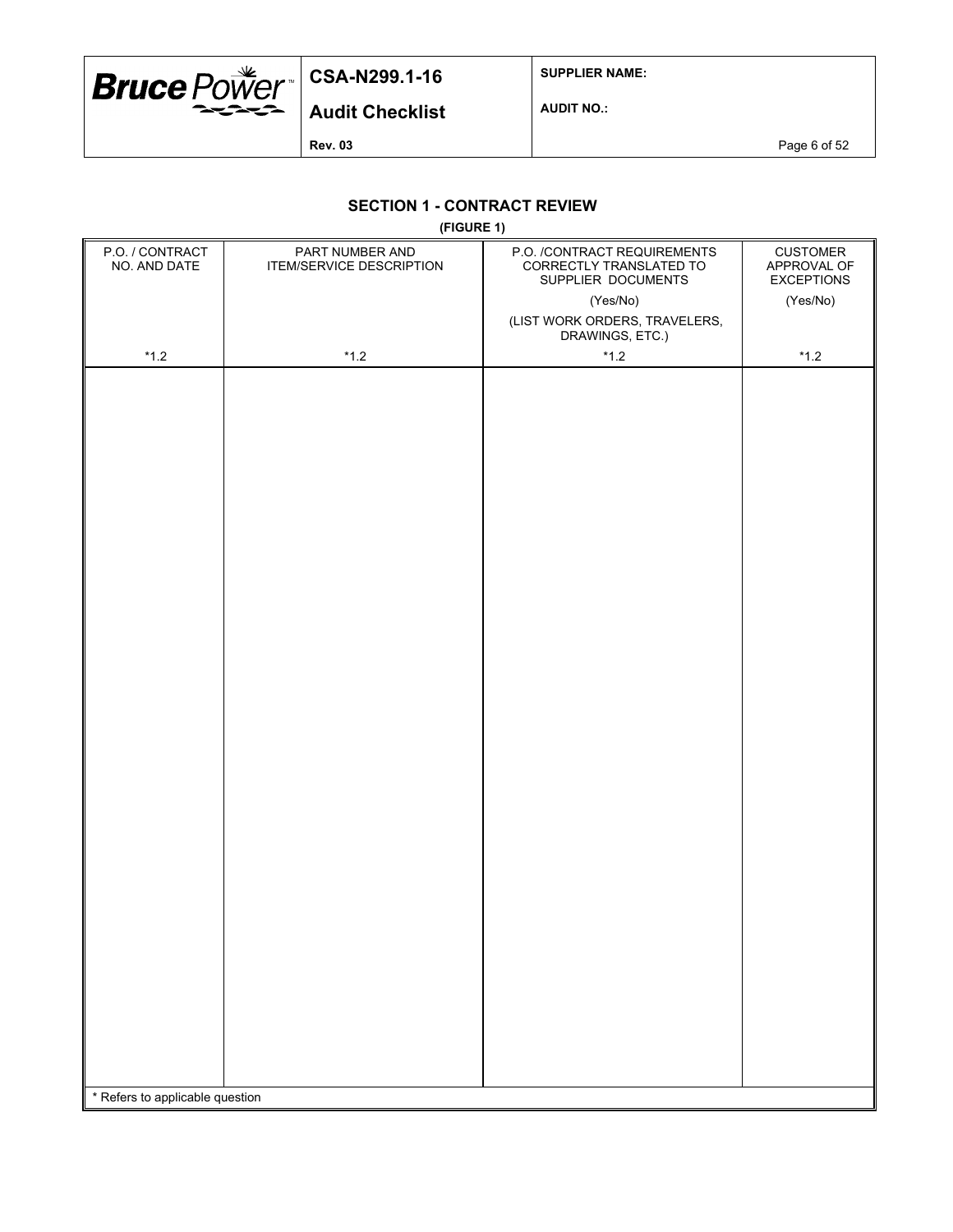

**SUPPLIER NAME:**

**Audit Checklist**

**AUDIT NO.:**

**Rev. 03** Page 7 of 52

## **SECTION 2 – DESIGN**

|                 | <b>METHOD OF VERIFICATION</b>                                                                                                                                                                                                                                                                                                                                                                                                                   |
|-----------------|-------------------------------------------------------------------------------------------------------------------------------------------------------------------------------------------------------------------------------------------------------------------------------------------------------------------------------------------------------------------------------------------------------------------------------------------------|
| 2.1             | Within the assessment/summary section of each checklist question, record the procedures/instructions/drawings including the<br>revision/date used to verify implementation.                                                                                                                                                                                                                                                                     |
| 2.2             | DESIGN PLANNING, WORK ASSIGNMENT & INTERFACES                                                                                                                                                                                                                                                                                                                                                                                                   |
|                 | Verify that measures are established and implemented to plan the design, assign the work, and define interfaces. Verify the<br>following:                                                                                                                                                                                                                                                                                                       |
|                 | Design and verification activities are divided into discrete work packages and that the sequential or parallel order of work<br>(a)<br>packages is planned and identified;                                                                                                                                                                                                                                                                      |
|                 | Each work package is assigned to designated personnel;<br>(b)                                                                                                                                                                                                                                                                                                                                                                                   |
|                 | Design plans and revisions are submitted to the customer when specified in the contract, and updated to include additional<br>(c)<br>activities and verification points as appropriate and resubmitted to the customer; and,                                                                                                                                                                                                                    |
|                 | The control of organizational and technical interfaces and agreement between interfaces has been established. Organizational<br>(d)<br>and technical interfaces must be identified and defined.                                                                                                                                                                                                                                                 |
|                 | NOTE:<br>These measures include the assignment of design activities in multidisciplinary or multi-organizational design teams,<br>(d)<br>documentation of communication protocols between interfaces, and establishment of procedures among participating<br>design organizations (internal/external) for the review, approval, release, distribution, and revision of documents.<br>CSA N299.1: Clause 5.5.2.2; Clause 5.5.2.3; Clause 5.5.2.4 |
| <b>RESULTS:</b> |                                                                                                                                                                                                                                                                                                                                                                                                                                                 |
|                 | ASSESSMENT/SUMMARY: (Document observations on Figure 2)                                                                                                                                                                                                                                                                                                                                                                                         |
|                 | List the supplier quality manual reference and implementing procedure(s) established:                                                                                                                                                                                                                                                                                                                                                           |
|                 |                                                                                                                                                                                                                                                                                                                                                                                                                                                 |
|                 | Evaluate controls and implementation of supplier measures (who, what, how):                                                                                                                                                                                                                                                                                                                                                                     |
|                 |                                                                                                                                                                                                                                                                                                                                                                                                                                                 |
|                 | Are procedural controls adequate and effectively implemented and procedure revision current?                                                                                                                                                                                                                                                                                                                                                    |
|                 | $\Box$ Yes                                                                                                                                                                                                                                                                                                                                                                                                                                      |
|                 | $\Box$ No (describe the inadequacy above)                                                                                                                                                                                                                                                                                                                                                                                                       |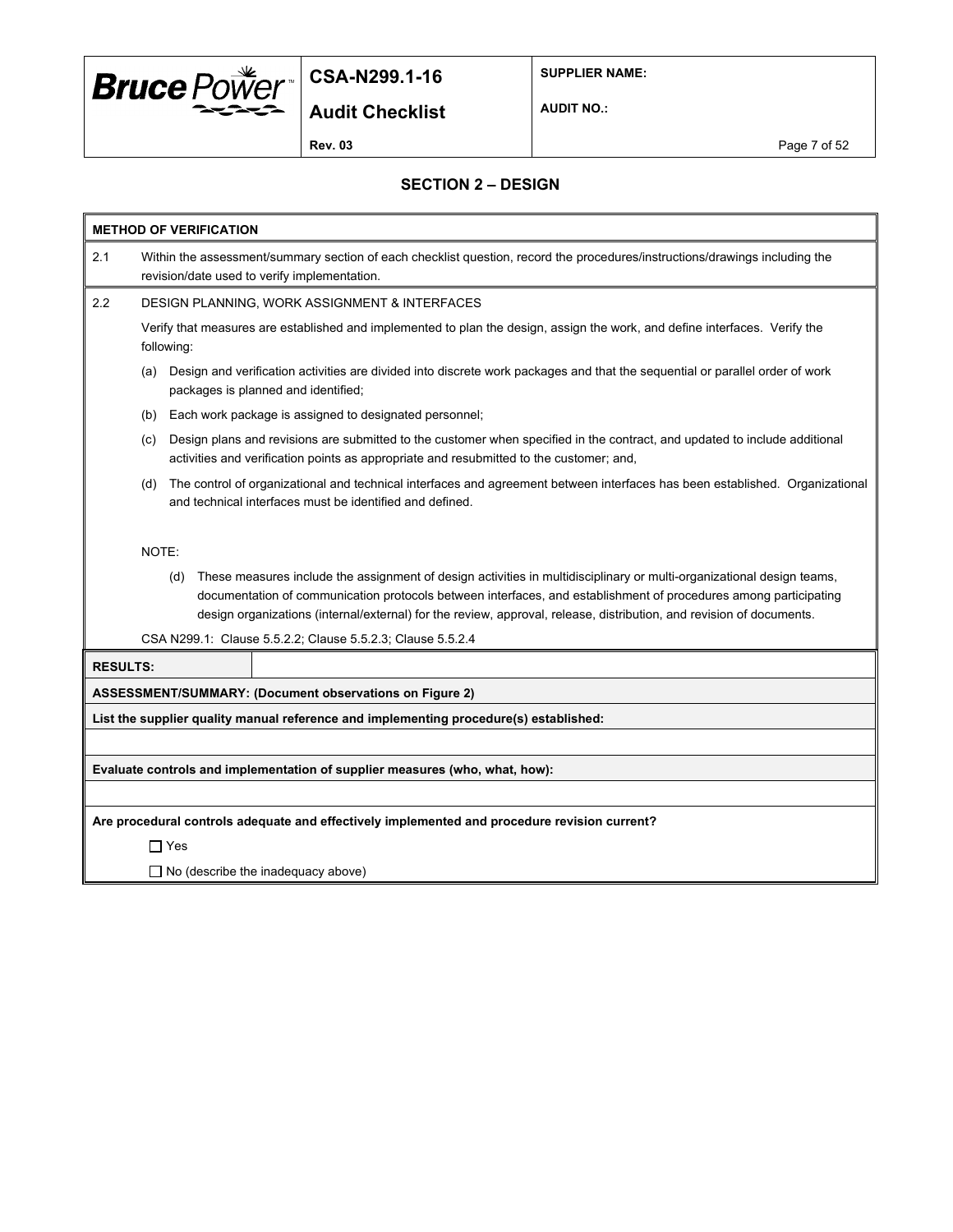

**SUPPLIER NAME:**

**Audit Checklist**

**AUDIT NO.:**

**Rev. 03** Page 8 of 52

**METHOD OF VERIFICATION**

2.3 DESIGN INPUTS

Verify that measures to control the translation of design requirements into design documents are implemented. Verify the following:

- (a) Design inputs are identified and documented; and,
- (b) Design inputs are reviewed for adequacy.

NOTE:

(a) Design inputs include, but are not limited to, performance and functional requirements and critical characteristics identified in the contract; results of conceptual studies; environmental conditions; requirements of the Authority Having Jurisdiction (AHJ); applicable codes, standards, and specifications; and, use of experience.

CSA N299.1: Clause 5.5.2.5; Clause 5.5.17

**RESULTS:**

**ASSESSMENT/SUMMARY: (Document observations on Figure 2)**

**List the supplier quality manual reference and implementing procedure(s) established:**

**Evaluate controls and implementation of supplier measures (who, what, how):**

**Are procedural controls adequate and effectively implemented and procedure revision current?**

Yes

□ No (describe the inadequacy above)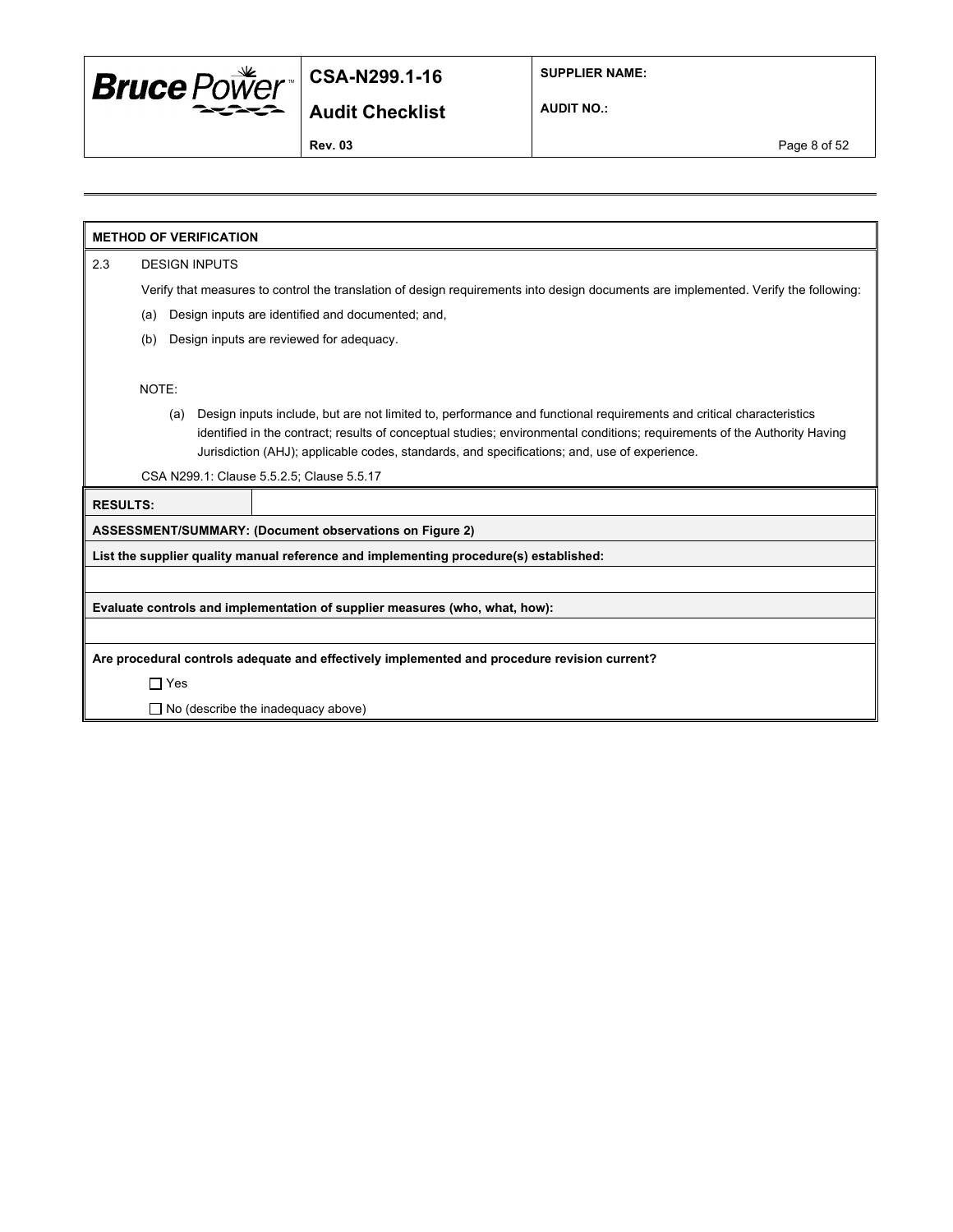

**SUPPLIER NAME:**

**AUDIT NO.:**

**Rev. 03** Page 9 of 52

|                 |                                                                                                                                                                                                                                                                 | <b>METHOD OF VERIFICATION</b>                                                                                                                                                                                                                                                                     |  |  |  |  |  |
|-----------------|-----------------------------------------------------------------------------------------------------------------------------------------------------------------------------------------------------------------------------------------------------------------|---------------------------------------------------------------------------------------------------------------------------------------------------------------------------------------------------------------------------------------------------------------------------------------------------|--|--|--|--|--|
| 2.4             |                                                                                                                                                                                                                                                                 | PRELIMINARY DESIGN, DETAILED DESIGN AND DESIGN OUTPUT                                                                                                                                                                                                                                             |  |  |  |  |  |
|                 | Verify that measures are implemented to prescribe and document design outputs to the level necessary to permit the design<br>process to be carried out in a correct manner and to permit verification that the design meets requirements. Verify the following: |                                                                                                                                                                                                                                                                                                   |  |  |  |  |  |
|                 | (a)                                                                                                                                                                                                                                                             | Preliminary design assumptions; alternatives; differences between the present and proven design; development and<br>associated testing, including test parameters; conceptual and feasibility studies and analyses; and design acceptance criteria,<br>are identified, documented and controlled; |  |  |  |  |  |
|                 | (b)                                                                                                                                                                                                                                                             | Design and analysis calculations and conclusions are documented, including the identification and revision status of any<br>design tools used (i.e. analytical software) and ensure that the characteristics and assumptions are specified;                                                       |  |  |  |  |  |
|                 | (C)                                                                                                                                                                                                                                                             | Test procedure(s) are planned, conducted and the results documented and incorporated into the design where such tests<br>procedures are used in support of design validation/qualification testing;                                                                                               |  |  |  |  |  |
|                 | (d)                                                                                                                                                                                                                                                             | The design is translated into documents required for procurement, including the QA program requirements, production,<br>inspection and test, and preservation and delivery of the item/service, as applicable; and,                                                                               |  |  |  |  |  |
|                 | (e)                                                                                                                                                                                                                                                             | Final design output documents are traceable to the design inputs and contain or reference all applicable criteria.                                                                                                                                                                                |  |  |  |  |  |
|                 | N299.1: Clause 5.5.2.6; Clause 5.5.2.8; Clause 5.5.2.9                                                                                                                                                                                                          |                                                                                                                                                                                                                                                                                                   |  |  |  |  |  |
| <b>RESULTS:</b> |                                                                                                                                                                                                                                                                 |                                                                                                                                                                                                                                                                                                   |  |  |  |  |  |
|                 |                                                                                                                                                                                                                                                                 | ASSESSMENT/SUMMARY: (Document observations on Figure 2)                                                                                                                                                                                                                                           |  |  |  |  |  |
|                 |                                                                                                                                                                                                                                                                 | List the supplier quality manual reference and implementing procedure(s) established:                                                                                                                                                                                                             |  |  |  |  |  |
|                 |                                                                                                                                                                                                                                                                 |                                                                                                                                                                                                                                                                                                   |  |  |  |  |  |
|                 |                                                                                                                                                                                                                                                                 | Evaluate controls and implementation of supplier measures (who, what, how):                                                                                                                                                                                                                       |  |  |  |  |  |
|                 |                                                                                                                                                                                                                                                                 |                                                                                                                                                                                                                                                                                                   |  |  |  |  |  |
|                 |                                                                                                                                                                                                                                                                 | Are procedural controls adequate and effectively implemented and procedure revision current?                                                                                                                                                                                                      |  |  |  |  |  |
|                 |                                                                                                                                                                                                                                                                 | $\Box$ Yes                                                                                                                                                                                                                                                                                        |  |  |  |  |  |
|                 |                                                                                                                                                                                                                                                                 | $\Box$ No (describe the inadequacy above)                                                                                                                                                                                                                                                         |  |  |  |  |  |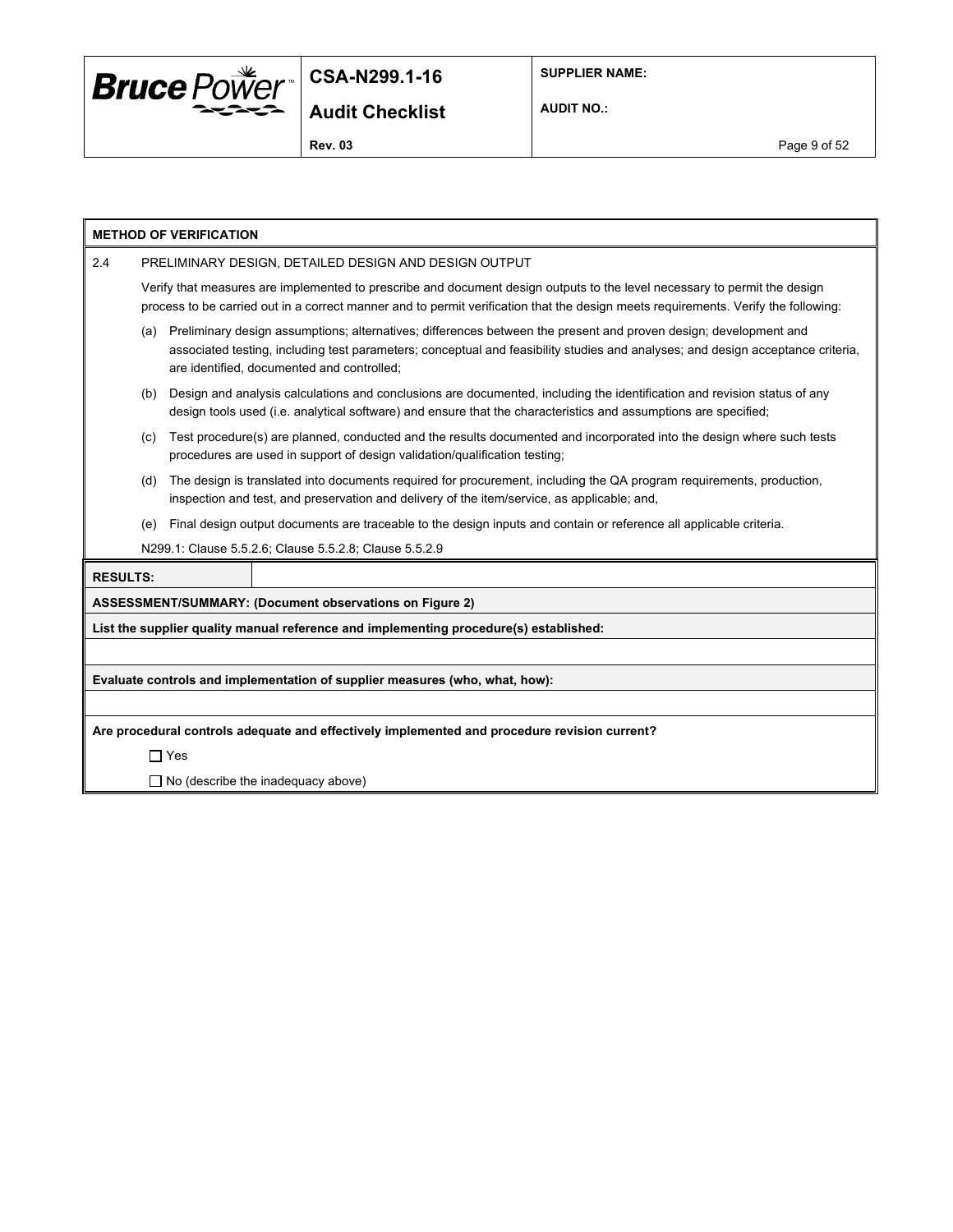

**AUDIT NO.:**

## **METHOD OF VERIFICATION**

#### 2.5 DESIGN VERIFICATION Verify that measures are established and implemented for the verification of design adequacy, and assurance that once the changes to the design are complete, the item will perform its intended function. Verify the following:

- (a) Design verification points, techniques, procedures and characteristics, are identified and described;
- (b) The verification method is identified (e.g. design review, alternate calculation/analyses, qualification tests or demonstrations, or evaluation of significant differences between present and proven design), and the verification is performed by individuals or groups other than those who performed the original design, but who may be from the same organization. Verify that the results of the verification are documented, including evidence of verification by date and signatures or stamps on documents.
	- i) When the verification method used is qualification test, verify that a prototype unit is tested under the most adverse design conditions. Verify qualification test plans/procedures are developed and implemented for the testing. Verify test plans/procedures;
		- 1) Identify the items being tested, resources used, test objectives, test conditions, parameters to be recorded and relevant acceptance criteria;
		- 2) Describe test method of operation, performance, and required records; and,
		- 3) Identify correct configuration of test piece;
- (c) The design is reviewed by the applicable functions to ensure that products or services can be purchased, produced, and verified according to specified requirements; and,
- (d) The design is reviewed prior to release to ensure that the design has been verified at all verification points and that the verification records are complete.

NOTE:

- (a) The extent and nature of design verification activities is determined by considering the importance to safety; the complexity of the design; the degree of standardization; the maturity of the design; and, the similarity with previously proven designs.
- (b) For evaluation of significant differences between the present and a proven design, the supplier shall compare the original design and associated verification documentation records in the subsequent application to the present design and confirm that the analysis is still valid and the application is still correct.

N299.1: Clause 5.5.2.10

**RESULTS:**

**ASSESSMENT/SUMMARY: (Document observations on Figure 2)**

**List the supplier quality manual reference and implementing procedure(s) established:**

**Evaluate controls and implementation of supplier measures (who, what, how):**

**Are procedural controls adequate and effectively implemented and procedure revision current?**

Yes

 $\Box$  No (describe the inadequacy above)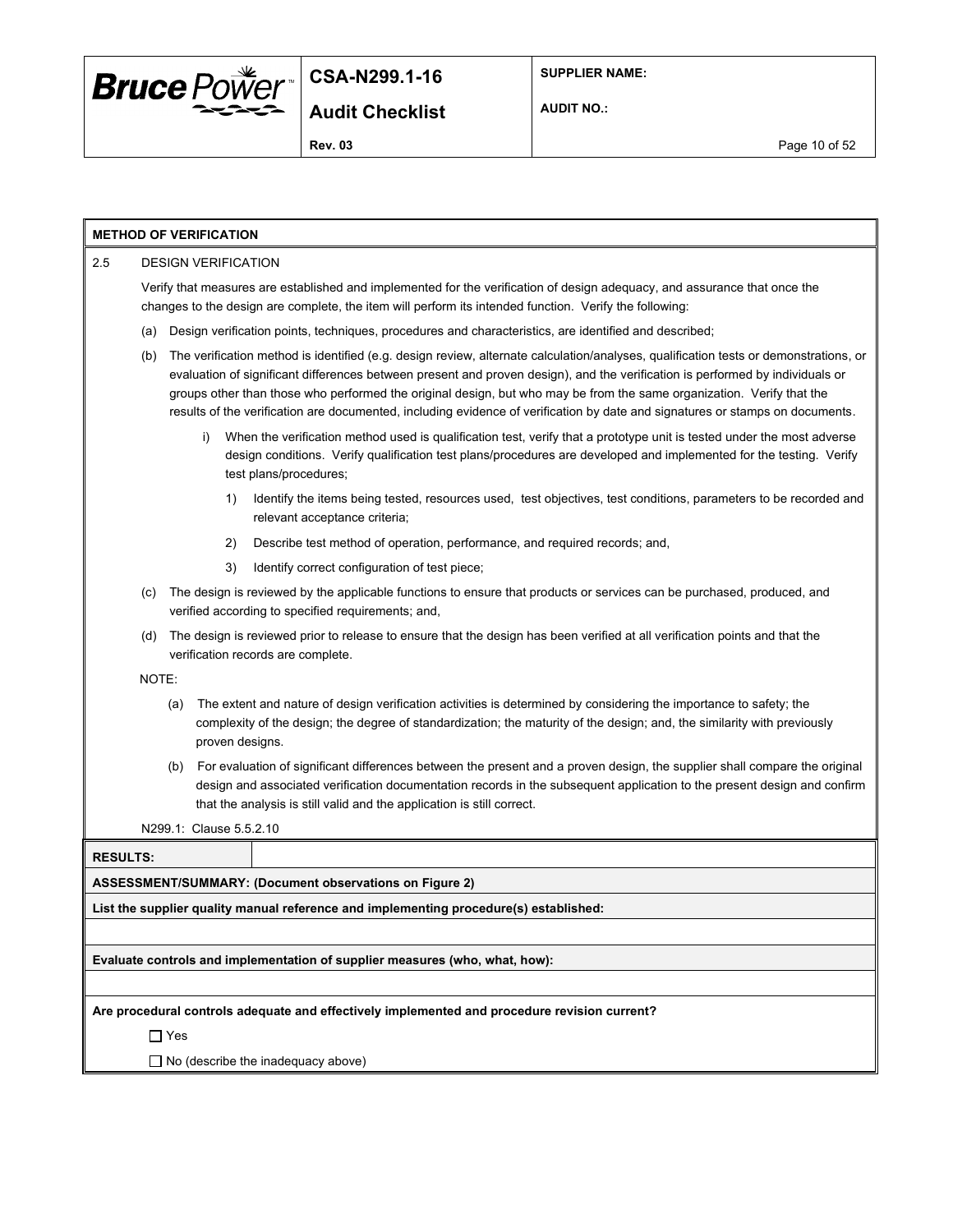

**AUDIT NO.:**

|                 |                                                                                                                                                                                                                                                                              | <b>METHOD OF VERIFICATION</b> |                                                                                                                                                                                                                                                     |  |  |  |
|-----------------|------------------------------------------------------------------------------------------------------------------------------------------------------------------------------------------------------------------------------------------------------------------------------|-------------------------------|-----------------------------------------------------------------------------------------------------------------------------------------------------------------------------------------------------------------------------------------------------|--|--|--|
| 2.6             |                                                                                                                                                                                                                                                                              | <b>DESIGN CHANGES</b>         |                                                                                                                                                                                                                                                     |  |  |  |
|                 |                                                                                                                                                                                                                                                                              |                               | Verify that measures are established and implemented to control design changes. Verify the following:                                                                                                                                               |  |  |  |
|                 | (a)                                                                                                                                                                                                                                                                          |                               | Revised design documents, (e.g., calculations, drawings, stress reports) are reviewed and approved by the same organization<br>as reviewed and approved the original documents;                                                                     |  |  |  |
|                 | Design changes have been adequately evaluated to determine the effect of the changes on existing test results (i.e. only those<br>(b)<br>used to demonstrate compliance with requirements), constituent parts and items already delivered, including interfacing<br>designs; |                               |                                                                                                                                                                                                                                                     |  |  |  |
|                 | (c)                                                                                                                                                                                                                                                                          |                               | Inputs are addressed, configuration control maintained, and critical characteristics necessary for subsequent item identification<br>have been identified and documented;                                                                           |  |  |  |
|                 | (d)                                                                                                                                                                                                                                                                          | design configuration; and,    | Design control measures are equal to those of the original design, and that unique identifiers are used to assure control of                                                                                                                        |  |  |  |
|                 | (e)                                                                                                                                                                                                                                                                          |                               | Changes affecting fit, form or functions are tracked (i.e. subject to tracking control) to enable future identification of changes<br>between the original and the replacement or re-orders of the items and the customer advised of those changes. |  |  |  |
|                 |                                                                                                                                                                                                                                                                              | N299.1: Clause 5.5.2.11       |                                                                                                                                                                                                                                                     |  |  |  |
| <b>RESULTS:</b> |                                                                                                                                                                                                                                                                              |                               |                                                                                                                                                                                                                                                     |  |  |  |
|                 |                                                                                                                                                                                                                                                                              |                               | ASSESSMENT/SUMMARY: (Document observations on Figure 2)                                                                                                                                                                                             |  |  |  |
|                 |                                                                                                                                                                                                                                                                              |                               | List the supplier quality manual reference and implementing procedure(s) established:                                                                                                                                                               |  |  |  |
|                 |                                                                                                                                                                                                                                                                              |                               |                                                                                                                                                                                                                                                     |  |  |  |
|                 |                                                                                                                                                                                                                                                                              |                               | Evaluate controls and implementation of supplier measures (who, what, how):                                                                                                                                                                         |  |  |  |
|                 |                                                                                                                                                                                                                                                                              |                               |                                                                                                                                                                                                                                                     |  |  |  |
|                 |                                                                                                                                                                                                                                                                              |                               | Are procedural controls adequate and effectively implemented and procedure revision current?                                                                                                                                                        |  |  |  |
|                 |                                                                                                                                                                                                                                                                              | $\Box$ Yes                    |                                                                                                                                                                                                                                                     |  |  |  |
|                 | $\Box$ No (describe the inadequacy above)                                                                                                                                                                                                                                    |                               |                                                                                                                                                                                                                                                     |  |  |  |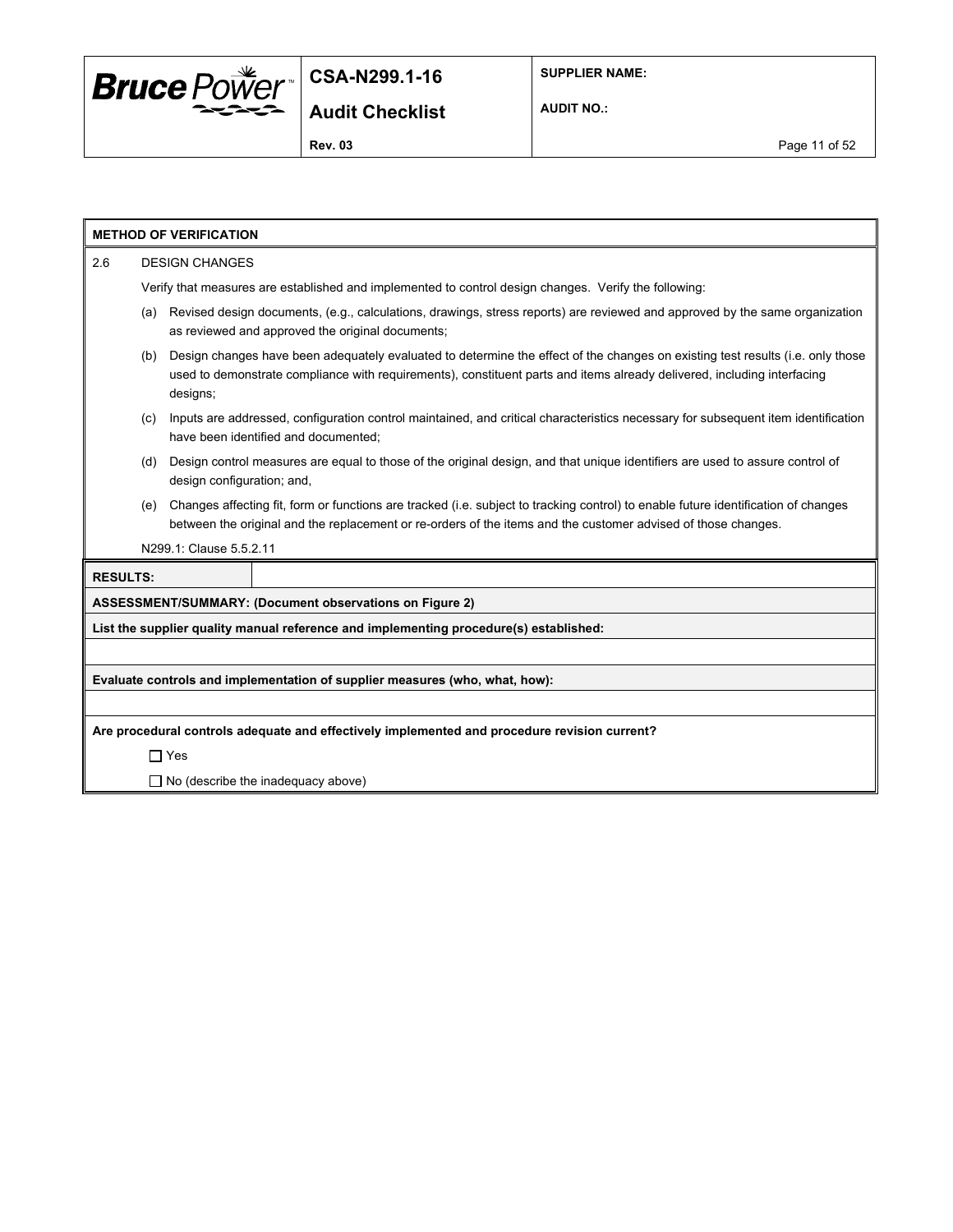

**SUPPLIER NAME:**

**Audit Checklist**

**AUDIT NO.:**

**Rev. 03** Page 12 of 52

### **SECTION 2 – DESIGN**

**(FIGURE 2)**

| (Yes/No)<br>(Yes/No)<br>$*2.3$<br>$*2.4$<br>$*2.4$<br>$*2.4$<br>$^{\star}2.5$<br>$*2.6$ |  |
|-----------------------------------------------------------------------------------------|--|
|                                                                                         |  |
|                                                                                         |  |
| *Refers to applicable question.                                                         |  |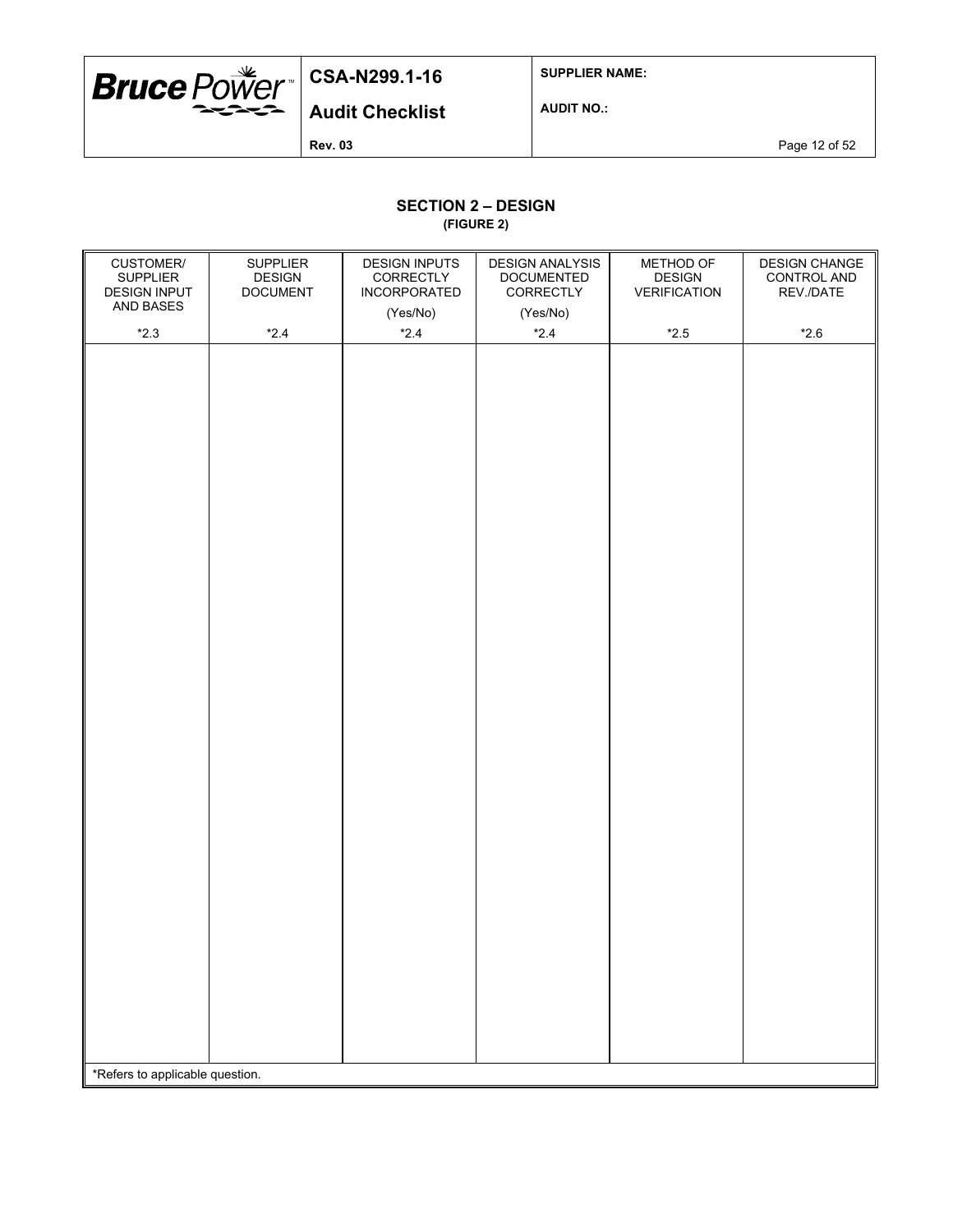

**SUPPLIER NAME:**

**AUDIT NO.:**

**Rev. 03** Page 13 of 52

#### **SECTION 3 – RESERVED FOR DEDICATION**

#### **SECTION 4 – SOFTWARE**

| Within the assessment/summary section of each checklist question, record the procedures/instructions/drawings including the<br>4.1<br>revision/date used to verify implementation.<br>4.2<br>CONTROL OF SOFTWARE EMPLOYED IN PRODUCTION, INSPECTION, AND TEST ACTIVITIES<br>Verify measures have been established and implemented to control software employed in production, inspection, and test<br>activities. Verify the following:<br>The software has been documented and approved;<br>(a)<br>The software has been placed under configuration control; and<br>(b)<br>The software has been verified or validated.<br>(c)<br>N299.1: Clause 4.4.1; Clause 5.5.6.2 k)<br><b>RESULTS:</b><br><b>ASSESSMENT/SUMMARY: (Document observations on Figure 4)</b><br>List the supplier quality manual reference and implementing procedure(s) established:<br>Evaluate controls and implementation of supplier measures (who, what, how): | <b>METHOD OF VERIFICATION</b> |  |  |  |  |  |  |  |
|-----------------------------------------------------------------------------------------------------------------------------------------------------------------------------------------------------------------------------------------------------------------------------------------------------------------------------------------------------------------------------------------------------------------------------------------------------------------------------------------------------------------------------------------------------------------------------------------------------------------------------------------------------------------------------------------------------------------------------------------------------------------------------------------------------------------------------------------------------------------------------------------------------------------------------------------|-------------------------------|--|--|--|--|--|--|--|
|                                                                                                                                                                                                                                                                                                                                                                                                                                                                                                                                                                                                                                                                                                                                                                                                                                                                                                                                         |                               |  |  |  |  |  |  |  |
|                                                                                                                                                                                                                                                                                                                                                                                                                                                                                                                                                                                                                                                                                                                                                                                                                                                                                                                                         |                               |  |  |  |  |  |  |  |
|                                                                                                                                                                                                                                                                                                                                                                                                                                                                                                                                                                                                                                                                                                                                                                                                                                                                                                                                         |                               |  |  |  |  |  |  |  |
|                                                                                                                                                                                                                                                                                                                                                                                                                                                                                                                                                                                                                                                                                                                                                                                                                                                                                                                                         |                               |  |  |  |  |  |  |  |
|                                                                                                                                                                                                                                                                                                                                                                                                                                                                                                                                                                                                                                                                                                                                                                                                                                                                                                                                         |                               |  |  |  |  |  |  |  |
|                                                                                                                                                                                                                                                                                                                                                                                                                                                                                                                                                                                                                                                                                                                                                                                                                                                                                                                                         |                               |  |  |  |  |  |  |  |
|                                                                                                                                                                                                                                                                                                                                                                                                                                                                                                                                                                                                                                                                                                                                                                                                                                                                                                                                         |                               |  |  |  |  |  |  |  |
|                                                                                                                                                                                                                                                                                                                                                                                                                                                                                                                                                                                                                                                                                                                                                                                                                                                                                                                                         |                               |  |  |  |  |  |  |  |
|                                                                                                                                                                                                                                                                                                                                                                                                                                                                                                                                                                                                                                                                                                                                                                                                                                                                                                                                         |                               |  |  |  |  |  |  |  |
|                                                                                                                                                                                                                                                                                                                                                                                                                                                                                                                                                                                                                                                                                                                                                                                                                                                                                                                                         |                               |  |  |  |  |  |  |  |
|                                                                                                                                                                                                                                                                                                                                                                                                                                                                                                                                                                                                                                                                                                                                                                                                                                                                                                                                         |                               |  |  |  |  |  |  |  |
|                                                                                                                                                                                                                                                                                                                                                                                                                                                                                                                                                                                                                                                                                                                                                                                                                                                                                                                                         |                               |  |  |  |  |  |  |  |
|                                                                                                                                                                                                                                                                                                                                                                                                                                                                                                                                                                                                                                                                                                                                                                                                                                                                                                                                         |                               |  |  |  |  |  |  |  |
| Are procedural controls adequate and effectively implemented and procedure revision current?                                                                                                                                                                                                                                                                                                                                                                                                                                                                                                                                                                                                                                                                                                                                                                                                                                            |                               |  |  |  |  |  |  |  |
| $\Box$ Yes                                                                                                                                                                                                                                                                                                                                                                                                                                                                                                                                                                                                                                                                                                                                                                                                                                                                                                                              |                               |  |  |  |  |  |  |  |
| $\Box$ No (describe the inadequacy above)                                                                                                                                                                                                                                                                                                                                                                                                                                                                                                                                                                                                                                                                                                                                                                                                                                                                                               |                               |  |  |  |  |  |  |  |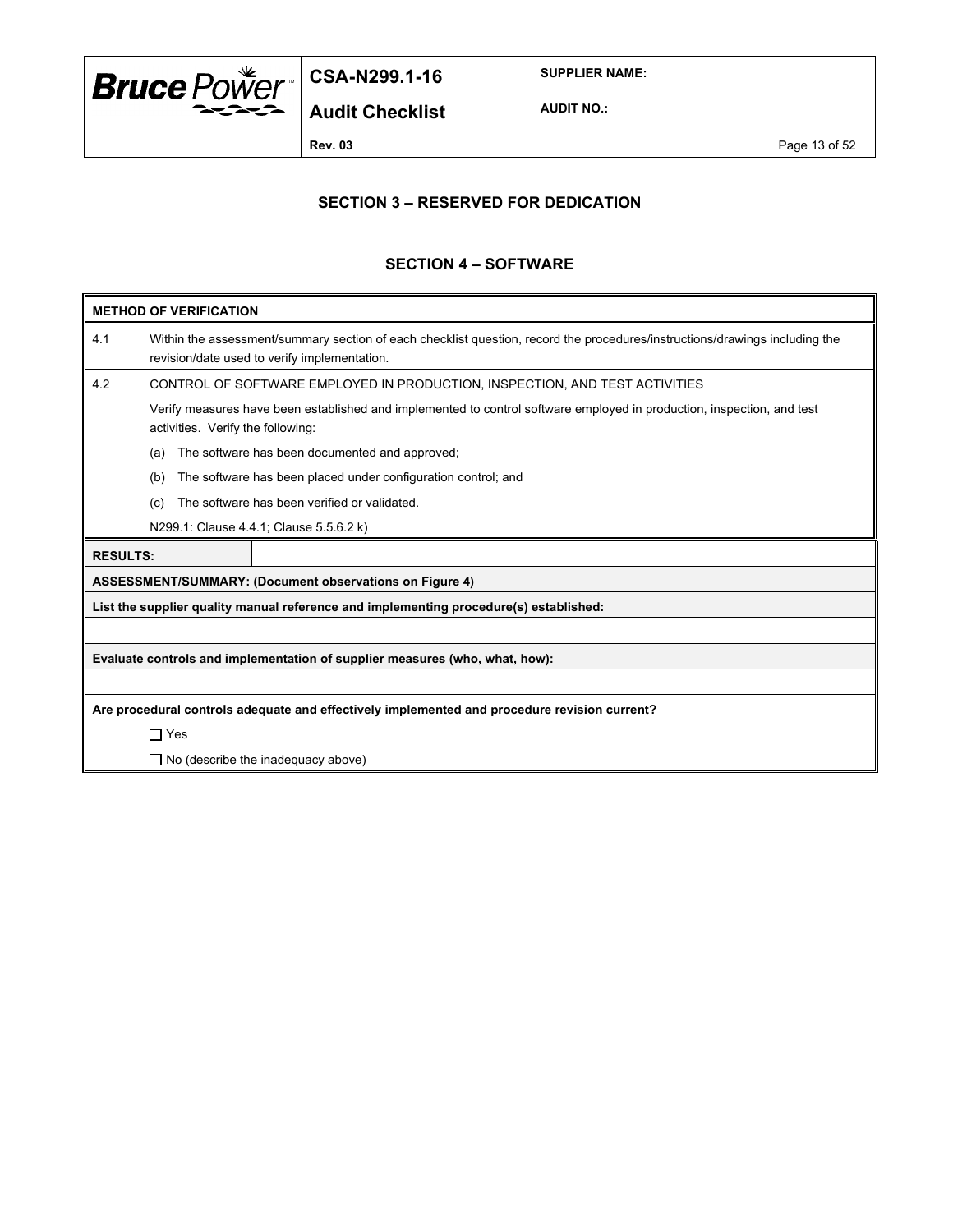

**SUPPLIER NAME:**

**Audit Checklist**

**AUDIT NO.:**

**Rev. 03** Page 14 of 52

#### **METHOD OF VERIFICATION**

4.3 CONTROL OF SOFTWARE THAT FORMS PART OF OR IS INCORPORATED INTO ITEMS OR SERVICES.

Verify that software that forms part of or is incorporated into items or services is subject to performance testing and final acceptance. Verify that the customer is notified that an item to be supplied includes embedded software.

N299.1: Clause 4.4.2

**RESULTS:**

**ASSESSMENT/SUMMARY: (Document observations on Figure 4)**

**List the supplier quality manual reference and implementing procedure(s) established:**

**Evaluate controls and implementation of supplier measures (who, what, how):**

**Are procedural controls adequate and effectively implemented and procedure revision current?**

Yes

□ No (describe the inadequacy above)

#### **METHOD OF VERIFICATION**

4.4 CONTROL OF DESIGN ANALYSIS SOFTWARE

Verify measures have been established and implemented to control software used in design analysis. Verify the following:

- (a) The software has been verified to support the application of the computer program to the specific physical problem including the identification of the computer and the computer program name and revision/version;
- (b) The software is controlled; and,
- (c) The software is adequate for its intended use.
- N299.1: Clause 5.5.2.7

**RESULTS:**

**ASSESSMENT/SUMMARY: (Document observations on Figure 4)**

**List the supplier quality manual reference and implementing procedure(s) established:**

**Evaluate controls and implementation of supplier measures (who, what, how):**

**Are procedural controls adequate and effectively implemented and procedure revision current?**

□ Yes

 $\Box$  No (describe the inadequacy above)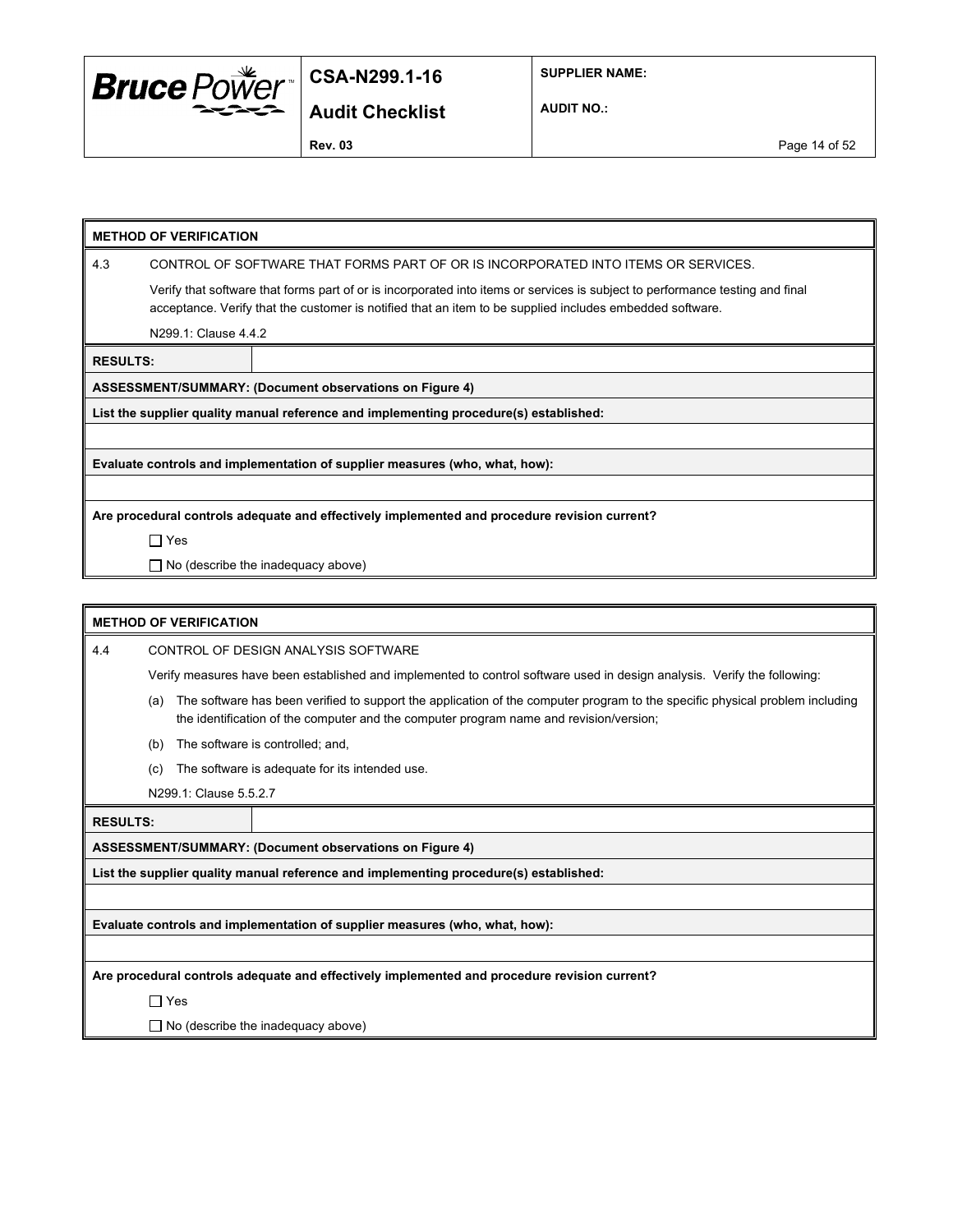

**SUPPLIER NAME:**

**AUDIT NO.:**

**Rev. 03** Page 15 of 52

## **SECTION 4 – SOFTWARE**

**(FIGURE 4)**

| SOFTWARE PROGRAM (NAME, NO., REV./DATE) | $\cdots$ $\cdots$<br>METHOD OF ACCEPTANCE AND DATE |
|-----------------------------------------|----------------------------------------------------|
| $*4.2, 4.3, 4.4$                        | $*4.2, 4.3, 4.4$                                   |
|                                         |                                                    |
|                                         |                                                    |
|                                         |                                                    |
|                                         |                                                    |
|                                         |                                                    |
|                                         |                                                    |
|                                         |                                                    |
|                                         |                                                    |
|                                         |                                                    |
|                                         |                                                    |
|                                         |                                                    |
|                                         |                                                    |
|                                         |                                                    |
|                                         |                                                    |
|                                         |                                                    |
|                                         |                                                    |
|                                         |                                                    |
|                                         |                                                    |
|                                         |                                                    |
|                                         |                                                    |
|                                         |                                                    |
|                                         |                                                    |
|                                         |                                                    |
|                                         |                                                    |
|                                         |                                                    |
|                                         |                                                    |
|                                         |                                                    |
|                                         |                                                    |
|                                         |                                                    |
| * Refers to applicable question         |                                                    |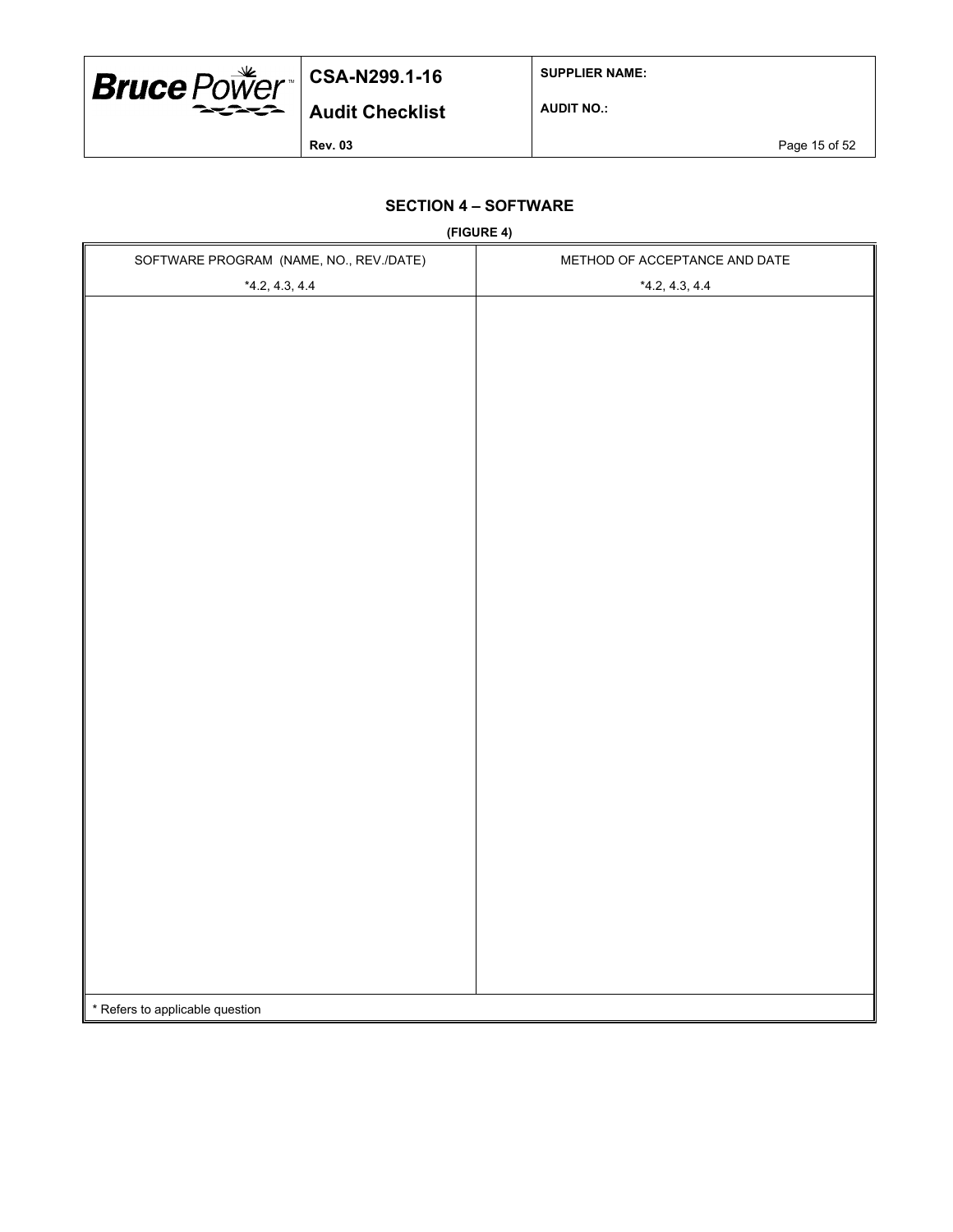

**Audit Checklist**

**SUPPLIER NAME:**

**AUDIT NO.:**

**Rev. 03** Page 16 of 52

## **SECTION 5 – PROCUREMENT**

| <b>METHOD OF VERIFICATION</b>                                                                                                                                                                |                                                                                                                                                                                                                                                                                                                                                              |                                                                                                                                                                                                                      |  |  |  |  |
|----------------------------------------------------------------------------------------------------------------------------------------------------------------------------------------------|--------------------------------------------------------------------------------------------------------------------------------------------------------------------------------------------------------------------------------------------------------------------------------------------------------------------------------------------------------------|----------------------------------------------------------------------------------------------------------------------------------------------------------------------------------------------------------------------|--|--|--|--|
| 5.1                                                                                                                                                                                          | Within the assessment/summary section of each checklist question, record the procedures/instructions/drawings including the<br>revision/date used to verify implementation.                                                                                                                                                                                  |                                                                                                                                                                                                                      |  |  |  |  |
| 5.2                                                                                                                                                                                          | PROCUREMENT DOCUMENT                                                                                                                                                                                                                                                                                                                                         |                                                                                                                                                                                                                      |  |  |  |  |
|                                                                                                                                                                                              | Verify that measures are established and implemented for the control and release of procurement documents, including changes.<br>Ensure the following requirements are included in procurement documents, and changes, for items and services, as applicable<br>considering the relative importance, complexity, and quantity of items or services procured: |                                                                                                                                                                                                                      |  |  |  |  |
|                                                                                                                                                                                              | (a)                                                                                                                                                                                                                                                                                                                                                          | Description of the products or services ordered including: specifications, drawings, verification requirements, and other<br>relevant technical data by title or other positive identification and applicable issue; |  |  |  |  |
|                                                                                                                                                                                              | (b)                                                                                                                                                                                                                                                                                                                                                          | The title, number, and issue of the quality assurance program, to be applied;                                                                                                                                        |  |  |  |  |
|                                                                                                                                                                                              | (c)                                                                                                                                                                                                                                                                                                                                                          | Requirement for approval or qualification of documentation, products or services, procedures, processes, equipment, and<br>personnel;                                                                                |  |  |  |  |
|                                                                                                                                                                                              | (d)                                                                                                                                                                                                                                                                                                                                                          | Requirements for the submittal for acceptance of the disposition of nonconformances;                                                                                                                                 |  |  |  |  |
|                                                                                                                                                                                              | (e)                                                                                                                                                                                                                                                                                                                                                          | Identification requirements for the items or services;                                                                                                                                                               |  |  |  |  |
|                                                                                                                                                                                              | (f)                                                                                                                                                                                                                                                                                                                                                          | Requirements for preservation, packaging and shipping;                                                                                                                                                               |  |  |  |  |
|                                                                                                                                                                                              | (g)                                                                                                                                                                                                                                                                                                                                                          | Requirement for right of access to plant facilities and records for the source inspection/audit;                                                                                                                     |  |  |  |  |
| Points in the sub-supplier's design plan or the inspection and test planning documents where the supplier's customer or<br>(h)<br>supplier will verify conformance to contract requirements; |                                                                                                                                                                                                                                                                                                                                                              |                                                                                                                                                                                                                      |  |  |  |  |
| References as required by contract;<br>(i)                                                                                                                                                   |                                                                                                                                                                                                                                                                                                                                                              |                                                                                                                                                                                                                      |  |  |  |  |
|                                                                                                                                                                                              | Requirements for the submission, approval, control or qualification of documentation, including distribution, retention,<br>(i)<br>maintenance, and disposition of documentation and quality records;                                                                                                                                                        |                                                                                                                                                                                                                      |  |  |  |  |
|                                                                                                                                                                                              | (k)                                                                                                                                                                                                                                                                                                                                                          | Documentation and instructions required when the items or services are shipped directly to a consignee other than the<br>supplier;                                                                                   |  |  |  |  |
|                                                                                                                                                                                              | (1)                                                                                                                                                                                                                                                                                                                                                          | Requirements for traceability;                                                                                                                                                                                       |  |  |  |  |
|                                                                                                                                                                                              | (m)                                                                                                                                                                                                                                                                                                                                                          | Requirements for the submittal of inspection and test procedures as specified by the customer and supplier; and                                                                                                      |  |  |  |  |
|                                                                                                                                                                                              | (n)                                                                                                                                                                                                                                                                                                                                                          | Requirements for the prevention and detection of CFSIs.                                                                                                                                                              |  |  |  |  |
|                                                                                                                                                                                              |                                                                                                                                                                                                                                                                                                                                                              | N299.1: Clause 5.5.5.2                                                                                                                                                                                               |  |  |  |  |
| <b>RESULTS:</b>                                                                                                                                                                              |                                                                                                                                                                                                                                                                                                                                                              |                                                                                                                                                                                                                      |  |  |  |  |
| ASSESSMENT/SUMMARY: (Document observations on Figure 5A)                                                                                                                                     |                                                                                                                                                                                                                                                                                                                                                              |                                                                                                                                                                                                                      |  |  |  |  |
| List the supplier quality manual reference and implementing procedure(s) established:                                                                                                        |                                                                                                                                                                                                                                                                                                                                                              |                                                                                                                                                                                                                      |  |  |  |  |
|                                                                                                                                                                                              |                                                                                                                                                                                                                                                                                                                                                              |                                                                                                                                                                                                                      |  |  |  |  |
| Evaluate controls and implementation of supplier measures (who, what, how):                                                                                                                  |                                                                                                                                                                                                                                                                                                                                                              |                                                                                                                                                                                                                      |  |  |  |  |
|                                                                                                                                                                                              |                                                                                                                                                                                                                                                                                                                                                              |                                                                                                                                                                                                                      |  |  |  |  |
|                                                                                                                                                                                              |                                                                                                                                                                                                                                                                                                                                                              | Are procedural controls adequate and effectively implemented and procedure revision current?                                                                                                                         |  |  |  |  |
|                                                                                                                                                                                              |                                                                                                                                                                                                                                                                                                                                                              | $\Box$ Yes                                                                                                                                                                                                           |  |  |  |  |
|                                                                                                                                                                                              | $\Box$ No (describe the inadequacy above)                                                                                                                                                                                                                                                                                                                    |                                                                                                                                                                                                                      |  |  |  |  |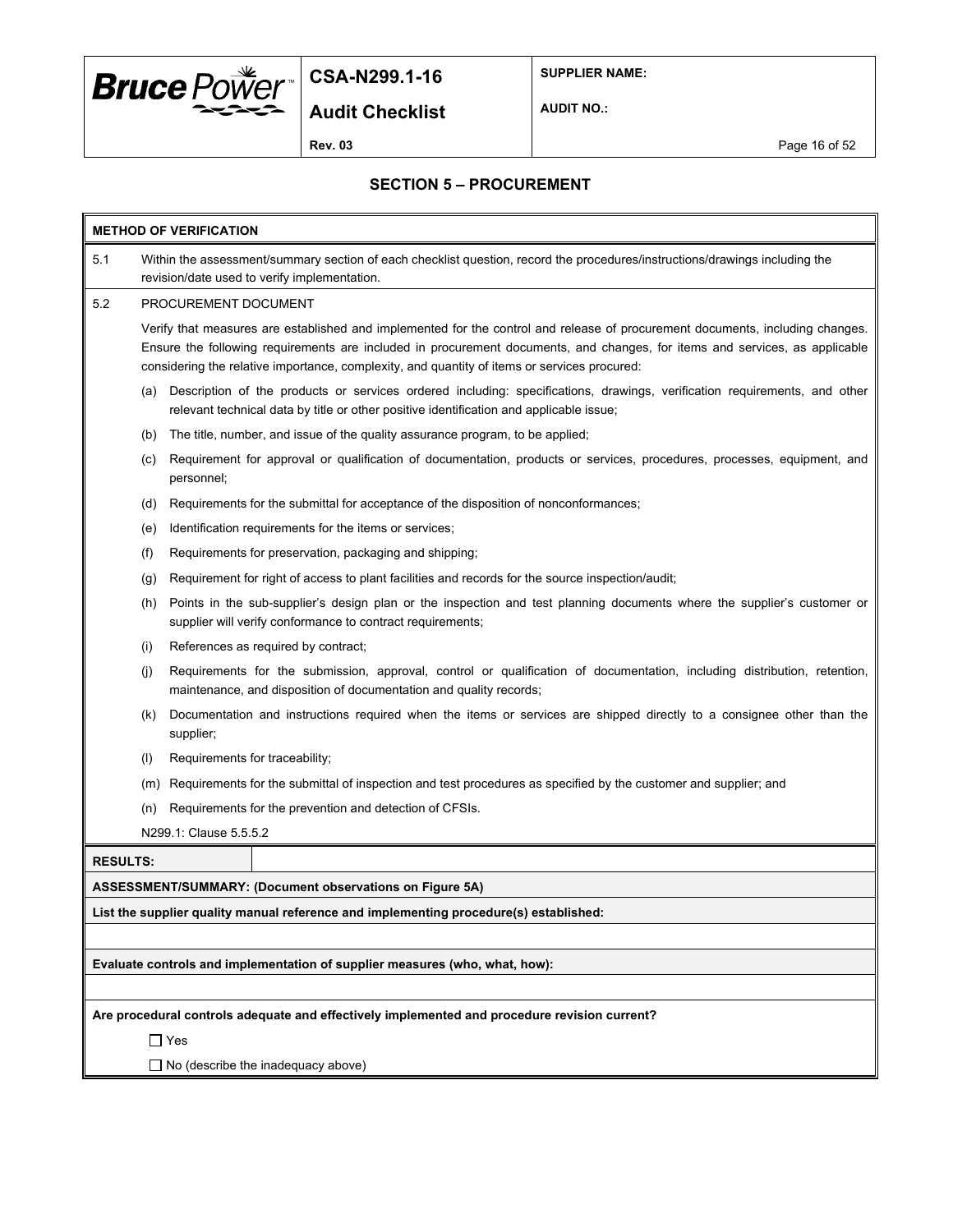

**SUPPLIER NAME:**

**AUDIT NO.:**

**Rev. 03** Page 17 of 52

|                                                                                              | <b>METHOD OF VERIFICATION</b>                                                                                                                                                                    |            |                                                                                                                                                                          |  |  |  |
|----------------------------------------------------------------------------------------------|--------------------------------------------------------------------------------------------------------------------------------------------------------------------------------------------------|------------|--------------------------------------------------------------------------------------------------------------------------------------------------------------------------|--|--|--|
| 5.3                                                                                          | PROCUREMENT DOCUMENT REVIEW                                                                                                                                                                      |            |                                                                                                                                                                          |  |  |  |
|                                                                                              | Verify that measures are established and implemented for the independent review of procurement documents and changes thereto<br>prior to purchase order or contract award. Verify the following: |            |                                                                                                                                                                          |  |  |  |
|                                                                                              | The review is documented and is performed by persons other than those who prepared the procurement documents and who<br>(a)<br>have the necessary knowledge of the requirements;                 |            |                                                                                                                                                                          |  |  |  |
|                                                                                              | (b)                                                                                                                                                                                              |            | The review considers the adequacy of specified requirements in procurement documents (i.e. section 5.2) and verifies the<br>selection of appropriate sub-suppliers; and, |  |  |  |
|                                                                                              | (c)                                                                                                                                                                                              | documents. | Changes to procurement documents were subject to the same degree of control as utilized in the preparation of the original                                               |  |  |  |
|                                                                                              |                                                                                                                                                                                                  |            | N299.1: Clause 4.6 b), f); Clause 5.5.5.3; Clause 5.5.5.5                                                                                                                |  |  |  |
| <b>RESULTS:</b>                                                                              |                                                                                                                                                                                                  |            |                                                                                                                                                                          |  |  |  |
|                                                                                              |                                                                                                                                                                                                  |            | ASSESSMENT/SUMMARY: (Document observations on Figure 5A)                                                                                                                 |  |  |  |
|                                                                                              |                                                                                                                                                                                                  |            | List the supplier quality manual reference and implementing procedure(s) established:                                                                                    |  |  |  |
|                                                                                              |                                                                                                                                                                                                  |            |                                                                                                                                                                          |  |  |  |
| Evaluate controls and implementation of supplier measures (who, what, how):                  |                                                                                                                                                                                                  |            |                                                                                                                                                                          |  |  |  |
|                                                                                              |                                                                                                                                                                                                  |            |                                                                                                                                                                          |  |  |  |
| Are procedural controls adequate and effectively implemented and procedure revision current? |                                                                                                                                                                                                  |            |                                                                                                                                                                          |  |  |  |
|                                                                                              | $\Box$ Yes                                                                                                                                                                                       |            |                                                                                                                                                                          |  |  |  |
|                                                                                              | $\Box$ No (describe the inadequacy above)                                                                                                                                                        |            |                                                                                                                                                                          |  |  |  |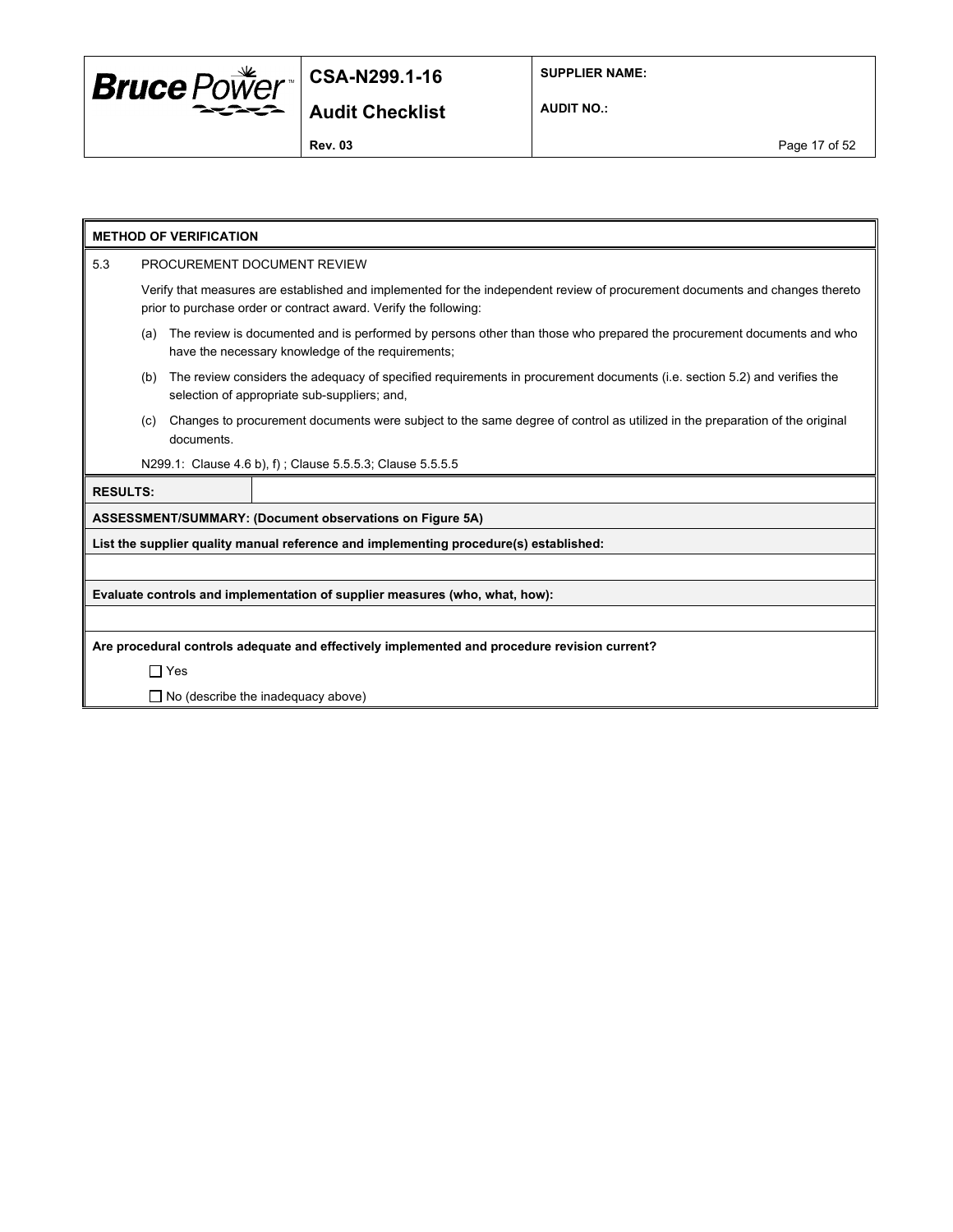

**SUPPLIER NAME:**

**AUDIT NO.:**

#### **METHOD OF VERIFICATION**

#### 5.4 SUPPLIER SELECTION

Verify that measures are established and implemented for the determination of the Quality Assurance Program Standards applicable to a sub-supplier and for the selection and assessment of sub-suppliers (including distributors and calibration, NDE, testing labs, software suppliers, heat treatment services suppliers, etc) consistent with the importance, complexity and quality of the product or service. Verify the following:

- (a) Applicable quality assurance standards are selected utilizing the "Factor Rating Method" and "Analytical Selection Method" and justified;
- (b) Evaluations of the selected supplier are performed, prior to award of contract, and at the specified frequency in accordance with an audit schedule;
- (c) Scope of approval of the sub-supplier is commensurate with the requirements of the procurement documents;
- (d) Only approved suppliers are used, and that their QA program certificates have been verified as valid as applicable; and,
- (e) A record of acceptable sub-suppliers that includes approval status and the scope of approval is established and maintained.

#### NOTE:

- (a) Written acceptance is required from the customer where the supplier intends to award all or part of the contract to a subsupplier who will not be implementing the QA program specified in the customer contract for the item or service. However, if the supplier applies its own QA program as the manufacturer or assumes the contract responsibilities of a manufacturer then written acceptance from the customer is not required when an alternate QA program is specified.
- (b) Evaluations include an evaluation of the QA Manual (QA Program Description for Cat. 4); performing an audit of the QA program implementation (for Cat. 1, 2, 3 or equivalent); evaluation of other required locations, plan(s) and resources; consideration of the sub-supplier's history and current capability. Where planned audits are not performed as scheduled, the reasons why the audit was not performed and an evaluation of the potential impact on the supplier approval must be documented. Supplemental audits of specific elements of concern should be scheduled when necessary.

N299.1: Clause 4.6 l); Clause 5.5.5.1; Clause 5.5.20.2; Annex A "Category Selection"

#### **RESULTS:**

#### **ASSESSMENT/SUMMARY: (Document observations on Figure 5A)**

**List the supplier quality manual reference and implementing procedure(s) established:**

**Evaluate controls and implementation of supplier measures (who, what, how):**

**Are procedural controls adequate and effectively implemented and procedure revision current?**

Yes

 $\Box$  No (describe the inadequacy above)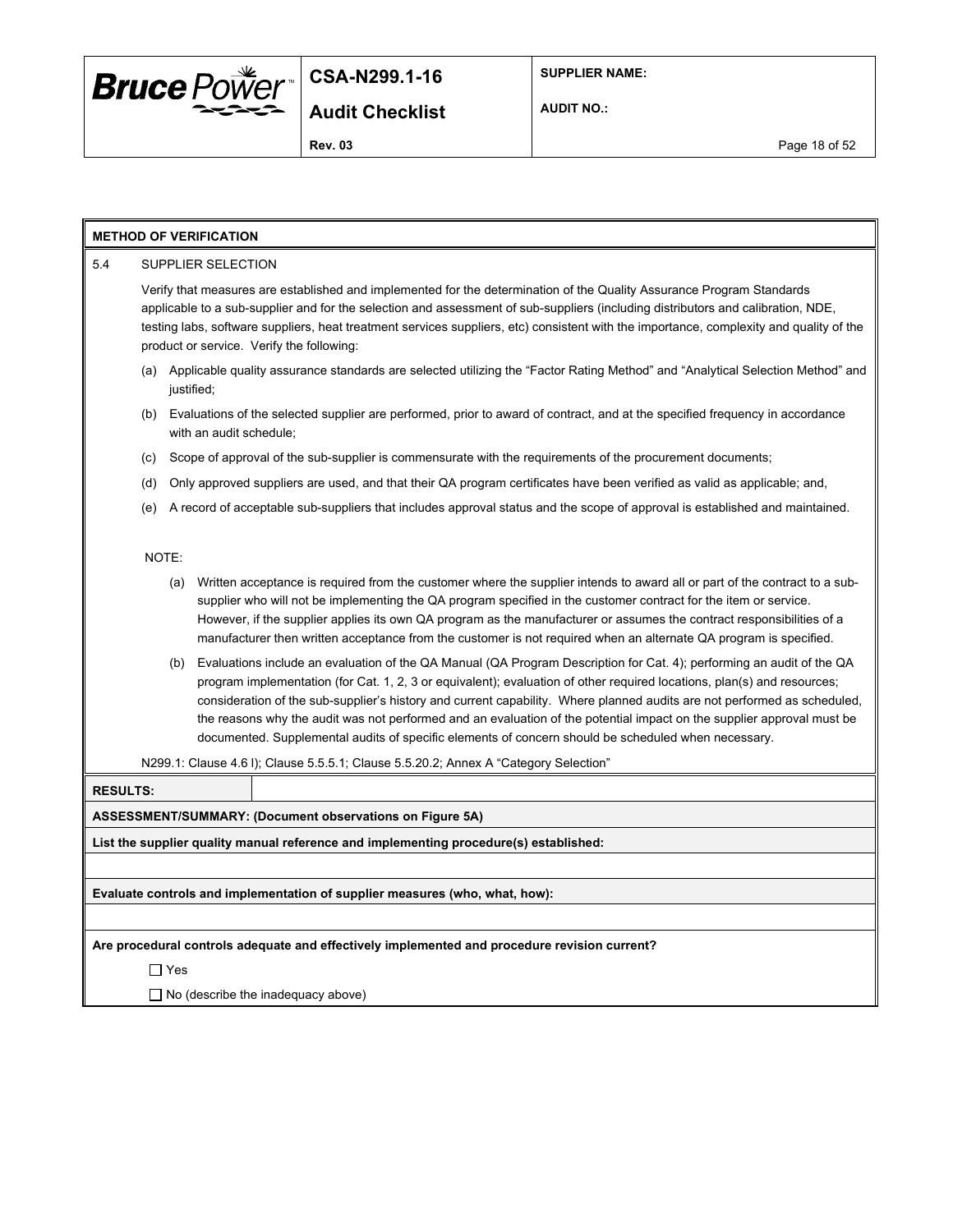

**SUPPLIER NAME:**

**AUDIT NO.:**

**Rev. 03** Page 19 of 52

#### **METHOD OF VERIFICATION**

#### 5.5 SUPPLIER (EXTERNAL) AUDITS

Verify that measures are established and implemented to ensure a comprehensive system of planned and periodic external audits. Verify the following:

- (a) Audits are conducted in accordance with an audit schedule augmented with supplemental audits to evaluate areas of concern. Where planned audits are not performed, the reasons why the audit was not performed and an evaluation of the impact on supplier approval qualification and required follow-up actions is documented;
- (b) An audit plan is prepared for each audit;
- (c) Audits are conducted utilizing procedures and checklists;
- (d) An audit report is prepared for each audit; and,
- (e) Appropriate follow-up action is taken on corrective actions to address identified audit findings.

NOTE: When  $3^{rd}$  party audits are used as a basis for supplier qualification, the evaluation must be controlled in accordance with established measures under the supplier's quality program (note: the acceptable approach to utilizing 3<sup>rd</sup> party CANIAC audits was under discussion by the Canadian nuclear industry utilities/suppliers at the time of development of this audit checklist).

NOTE:

- (b) The Audit Plan must define what is to be audited, including the audit scope, requirements, and activities to be audited; assignments of those performing the quality audits; the applicable documents and written procedures or checklists; the method of reporting findings and recommendations; the person(s) to who the findings and recommendations are to be reported; and the means for having corrective actions decided, implemented and verified.
- (c) Objective evidence must be documented to the depth necessary to support audit results.
- (d) The Audit Report must identify the audit scope, the auditors and persons contacted; a summary of the audit results including a statement on the effectiveness of the elements audited; each reported adverse audit finding; and the corrective action requests.
- (e) The acceptability of the sub-supplier's responses to the corrective actions issued must be evaluated.

N299.1: Clause 5.5.20.2

| <b>RESULTS:</b> |
|-----------------|
|                 |

**ASSESSMENT/SUMMARY: (Document observations on Figure 5B)**

**List the supplier quality manual reference and implementing procedure(s) established:**

**Evaluate controls and implementation of supplier measures (who, what, how):**

**Are procedural controls adequate and effectively implemented and procedure revision current?**

□ Yes

 $\Box$  No (describe the inadequacy above)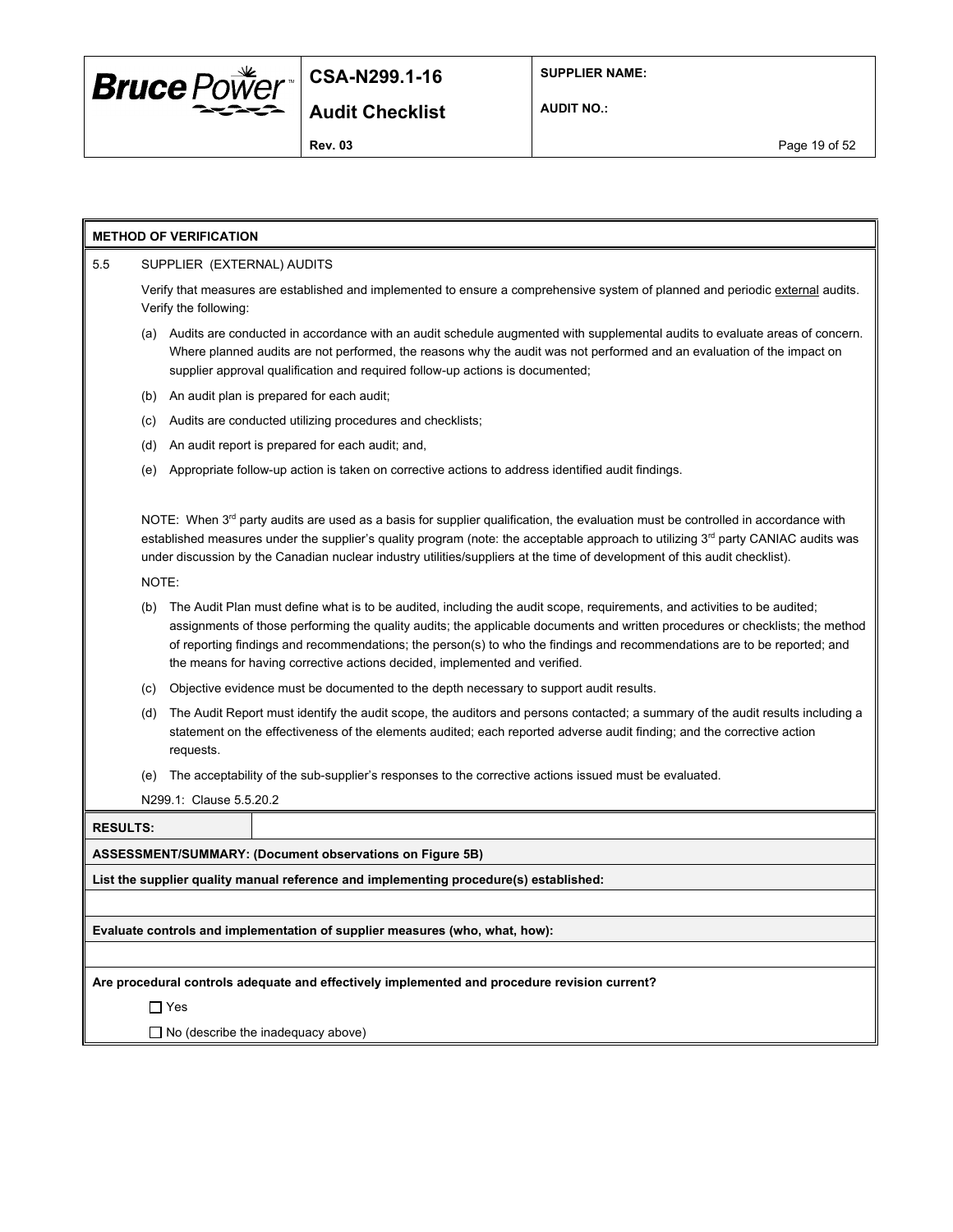

**SUPPLIER NAME:**

**AUDIT NO.:**

**Rev. 03** Page 20 of 52

## **SECTION 5 - PROCUREMENT**

| (FIGURE 5A)                     |                |                |                 |                   |                   |  |  |
|---------------------------------|----------------|----------------|-----------------|-------------------|-------------------|--|--|
| <b>ITEM DESCRIPTION</b>         | SUPPLIER AND   | P.O. NUMBER    | $\mathsf{PO}$   | DATE OF           | SCOPE OF SUPPLIER |  |  |
| NAME (P/N, S/N, MODEL           | LOCATION       | AND            | <b>REVIEWED</b> | SUPPLIER          | APPROVAL          |  |  |
| NO.)                            |                | DATE           | PRIOR TO        | APPROVAL /        |                   |  |  |
|                                 |                |                | P.O.            | <b>EVALUATION</b> |                   |  |  |
|                                 |                |                | AWARD           |                   |                   |  |  |
|                                 |                |                | (Yes/No)        |                   |                   |  |  |
| $^{\star}$ 5.2                  | $^{\star}$ 5.2 | $^{\star}$ 5.2 | $^{\star}$ 5.3  | $^{\star}5.4$     | $^{\star}5.4$     |  |  |
|                                 |                |                |                 |                   |                   |  |  |
|                                 |                |                |                 |                   |                   |  |  |
|                                 |                |                |                 |                   |                   |  |  |
|                                 |                |                |                 |                   |                   |  |  |
|                                 |                |                |                 |                   |                   |  |  |
|                                 |                |                |                 |                   |                   |  |  |
|                                 |                |                |                 |                   |                   |  |  |
|                                 |                |                |                 |                   |                   |  |  |
|                                 |                |                |                 |                   |                   |  |  |
|                                 |                |                |                 |                   |                   |  |  |
|                                 |                |                |                 |                   |                   |  |  |
|                                 |                |                |                 |                   |                   |  |  |
|                                 |                |                |                 |                   |                   |  |  |
|                                 |                |                |                 |                   |                   |  |  |
|                                 |                |                |                 |                   |                   |  |  |
|                                 |                |                |                 |                   |                   |  |  |
|                                 |                |                |                 |                   |                   |  |  |
|                                 |                |                |                 |                   |                   |  |  |
|                                 |                |                |                 |                   |                   |  |  |
|                                 |                |                |                 |                   |                   |  |  |
|                                 |                |                |                 |                   |                   |  |  |
|                                 |                |                |                 |                   |                   |  |  |
|                                 |                |                |                 |                   |                   |  |  |
|                                 |                |                |                 |                   |                   |  |  |
|                                 |                |                |                 |                   |                   |  |  |
|                                 |                |                |                 |                   |                   |  |  |
|                                 |                |                |                 |                   |                   |  |  |
|                                 |                |                |                 |                   |                   |  |  |
|                                 |                |                |                 |                   |                   |  |  |
|                                 |                |                |                 |                   |                   |  |  |
|                                 |                |                |                 |                   |                   |  |  |
|                                 |                |                |                 |                   |                   |  |  |
|                                 |                |                |                 |                   |                   |  |  |
|                                 |                |                |                 |                   |                   |  |  |
|                                 |                |                |                 |                   |                   |  |  |
|                                 |                |                |                 |                   |                   |  |  |
| *Refers to applicable question. |                |                |                 |                   |                   |  |  |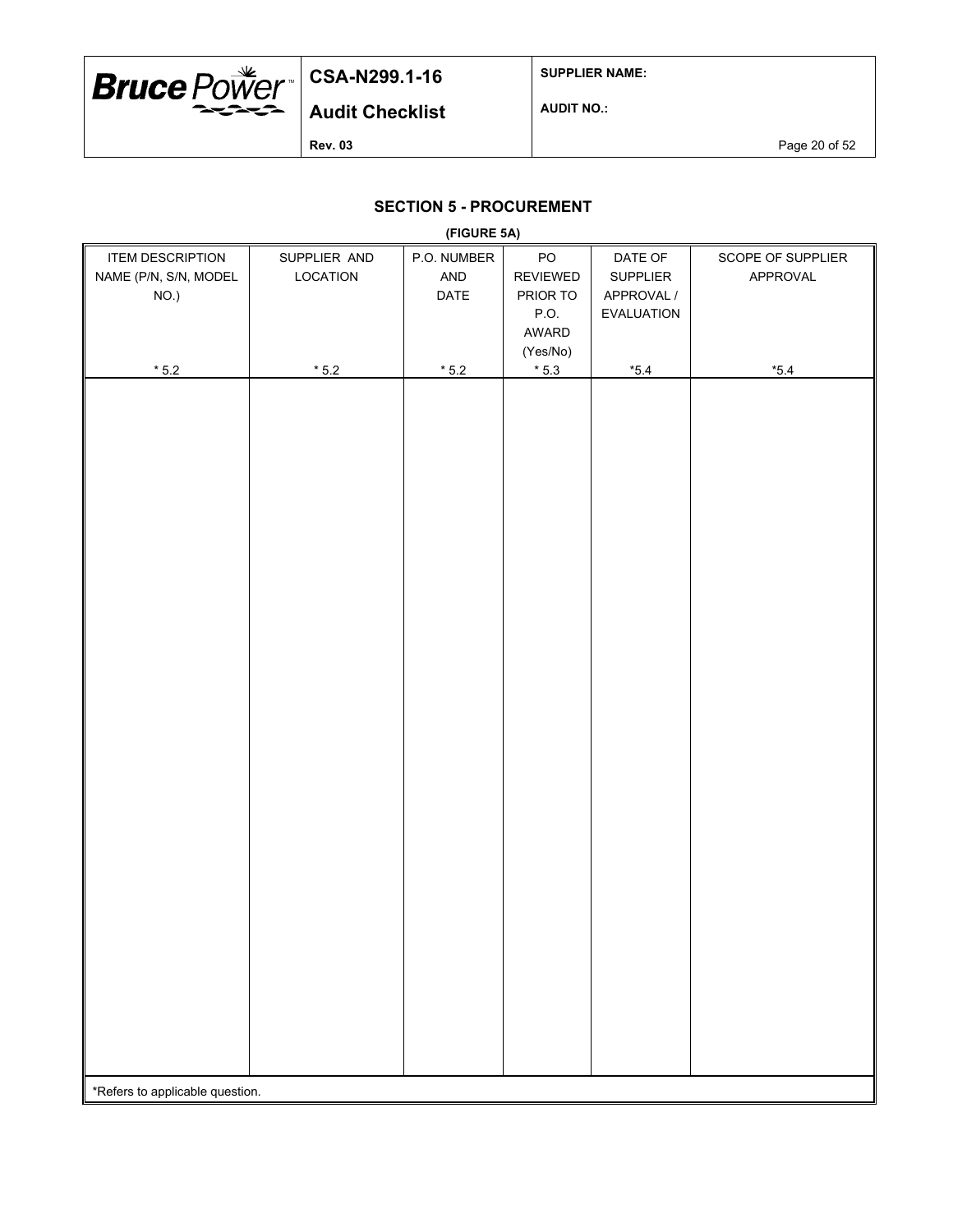

**SUPPLIER NAME:**

**AUDIT NO.:**

**Rev. 03** Page 21 of 52

### **SECTION 5 – PROCUREMENT**

#### **(FIGURE 5B SUPPLIER EVALUATION)**

| SUPPLIER                        | EVALUATION METHOD | SCOPE OF SUPPLY | AUDITOR(S) OR | EVALUATION      | AUDIT               |  |
|---------------------------------|-------------------|-----------------|---------------|-----------------|---------------------|--|
| NAME,                           | (AUDIT, QA        |                 | EVALUATOR(S)  | <b>RESULTS</b>  | CORRECTIVE          |  |
| <b>LOCATION AND</b>             | MANUAL/PROGRAM    |                 |               |                 | <b>ACTION</b>       |  |
| DATE(S)                         | DESCRIPTION)      |                 |               | NUMBER OF       | <b>VERIFICATION</b> |  |
| PERFORMED                       |                   |                 |               | AUDIT           | METHOD AND          |  |
|                                 |                   |                 |               | <b>FINDINGS</b> | DATE                |  |
|                                 |                   |                 |               | (OPEN/          |                     |  |
|                                 |                   |                 |               | CLOSED)         |                     |  |
| $^{\star}5.5$                   | $^{\star}5.5$     | $^{\star}5.5$   | $^{\ast}5.5$  | $^{\star}5.5$   | $^{\star}5.5$       |  |
|                                 |                   |                 |               |                 |                     |  |
|                                 |                   |                 |               |                 |                     |  |
|                                 |                   |                 |               |                 |                     |  |
|                                 |                   |                 |               |                 |                     |  |
|                                 |                   |                 |               |                 |                     |  |
|                                 |                   |                 |               |                 |                     |  |
|                                 |                   |                 |               |                 |                     |  |
|                                 |                   |                 |               |                 |                     |  |
|                                 |                   |                 |               |                 |                     |  |
|                                 |                   |                 |               |                 |                     |  |
|                                 |                   |                 |               |                 |                     |  |
|                                 |                   |                 |               |                 |                     |  |
|                                 |                   |                 |               |                 |                     |  |
|                                 |                   |                 |               |                 |                     |  |
|                                 |                   |                 |               |                 |                     |  |
|                                 |                   |                 |               |                 |                     |  |
|                                 |                   |                 |               |                 |                     |  |
|                                 |                   |                 |               |                 |                     |  |
|                                 |                   |                 |               |                 |                     |  |
|                                 |                   |                 |               |                 |                     |  |
|                                 |                   |                 |               |                 |                     |  |
|                                 |                   |                 |               |                 |                     |  |
|                                 |                   |                 |               |                 |                     |  |
|                                 |                   |                 |               |                 |                     |  |
|                                 |                   |                 |               |                 |                     |  |
|                                 |                   |                 |               |                 |                     |  |
|                                 |                   |                 |               |                 |                     |  |
|                                 |                   |                 |               |                 |                     |  |
|                                 |                   |                 |               |                 |                     |  |
|                                 |                   |                 |               |                 |                     |  |
|                                 |                   |                 |               |                 |                     |  |
|                                 |                   |                 |               |                 |                     |  |
|                                 |                   |                 |               |                 |                     |  |
|                                 |                   |                 |               |                 |                     |  |
|                                 |                   |                 |               |                 |                     |  |
| *Refers to applicable question. |                   |                 |               |                 |                     |  |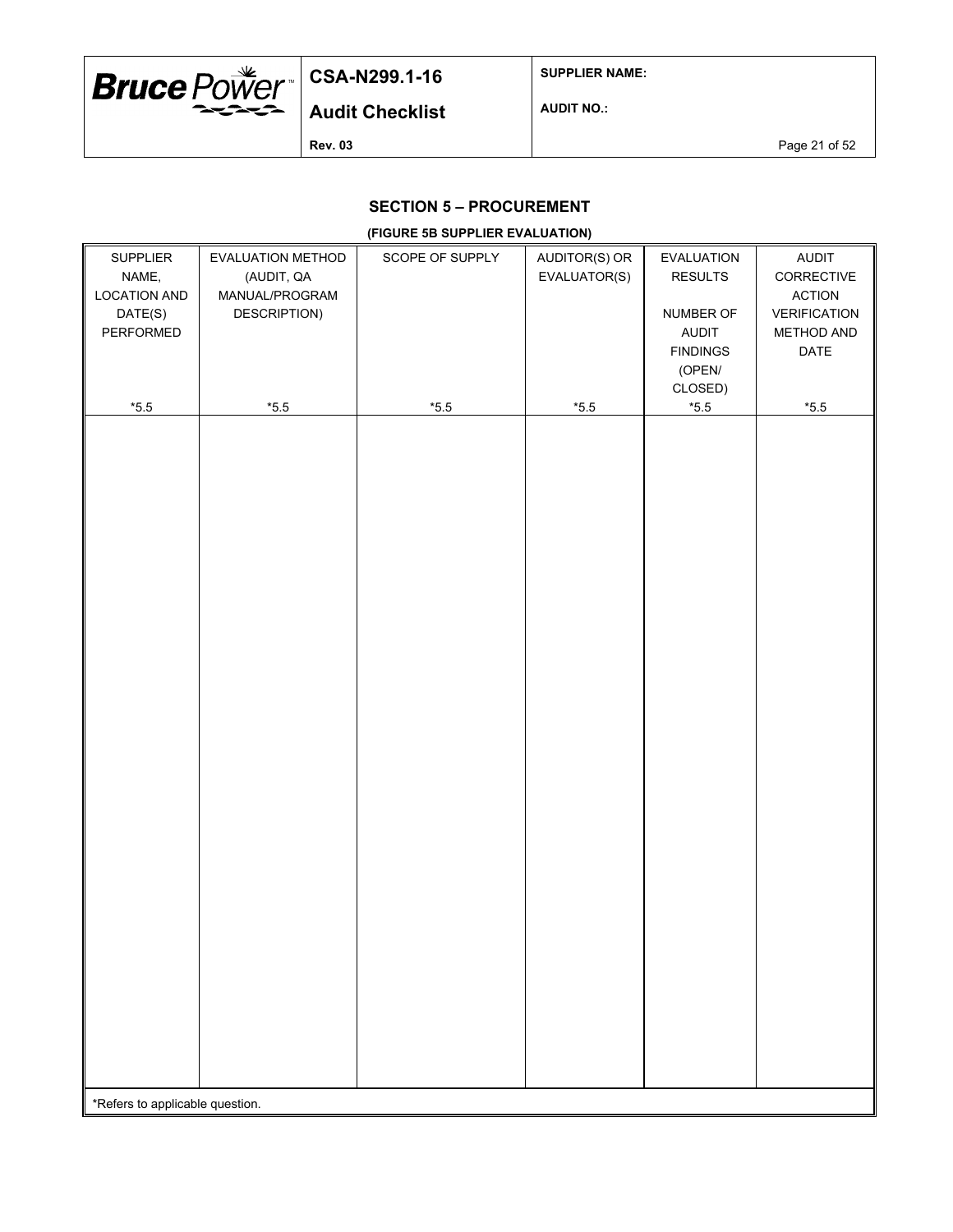

**SUPPLIER NAME:**

**Audit Checklist**

**AUDIT NO.:**

**Rev. 03** Page 22 of 52

#### **SECTION 6 - FABRICATION/ASSEMBLY ACTIVITIES MATERIAL CONTROL, HANDLING, SHIPPING AND STORAGE**

| <b>METHOD OF VERIFICATION</b>                                                                |                                                                                                                                                                                                                                                                      |  |  |  |  |  |  |
|----------------------------------------------------------------------------------------------|----------------------------------------------------------------------------------------------------------------------------------------------------------------------------------------------------------------------------------------------------------------------|--|--|--|--|--|--|
| 6.1                                                                                          | Within the assessment/summary section of each checklist question, record the procedures/instructions/drawings including the<br>revision/date used to verify implementation.                                                                                          |  |  |  |  |  |  |
| 6.2                                                                                          | PRODUCTION PROCESS CONTROL                                                                                                                                                                                                                                           |  |  |  |  |  |  |
|                                                                                              | Verify that measures are established and implemented for the control of fabrication/assembly activities. These activities should be<br>controlled by a shop work order/traveler/process sheet/route card type document which includes the following (as applicable): |  |  |  |  |  |  |
|                                                                                              | Identification and sequence of the work activities;<br>(a)                                                                                                                                                                                                           |  |  |  |  |  |  |
|                                                                                              | Types of equipment;<br>(b)                                                                                                                                                                                                                                           |  |  |  |  |  |  |
|                                                                                              | Special working environments including special handling cleanliness requirements;<br>(c)                                                                                                                                                                             |  |  |  |  |  |  |
|                                                                                              | Work methods;<br>(d)                                                                                                                                                                                                                                                 |  |  |  |  |  |  |
|                                                                                              | Materials, batches, and lots;<br>(e)                                                                                                                                                                                                                                 |  |  |  |  |  |  |
|                                                                                              | (f)<br>Characteristics and tolerances to be met;                                                                                                                                                                                                                     |  |  |  |  |  |  |
|                                                                                              | Inspection, test and control points;<br>(q)                                                                                                                                                                                                                          |  |  |  |  |  |  |
|                                                                                              | Workmanship standards; identification of instructions, procedures and drawings, written standards or samples to be used for<br>(h)<br>each item/activity;                                                                                                            |  |  |  |  |  |  |
|                                                                                              | Packaging and shipping; and,<br>(i)                                                                                                                                                                                                                                  |  |  |  |  |  |  |
|                                                                                              | Prevention, detection, and removal of foreign material including CFSIs.<br>(i)                                                                                                                                                                                       |  |  |  |  |  |  |
|                                                                                              | NOTE:<br>Assessment of software controls relating to the production processes is to be verified in Section 4.                                                                                                                                                        |  |  |  |  |  |  |
|                                                                                              | N299.1: Clause 5.5.11.1; Clause 5.5.11.2; Clause 5.5.11.4                                                                                                                                                                                                            |  |  |  |  |  |  |
| <b>RESULTS:</b>                                                                              |                                                                                                                                                                                                                                                                      |  |  |  |  |  |  |
|                                                                                              | ASSESSMENT/SUMMARY: (Document observations on Figure 6A)                                                                                                                                                                                                             |  |  |  |  |  |  |
| List the supplier quality manual reference and implementing procedure(s) established:        |                                                                                                                                                                                                                                                                      |  |  |  |  |  |  |
|                                                                                              |                                                                                                                                                                                                                                                                      |  |  |  |  |  |  |
| Evaluate controls and implementation of supplier measures (who, what, how):                  |                                                                                                                                                                                                                                                                      |  |  |  |  |  |  |
|                                                                                              |                                                                                                                                                                                                                                                                      |  |  |  |  |  |  |
| Are procedural controls adequate and effectively implemented and procedure revision current? |                                                                                                                                                                                                                                                                      |  |  |  |  |  |  |
|                                                                                              | $\Box$ Yes                                                                                                                                                                                                                                                           |  |  |  |  |  |  |
|                                                                                              | $\Box$ No (describe the inadequacy above)                                                                                                                                                                                                                            |  |  |  |  |  |  |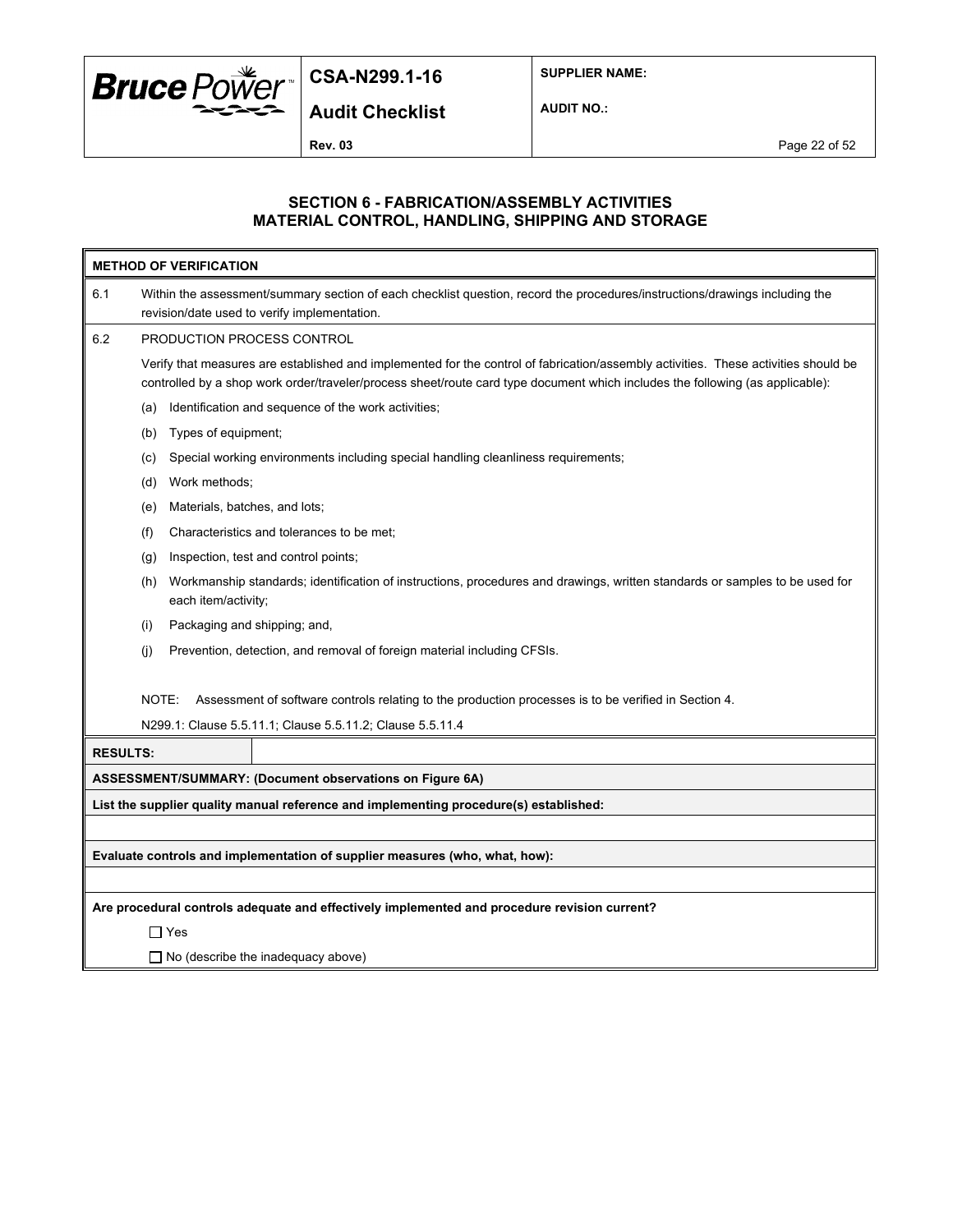

**SUPPLIER NAME:**

**AUDIT NO.:**

**Rev. 03** Page 23 of 52

| <b>METHOD OF VERIFICATION</b>                                                                |                                                                                                                                                                                                                                                                                                                                             |                                                                                                                                                                                                                                                                                |  |  |  |  |
|----------------------------------------------------------------------------------------------|---------------------------------------------------------------------------------------------------------------------------------------------------------------------------------------------------------------------------------------------------------------------------------------------------------------------------------------------|--------------------------------------------------------------------------------------------------------------------------------------------------------------------------------------------------------------------------------------------------------------------------------|--|--|--|--|
| 6.3                                                                                          | ITEM IDENTIFICATION, TEST STATUS, AND TRACEABILITY                                                                                                                                                                                                                                                                                          |                                                                                                                                                                                                                                                                                |  |  |  |  |
|                                                                                              |                                                                                                                                                                                                                                                                                                                                             | Verify that measures are established to assure the identification, item status and traceability of items (i.e., materials, parts, weld filler<br>material, batch, lots or components, etc.) is maintained, as required throughout processing operations. Verify the following: |  |  |  |  |
|                                                                                              | Identification of items is controlled, and traceable to the applicable drawings, specification or other technical documentation,<br>(a)<br>from receipt through delivery;                                                                                                                                                                   |                                                                                                                                                                                                                                                                                |  |  |  |  |
|                                                                                              | (b)                                                                                                                                                                                                                                                                                                                                         | Item markings are clear (not obliterated or hidden) and not detrimental. (For example: if die stamps are used, verify stamps are<br>low stress);                                                                                                                               |  |  |  |  |
|                                                                                              | (c)                                                                                                                                                                                                                                                                                                                                         | Subdivided items have satisfactory transfer of markings to each item;                                                                                                                                                                                                          |  |  |  |  |
|                                                                                              | (d)                                                                                                                                                                                                                                                                                                                                         | Items are adequately identified as to inspection/test status throughout production including final acceptance;                                                                                                                                                                 |  |  |  |  |
|                                                                                              | The authority for application and removal of identification markings/status indicators is defined including the establishment of a<br>(e)<br>controlled record of names and signatures of personnel authorized to review, approve, or accept a document, item, or service.<br>Control status indicators (i.e. tags, stamps) are controlled; |                                                                                                                                                                                                                                                                                |  |  |  |  |
|                                                                                              | (f)                                                                                                                                                                                                                                                                                                                                         | Supplier's identity and the inspector are identified on inspection and test stamps; and,                                                                                                                                                                                       |  |  |  |  |
|                                                                                              | Measures are established to maintain traceability of items (i.e., materials, parts, weld filler material etc.) throughout processing<br>(g)<br>operations when traceability is required by the contact, regulation or specification.                                                                                                        |                                                                                                                                                                                                                                                                                |  |  |  |  |
|                                                                                              | NOTE: When traceability is required by contract, the identification number must be unique, and must be assigned to each product,<br>service, or batch and identified on all process, inspection and test records.                                                                                                                           |                                                                                                                                                                                                                                                                                |  |  |  |  |
|                                                                                              |                                                                                                                                                                                                                                                                                                                                             | N299.1: Clause 5.5.7.1 a)-v); Clause 5.5.8; Clause 5.5.9                                                                                                                                                                                                                       |  |  |  |  |
| <b>RESULTS:</b>                                                                              |                                                                                                                                                                                                                                                                                                                                             |                                                                                                                                                                                                                                                                                |  |  |  |  |
| ASSESSMENT/SUMMARY: (Document observations on Figure 6B)                                     |                                                                                                                                                                                                                                                                                                                                             |                                                                                                                                                                                                                                                                                |  |  |  |  |
| List the supplier quality manual reference and implementing procedure(s) established:        |                                                                                                                                                                                                                                                                                                                                             |                                                                                                                                                                                                                                                                                |  |  |  |  |
|                                                                                              |                                                                                                                                                                                                                                                                                                                                             |                                                                                                                                                                                                                                                                                |  |  |  |  |
| Evaluate controls and implementation of supplier measures (who, what, how):                  |                                                                                                                                                                                                                                                                                                                                             |                                                                                                                                                                                                                                                                                |  |  |  |  |
|                                                                                              |                                                                                                                                                                                                                                                                                                                                             |                                                                                                                                                                                                                                                                                |  |  |  |  |
| Are procedural controls adequate and effectively implemented and procedure revision current? |                                                                                                                                                                                                                                                                                                                                             |                                                                                                                                                                                                                                                                                |  |  |  |  |
| $\Box$ Yes                                                                                   |                                                                                                                                                                                                                                                                                                                                             |                                                                                                                                                                                                                                                                                |  |  |  |  |

□ No (describe the inadequacy above)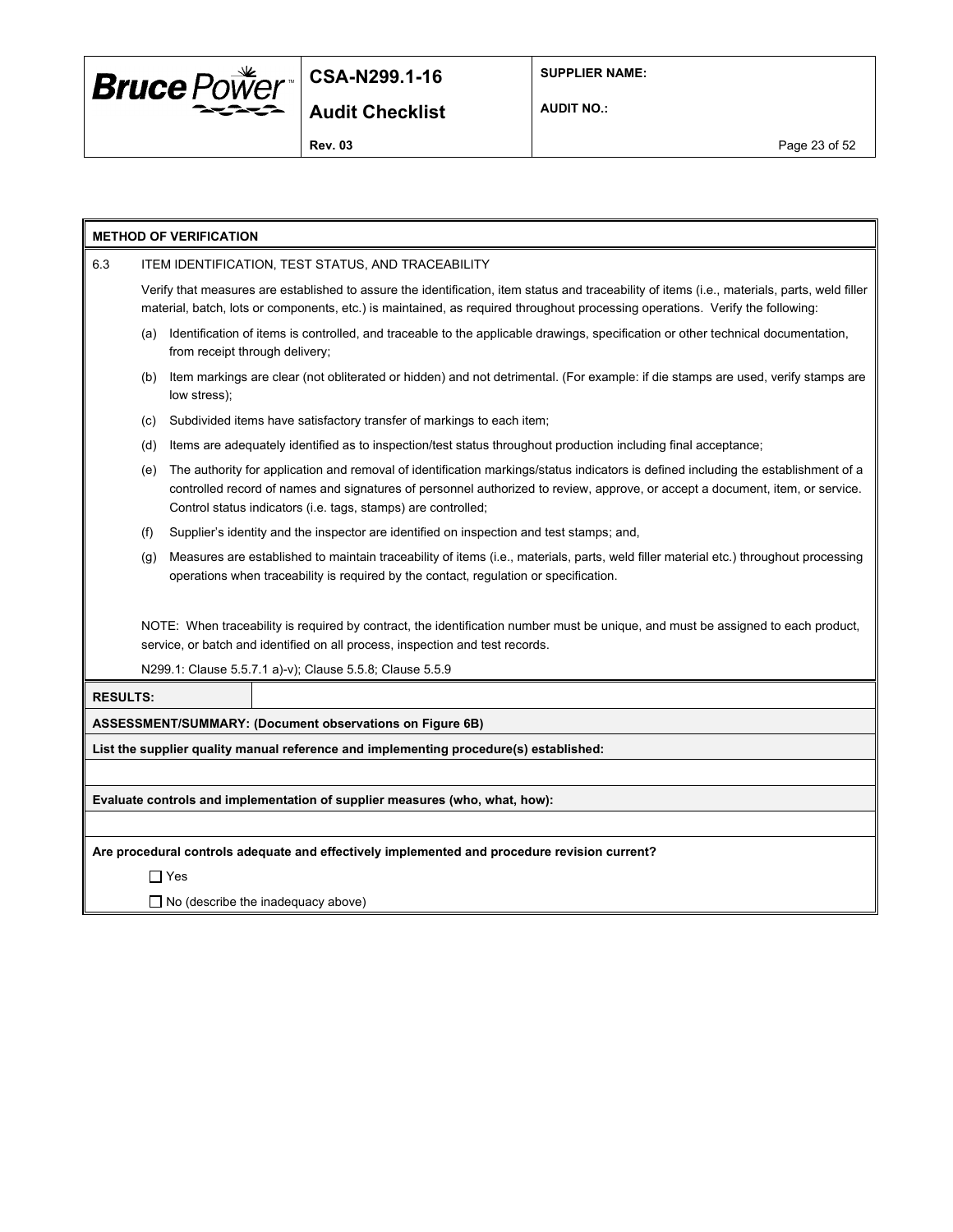

**SUPPLIER NAME:**

**AUDIT NO.:**

| <b>METHOD OF VERIFICATION</b>                                                                |                                                                                                                                                                                                                                                                                 |                        |                                                                                                                   |  |  |  |
|----------------------------------------------------------------------------------------------|---------------------------------------------------------------------------------------------------------------------------------------------------------------------------------------------------------------------------------------------------------------------------------|------------------------|-------------------------------------------------------------------------------------------------------------------|--|--|--|
| 6.4                                                                                          | <b>ITEM HANDLING AND STORAGE</b>                                                                                                                                                                                                                                                |                        |                                                                                                                   |  |  |  |
|                                                                                              |                                                                                                                                                                                                                                                                                 |                        | Verify that measures are established and implemented for the handling and storage of items. Verify the following: |  |  |  |
|                                                                                              | (a)                                                                                                                                                                                                                                                                             |                        | Storage areas and methods comply with specified requirements and access controls;                                 |  |  |  |
|                                                                                              | Schedule in place to address in-storage maintenance as required, and maintenance performed; inspection of critical, sensitive,<br>(b)<br>perishable, or high value items for condition; and, inspection and verification of any special storage and protective<br>environments; |                        |                                                                                                                   |  |  |  |
|                                                                                              | (c)                                                                                                                                                                                                                                                                             |                        | Shelf-life requirements are defined and implemented;                                                              |  |  |  |
|                                                                                              | Cleaning, preservation, segregation, and handling of items is performed in such a manner to prevent misuse, abuse, damage,<br>(d)<br>deterioration, or loss; and,                                                                                                               |                        |                                                                                                                   |  |  |  |
|                                                                                              | Special handling tools and equipment are inspected at specific times to ensure adequate maintenance and to prevent damage<br>(e)<br>to items.                                                                                                                                   |                        |                                                                                                                   |  |  |  |
|                                                                                              |                                                                                                                                                                                                                                                                                 | N299.1: Clause 5.5.10. |                                                                                                                   |  |  |  |
| <b>RESULTS:</b>                                                                              |                                                                                                                                                                                                                                                                                 |                        |                                                                                                                   |  |  |  |
|                                                                                              |                                                                                                                                                                                                                                                                                 |                        | ASSESSMENT/SUMMARY: (Document observations on Figure 6B)                                                          |  |  |  |
|                                                                                              |                                                                                                                                                                                                                                                                                 |                        | List the supplier quality manual reference and implementing procedure(s) established:                             |  |  |  |
|                                                                                              |                                                                                                                                                                                                                                                                                 |                        |                                                                                                                   |  |  |  |
| Evaluate controls and implementation of supplier measures (who, what, how):                  |                                                                                                                                                                                                                                                                                 |                        |                                                                                                                   |  |  |  |
|                                                                                              |                                                                                                                                                                                                                                                                                 |                        |                                                                                                                   |  |  |  |
| Are procedural controls adequate and effectively implemented and procedure revision current? |                                                                                                                                                                                                                                                                                 |                        |                                                                                                                   |  |  |  |
|                                                                                              |                                                                                                                                                                                                                                                                                 | $\Box$ Yes             |                                                                                                                   |  |  |  |
|                                                                                              |                                                                                                                                                                                                                                                                                 |                        | $\Box$ No (describe the inadequacy above)                                                                         |  |  |  |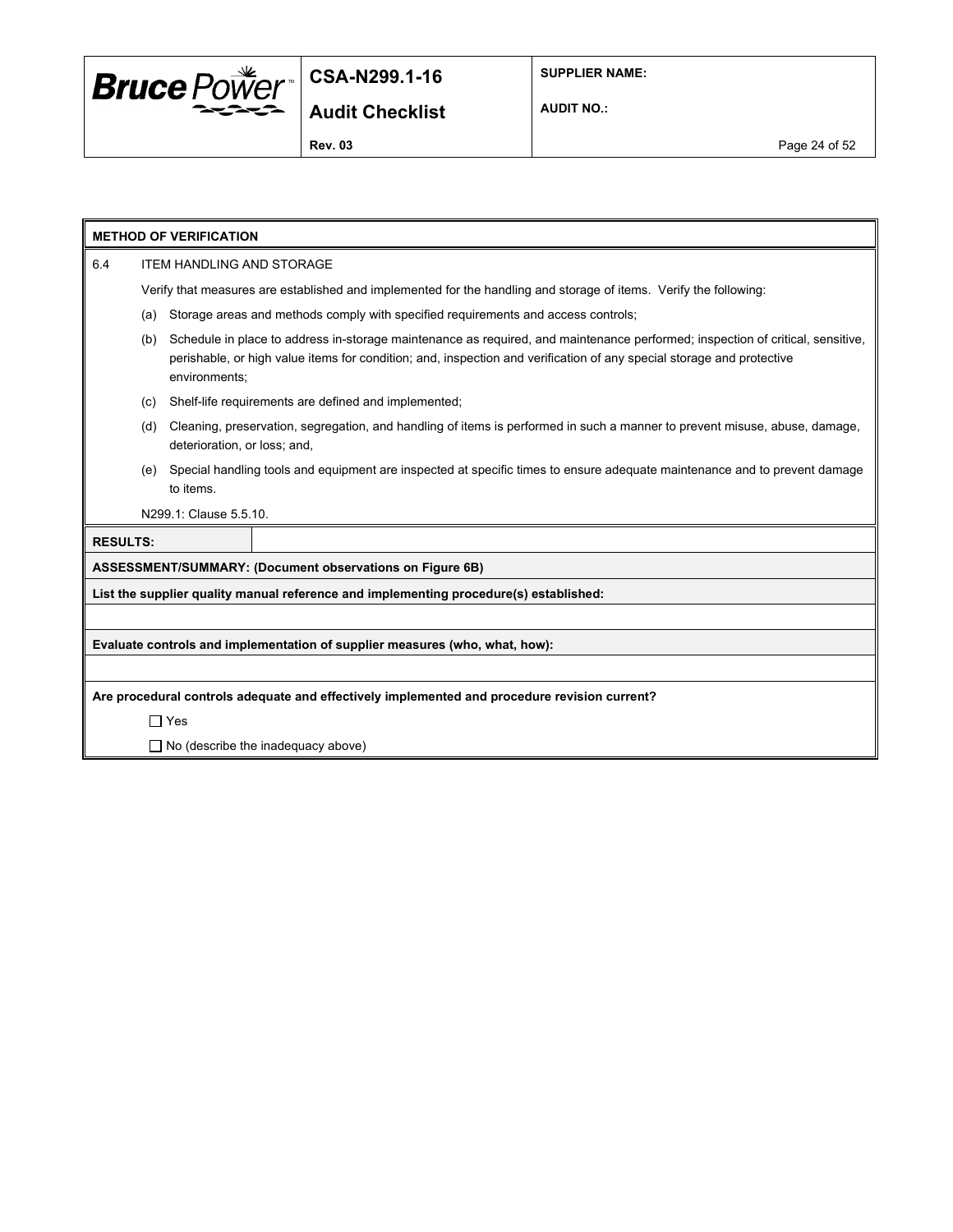

**SUPPLIER NAME:**

**AUDIT NO.:**

#### **METHOD OF VERIFICATION**

#### 6.5 PACKAGING AND SHIPPING

Verify that measures are established and implemented for the control of shipping activities, which include packaging, marking, storing, status and shipment of items and components including spare and replacement parts. Verify the following:

- (a) Techniques being used (e.g. cleaning, preservation, and packaging) are acceptable relative to contract/procedural requirements and will prevent damage/deterioration or loss during packaging/shipment to the customer;
- (b) Openings are protected to prevent ingress or contamination by foreign material;
- (c) Marking and labelling are adequate to identify the shipment and indicate any requirements for or the presence of special environments, or the need of special control or preservation requirements; and,
- (d) Required documents accompanying the item are made available to the customer at the time of shipment in accordance with contract requirements.

#### NOTE:

(a) Shipping containers, packaging, and pallets must be free from any harmful biological, environmental, and combustible contamination when specified in the contract.

N299.1: Clause, 5.5.7.1 a)-iv),vi); Clause 5.5.13

# **RESULTS: ASSESSMENT/SUMMARY: (Document observations on Figure 6B) List the supplier quality manual reference and implementing procedure(s) established: Evaluate controls and implementation of supplier measures (who, what, how): Are procedural controls adequate and effectively implemented and procedure revision current?** Yes  $\Box$  No (describe the inadequacy above)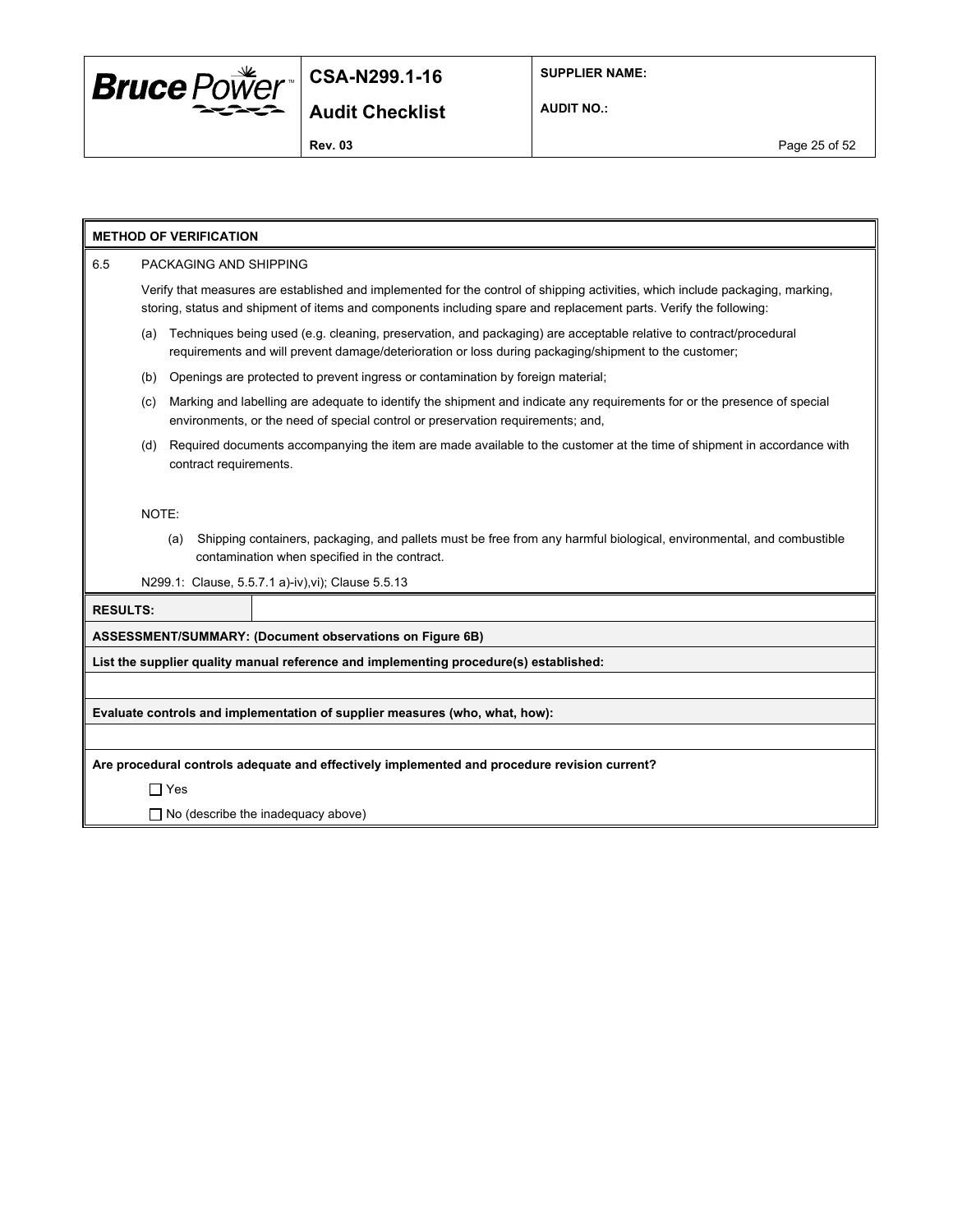

**SUPPLIER NAME:**

**AUDIT NO.:**

**Rev. 03** Page 26 of 52

| <b>METHOD OF VERIFICATION</b>                                                                                                                                                                                                                                                                                                            |  |  |  |  |  |  |
|------------------------------------------------------------------------------------------------------------------------------------------------------------------------------------------------------------------------------------------------------------------------------------------------------------------------------------------|--|--|--|--|--|--|
| PRODUCTION PROCESS VERIFICATION<br>6.6                                                                                                                                                                                                                                                                                                   |  |  |  |  |  |  |
| Verify that measures are established and implemented to verify production processes, and workmanship standards; tools are<br>verified/qualified prior to use. Verify the following:                                                                                                                                                      |  |  |  |  |  |  |
| Production processes or workmanship standards that are new or have significant differences from proven processes are<br>(a)<br>verified as capable of producing the required results; and,                                                                                                                                               |  |  |  |  |  |  |
| Production equipment, including all jigs, fixtures, tooling masters, templates, patterns, documentation are qualified (tool prove)<br>(b)<br>and are periodically checked and rechecked when changes occur to ensure that they are capable of producing the required<br>results. Ensure the extent and frequency of checking is defined. |  |  |  |  |  |  |
| NOTE: Assessment of software controls relating to the production processes is to be verified in Section 4.<br>NOTE:                                                                                                                                                                                                                      |  |  |  |  |  |  |
| Review should include personnel from other applicable functions to ensure that the products or services can be produced,<br>(a)<br>inspected, and tested to specified requirements.                                                                                                                                                      |  |  |  |  |  |  |
| (Document processes, standards, or tooling reviewed under the Assessment/Summary)                                                                                                                                                                                                                                                        |  |  |  |  |  |  |
| N299.1: Clause 5.5.11.1 c), d), e); Clause 5.5.11.3                                                                                                                                                                                                                                                                                      |  |  |  |  |  |  |
| <b>RESULTS:</b>                                                                                                                                                                                                                                                                                                                          |  |  |  |  |  |  |
| <b>ASSESSMENT/SUMMARY:</b>                                                                                                                                                                                                                                                                                                               |  |  |  |  |  |  |
| List the supplier quality manual reference and implementing procedure(s) established:                                                                                                                                                                                                                                                    |  |  |  |  |  |  |
|                                                                                                                                                                                                                                                                                                                                          |  |  |  |  |  |  |
| Evaluate controls and implementation of supplier measures (who, what, how):                                                                                                                                                                                                                                                              |  |  |  |  |  |  |
|                                                                                                                                                                                                                                                                                                                                          |  |  |  |  |  |  |
| Are procedural controls adequate and effectively implemented and procedure revision current?                                                                                                                                                                                                                                             |  |  |  |  |  |  |
| $\Box$ Yes                                                                                                                                                                                                                                                                                                                               |  |  |  |  |  |  |
| $\Box$ No (describe the inadequacy above)                                                                                                                                                                                                                                                                                                |  |  |  |  |  |  |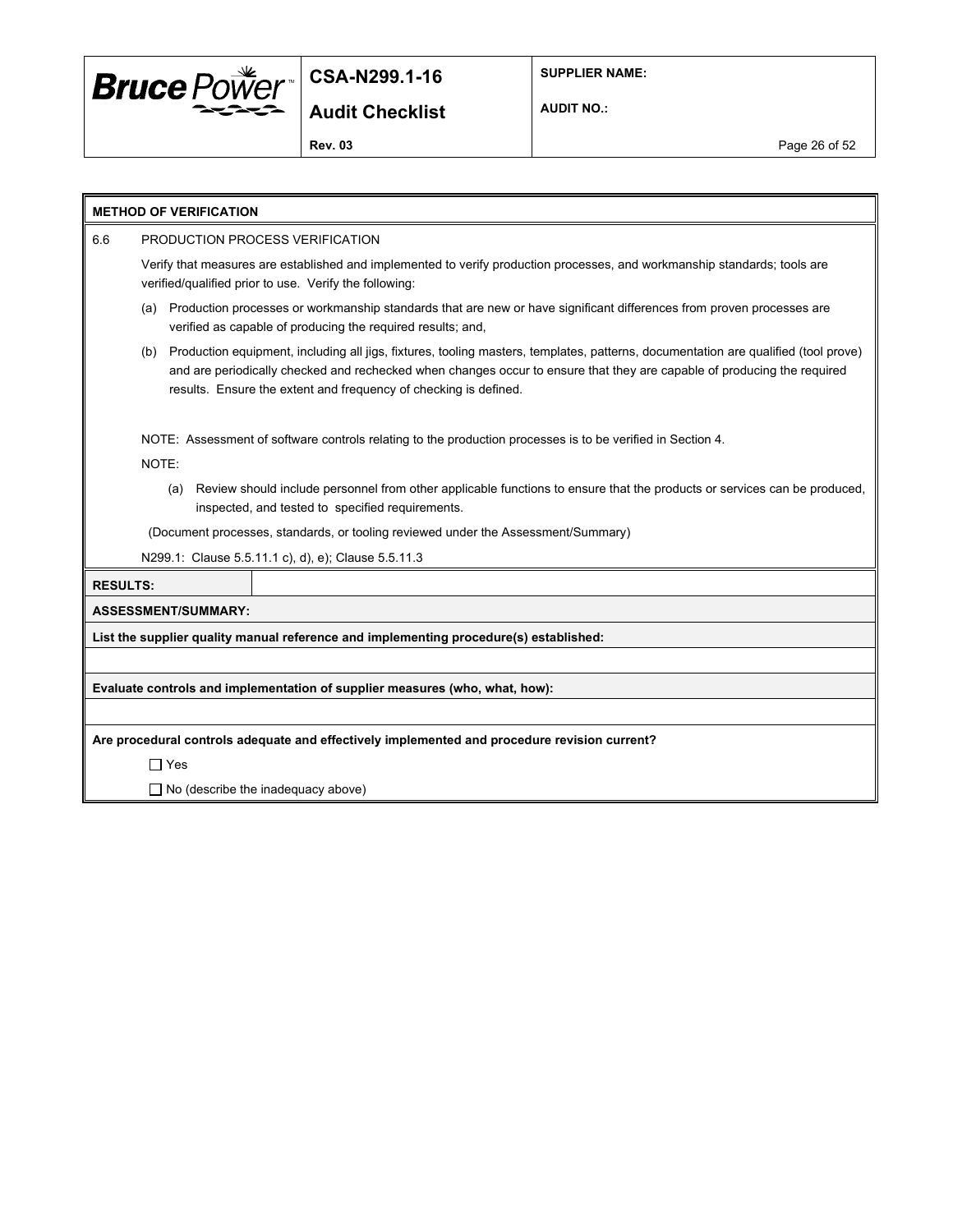

**SUPPLIER NAME:**

**AUDIT NO.:**

**Rev. 03** Page 27 of 52

## **SECTION 6 - FABRICATION/ASSEMBLY ACTIVITIES MATERIAL CONTROL, HANDLING, SHIPPING AND STORAGE**

**(FIGURE 6A)**

| <b>ITEM DESCRIPTION</b><br>(NAME, PART NO.,<br>P.O./CONTRACT NO., ETC.) | $\cdot$<br>WORK DOCUMENT | WORK ACTIVITY | WORK ACTIVITY PROCEDURE<br>REV./DATE |  |  |  |
|-------------------------------------------------------------------------|--------------------------|---------------|--------------------------------------|--|--|--|
| $^{\star}6.2$                                                           | $^{\star}6.2$            | $*6.2$        | $^{\star}6.2$                        |  |  |  |
|                                                                         |                          |               |                                      |  |  |  |
|                                                                         |                          |               |                                      |  |  |  |
|                                                                         |                          |               |                                      |  |  |  |
|                                                                         |                          |               |                                      |  |  |  |
|                                                                         |                          |               |                                      |  |  |  |
|                                                                         |                          |               |                                      |  |  |  |
|                                                                         |                          |               |                                      |  |  |  |
|                                                                         |                          |               |                                      |  |  |  |
|                                                                         |                          |               |                                      |  |  |  |
|                                                                         |                          |               |                                      |  |  |  |
|                                                                         |                          |               |                                      |  |  |  |
|                                                                         |                          |               |                                      |  |  |  |
|                                                                         |                          |               |                                      |  |  |  |
|                                                                         |                          |               |                                      |  |  |  |
|                                                                         |                          |               |                                      |  |  |  |
|                                                                         |                          |               |                                      |  |  |  |
|                                                                         |                          |               |                                      |  |  |  |
|                                                                         |                          |               |                                      |  |  |  |
|                                                                         |                          |               |                                      |  |  |  |
|                                                                         |                          |               |                                      |  |  |  |
|                                                                         |                          |               |                                      |  |  |  |
|                                                                         |                          |               |                                      |  |  |  |
|                                                                         |                          |               |                                      |  |  |  |
|                                                                         |                          |               |                                      |  |  |  |
|                                                                         |                          |               |                                      |  |  |  |
|                                                                         |                          |               |                                      |  |  |  |
|                                                                         |                          |               |                                      |  |  |  |
|                                                                         |                          |               |                                      |  |  |  |
|                                                                         |                          |               |                                      |  |  |  |
|                                                                         |                          |               |                                      |  |  |  |
| *Refers to applicable question.                                         |                          |               |                                      |  |  |  |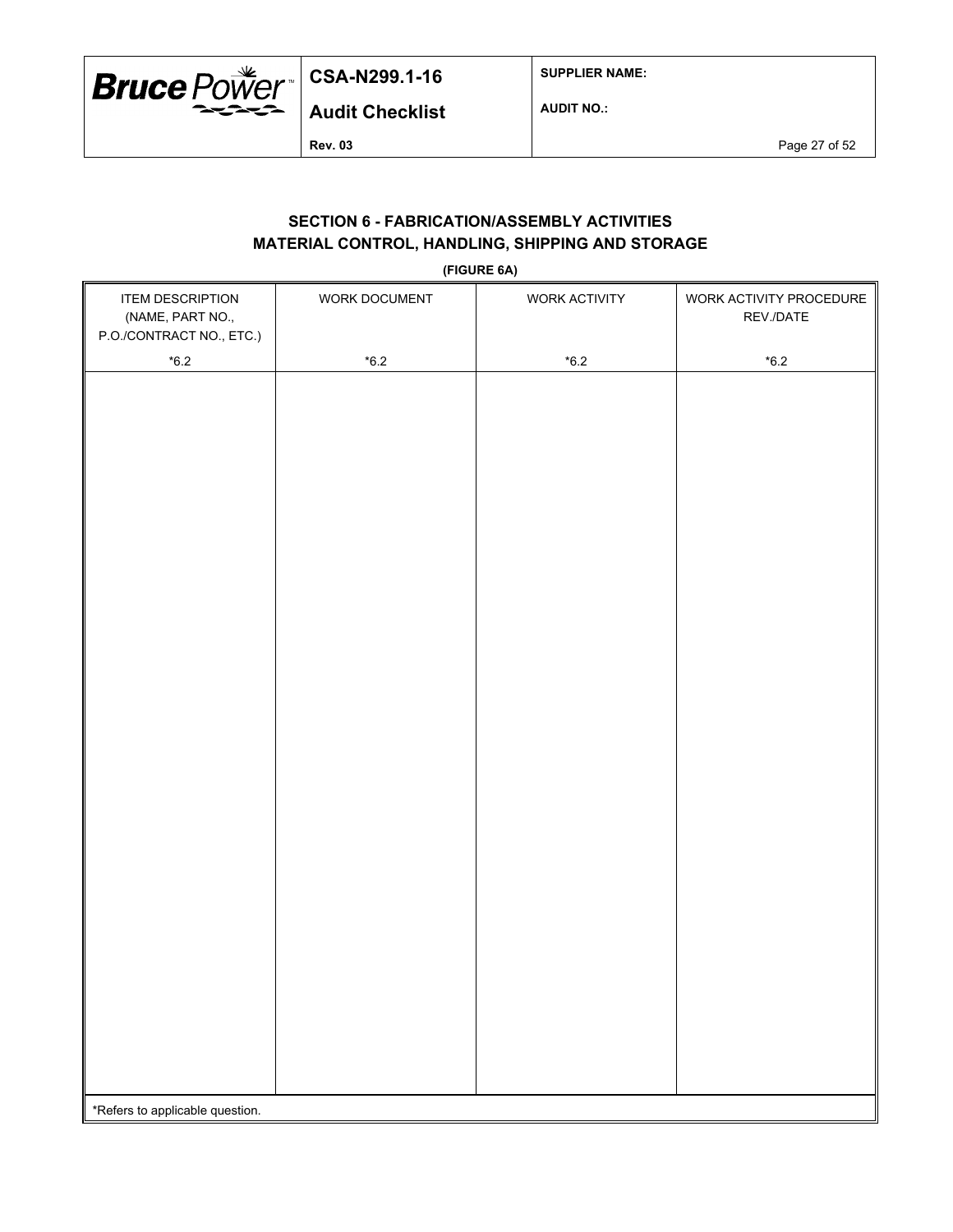

**SUPPLIER NAME:**

**AUDIT NO.:**

**Rev. 03** Page 28 of 52

## **SECTION 6 - FABRICATION/ASSEMBLY ACTIVITIES MATERIAL CONTROL, HANDLING, SHIPPING AND STORAGE**

**(FIGURE 6B)**

| <b>ITEM DESCRIPTION</b><br>(NAME, PART NO., P.O./CONTRACT NO.,<br>ETC.) | METHOD OF IDENTIFICATION AND<br>TRACEABILITY | <b>INSPECTION STATUS</b> |  |  |
|-------------------------------------------------------------------------|----------------------------------------------|--------------------------|--|--|
| $*6.3, 6.4, 6.5$                                                        | $*6.3, 6.4, 6.5$                             | $*6.4, 6.5$              |  |  |
|                                                                         |                                              |                          |  |  |
|                                                                         |                                              |                          |  |  |
|                                                                         |                                              |                          |  |  |
|                                                                         |                                              |                          |  |  |
|                                                                         |                                              |                          |  |  |
|                                                                         |                                              |                          |  |  |
|                                                                         |                                              |                          |  |  |
|                                                                         |                                              |                          |  |  |
|                                                                         |                                              |                          |  |  |
|                                                                         |                                              |                          |  |  |
|                                                                         |                                              |                          |  |  |
|                                                                         |                                              |                          |  |  |
|                                                                         |                                              |                          |  |  |
|                                                                         |                                              |                          |  |  |
|                                                                         |                                              |                          |  |  |
|                                                                         |                                              |                          |  |  |
|                                                                         |                                              |                          |  |  |
|                                                                         |                                              |                          |  |  |
|                                                                         |                                              |                          |  |  |
|                                                                         |                                              |                          |  |  |
|                                                                         |                                              |                          |  |  |
|                                                                         |                                              |                          |  |  |
|                                                                         |                                              |                          |  |  |
|                                                                         |                                              |                          |  |  |
|                                                                         |                                              |                          |  |  |
| *Refers to applicable question.                                         |                                              |                          |  |  |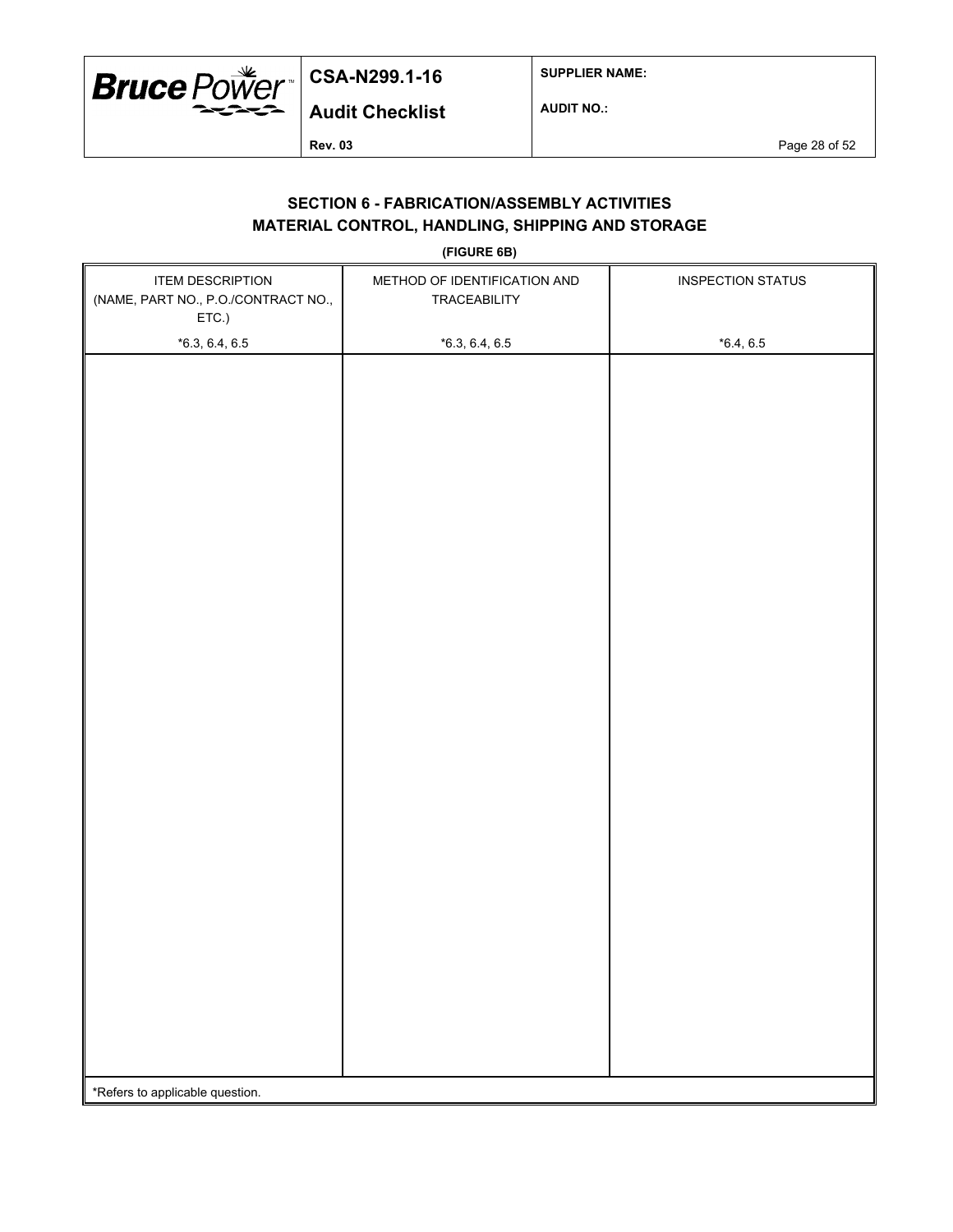

**SUPPLIER NAME:**

**AUDIT NO.:**

**Rev. 03** Page 29 of 52

## **SECTION 7 - SPECIAL PROCESSES**

|                 | <b>METHOD OF VERIFICATION</b>                                                                                                                                              |  |  |  |
|-----------------|----------------------------------------------------------------------------------------------------------------------------------------------------------------------------|--|--|--|
| 7.1             | Within the assessment/summary section of each checklist question, record the procedures/instructions/drawings including the<br>revision/date used to verify implementation |  |  |  |
| 7.2             | <b>SPECIAL PROCESSES</b>                                                                                                                                                   |  |  |  |
|                 | Verify that measures are established and implemented and that special processes are accomplished utilizing:                                                                |  |  |  |
|                 | Qualified personnel;<br>(a)                                                                                                                                                |  |  |  |
|                 | Qualified procedures; and,<br>(b)                                                                                                                                          |  |  |  |
|                 | Qualified equipment, as applicable<br>(c)                                                                                                                                  |  |  |  |
|                 |                                                                                                                                                                            |  |  |  |
|                 | NOTE: Special production and inspection processes must be identified by the supplier and include those specified by the customer                                           |  |  |  |
|                 | (e.g. welding, NDE, heat treating, soldering, painting, etc.).                                                                                                             |  |  |  |
|                 | NOTE: PT, UT and RT may be automated processes, as opposed to being manually performed.                                                                                    |  |  |  |
|                 | NOTE: Unique identification and acceptability of instruments to be checked under Section 8.                                                                                |  |  |  |
|                 | N299.1: Clause 5.5.12                                                                                                                                                      |  |  |  |
| <b>RESULTS:</b> |                                                                                                                                                                            |  |  |  |
|                 | ASSESSMENT/SUMMARY: (Document observations on Figures 7A, 7B)                                                                                                              |  |  |  |
|                 | List the supplier quality manual reference and implementing procedure(s) established:                                                                                      |  |  |  |
|                 |                                                                                                                                                                            |  |  |  |
|                 | Evaluate controls and implementation of supplier measures (who, what, how):                                                                                                |  |  |  |
|                 |                                                                                                                                                                            |  |  |  |
|                 | Are procedural controls adequate and effectively implemented and procedure revision current?                                                                               |  |  |  |
|                 | $\Box$ Yes                                                                                                                                                                 |  |  |  |
|                 | $\Box$ No (describe the inadequacy above)                                                                                                                                  |  |  |  |
|                 |                                                                                                                                                                            |  |  |  |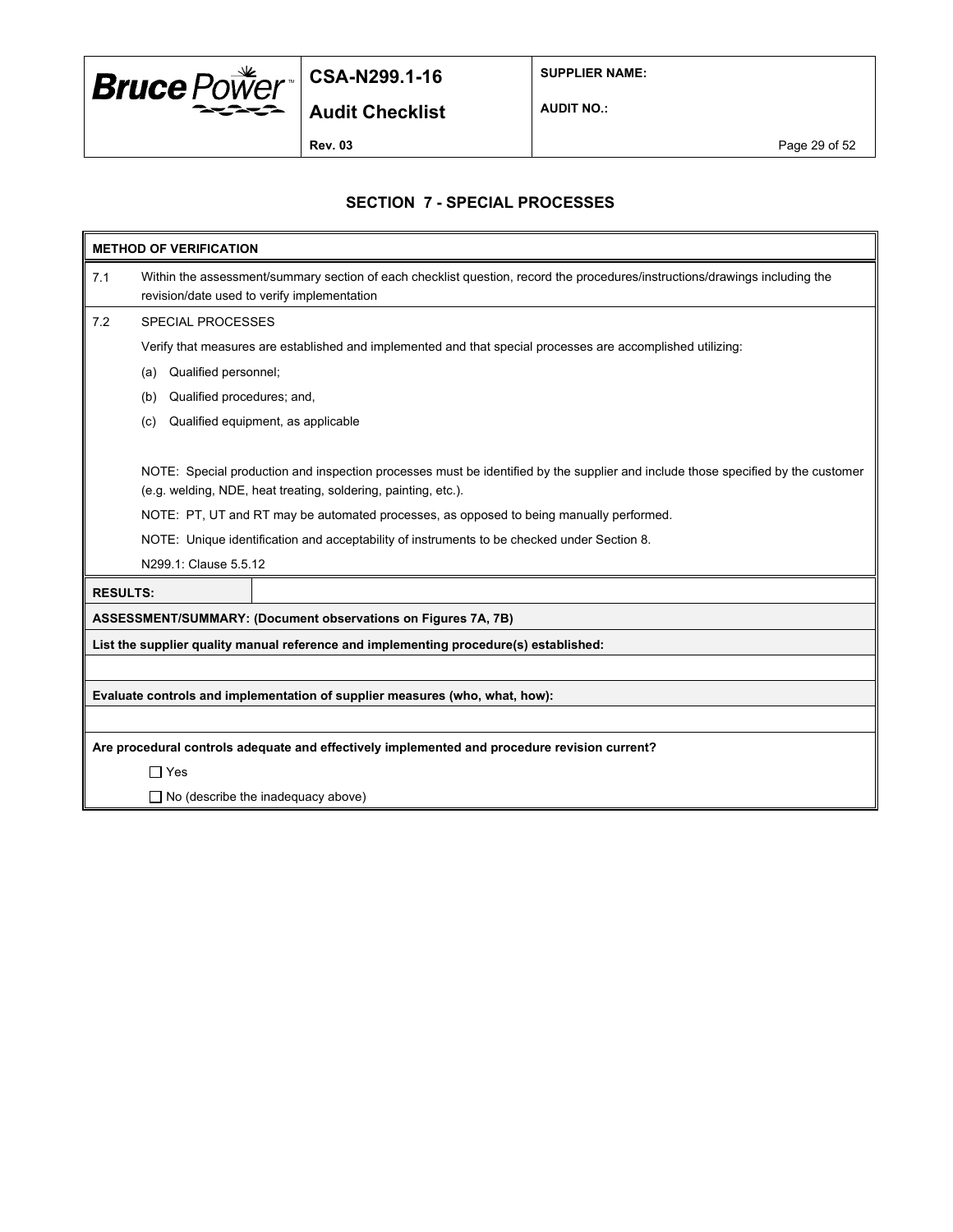

**SUPPLIER NAME:**

**AUDIT NO.:**

**Rev. 03** Page 30 of 52

## **SECTION 7 - SPECIAL PROCESSES**

|                                 |                                           | (FIGURE 7A)   |                        |               |                  |
|---------------------------------|-------------------------------------------|---------------|------------------------|---------------|------------------|
| <b>ITEM DESCRIPTION</b>         | PROCEDURE AND<br>PROCESS<br>QUALIFICATION |               |                        |               |                  |
| (NAME, P/N, S/N,<br>MODEL NO.)  |                                           | REV./DATE     | PERSONNEL AND<br>LEVEL | PROCEDURE     | <b>EQUIPMENT</b> |
| $^{\star}7.2$                   | $^{\star}7.2$                             | $^{\star}7.2$ | $^{\star}7.2$          | $^{\star}7.2$ | $^{\star}7.2$    |
|                                 |                                           |               |                        |               |                  |
|                                 |                                           |               |                        |               |                  |
|                                 |                                           |               |                        |               |                  |
|                                 |                                           |               |                        |               |                  |
| *Refers to applicable question. |                                           |               |                        |               |                  |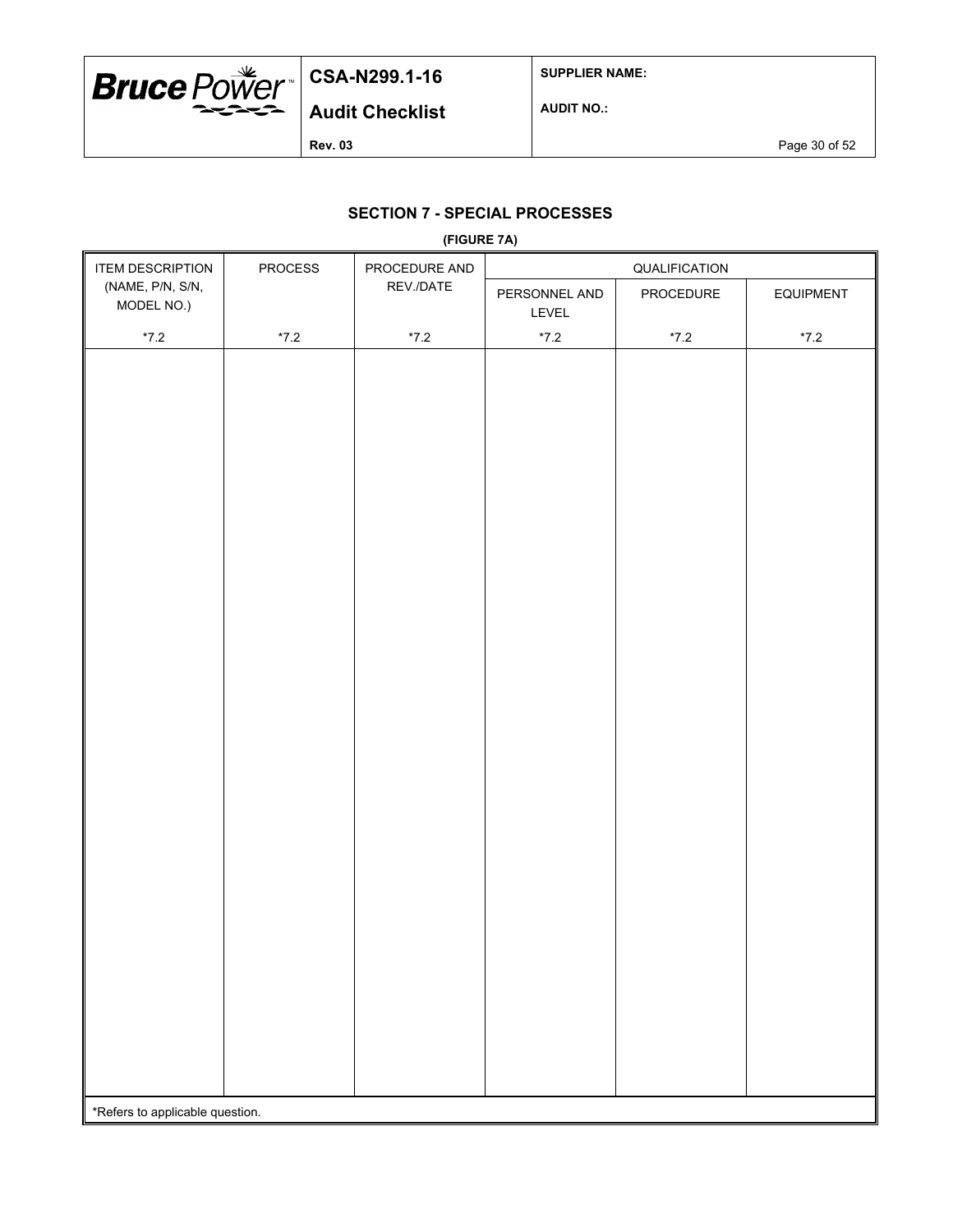

**SUPPLIER NAME:**

**AUDIT NO.:**

**Rev. 03** Page 31 of 52

## **SECTION 7 – SPECIAL PROCESSES**

#### **(FIGURE 7B WELDER/WELD OPERATOR)**

| NAME/STAMP                      | CERT. TYPE<br>(PROCESS & POSITIONS) | CODE QUALIFIED TO | <b>WELD PROCESS</b><br>SPECIFICATION (WPS)<br>AND REV./DATE | MAINTENANCE OF<br>QUALIFICATION |
|---------------------------------|-------------------------------------|-------------------|-------------------------------------------------------------|---------------------------------|
| $^{\star}7.2$                   | $^{\star}7.2$                       | $^{\star}7.2$     | $^{\star}7.2$                                               | $^{\star}7.2$                   |
|                                 |                                     |                   |                                                             |                                 |
|                                 |                                     |                   |                                                             |                                 |
|                                 |                                     |                   |                                                             |                                 |
|                                 |                                     |                   |                                                             |                                 |
|                                 |                                     |                   |                                                             |                                 |
|                                 |                                     |                   |                                                             |                                 |
|                                 |                                     |                   |                                                             |                                 |
|                                 |                                     |                   |                                                             |                                 |
|                                 |                                     |                   |                                                             |                                 |
|                                 |                                     |                   |                                                             |                                 |
|                                 |                                     |                   |                                                             |                                 |
|                                 |                                     |                   |                                                             |                                 |
|                                 |                                     |                   |                                                             |                                 |
|                                 |                                     |                   |                                                             |                                 |
|                                 |                                     |                   |                                                             |                                 |
|                                 |                                     |                   |                                                             |                                 |
|                                 |                                     |                   |                                                             |                                 |
|                                 |                                     |                   |                                                             |                                 |
|                                 |                                     |                   |                                                             |                                 |
|                                 |                                     |                   |                                                             |                                 |
|                                 |                                     |                   |                                                             |                                 |
|                                 |                                     |                   |                                                             |                                 |
|                                 |                                     |                   |                                                             |                                 |
|                                 |                                     |                   |                                                             |                                 |
|                                 |                                     |                   |                                                             |                                 |
|                                 |                                     |                   |                                                             |                                 |
|                                 |                                     |                   |                                                             |                                 |
|                                 |                                     |                   |                                                             |                                 |
|                                 |                                     |                   |                                                             |                                 |
|                                 |                                     |                   |                                                             |                                 |
|                                 |                                     |                   |                                                             |                                 |
|                                 |                                     |                   |                                                             |                                 |
|                                 |                                     |                   |                                                             |                                 |
| *Refers to applicable question. |                                     |                   |                                                             |                                 |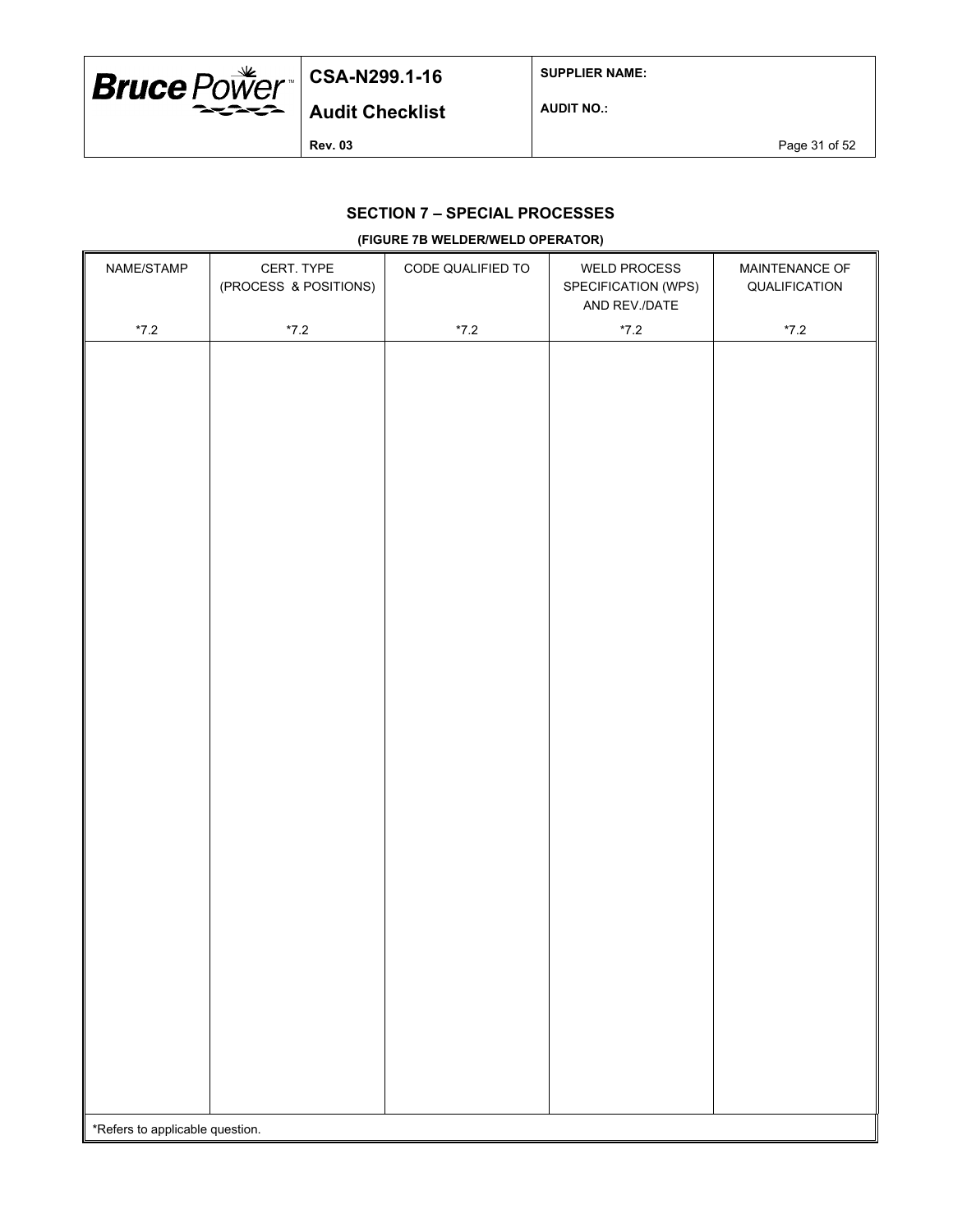

**SUPPLIER NAME:**

**AUDIT NO.:**

## **SECTION 8 – TESTS, INSPECTIONS, AND CALIBRATION**

|                 |       | <b>METHOD OF VERIFICATION</b> |               |                                                                                                                                                                                                                                                                                                |  |  |  |  |
|-----------------|-------|-------------------------------|---------------|------------------------------------------------------------------------------------------------------------------------------------------------------------------------------------------------------------------------------------------------------------------------------------------------|--|--|--|--|
| 8.1             |       |                               |               | Within the assessment/summary section of each checklist question, record the procedures/instructions/drawings including the<br>revision/date used to verify implementation                                                                                                                     |  |  |  |  |
| 8.2             |       | INSPECTION AND TEST           |               |                                                                                                                                                                                                                                                                                                |  |  |  |  |
|                 |       |                               |               | Verify that adequate measures are established and implemented for the inspection (incoming, in-process, and final) and testing of<br>materials, components, parts or services. Verify the following:                                                                                           |  |  |  |  |
|                 | (a)   |                               |               | Inspection and test activities for the constituent phases of work from receipt through delivery, are planned and documented in<br>an inspection and test planning document(s). The planning document(s) address the following:                                                                 |  |  |  |  |
|                 |       | i)                            |               | Approved by the supplier's representative primarily responsible for quality;                                                                                                                                                                                                                   |  |  |  |  |
|                 |       | ii)                           | requirements; | Submitted to the customer for acceptance, including subsequent revisions, in accordance with contract                                                                                                                                                                                          |  |  |  |  |
|                 |       | iii)                          |               | Identify the following, where applicable:                                                                                                                                                                                                                                                      |  |  |  |  |
|                 |       |                               | 1)            | Products or services are to be subcontracted specifying QA programs applied;                                                                                                                                                                                                                   |  |  |  |  |
|                 |       |                               | 2)            | Verification of sub-supplier's conformance to specified requirements by one or more of the following<br>methods: sub-supplier inspection and test planning document; inspection and test by the supplier at the<br>sub-supplier's facility; surveillance by the supplier; incoming inspection; |  |  |  |  |
|                 |       |                               | 3)            | Location of each inspection and test point in the production cycle, including incoming inspection,<br>preservation of products, packaging, and on-site inspection and testing; performance of additional in-<br>process inspections and tests for evaluation of quality when applicable;       |  |  |  |  |
|                 |       |                               | 4)            | Characteristics to be inspected and tested at each point and applicable inspection and test procedures,<br>sampling plans, and acceptance criteria to be used;                                                                                                                                 |  |  |  |  |
|                 |       |                               | 5)            | Inspection and test points where a history of usage of measuring and test equipment is to be maintained;                                                                                                                                                                                       |  |  |  |  |
|                 |       |                               | 6)            | Customer hold and witness points, as applicable;                                                                                                                                                                                                                                               |  |  |  |  |
|                 |       |                               | 7)            | Where and how product acceptance to special production process procedures is to be accomplished and<br>documented;                                                                                                                                                                             |  |  |  |  |
|                 |       |                               | 8)            | Statistical process control techniques to be used for product acceptance and the technique/method to be<br>used;                                                                                                                                                                               |  |  |  |  |
|                 |       |                               | 9)            | The use of lots or batches; and,                                                                                                                                                                                                                                                               |  |  |  |  |
|                 |       |                               | 10)           | Final inspection to verify that all required inspections have been completed and accepted and that the<br>required quality records and certificates have been reviewed and accepted; and,                                                                                                      |  |  |  |  |
|                 | (b)   |                               |               | Personnel assigned to perform the inspection, witnessing, or monitoring of characteristics for acceptance are other than those<br>performing or directly supervising the work being accepted, unless otherwise accepted by the customer.                                                       |  |  |  |  |
|                 | NOTE: | (b)                           |               | Such personnel shall not report directly to immediate supervisors responsible for producing the work being accepted<br>unless it is specifically permitted by the inspection and test planning document and agreed in writing by the customer.                                                 |  |  |  |  |
|                 |       |                               |               | N299.1: Clause 5.2.5; Clause 5.5.6; Clause 5.5.7.1 a)-i)-x), e), f), g), h), i); Clause 5.5.19                                                                                                                                                                                                 |  |  |  |  |
| <b>RESULTS:</b> |       |                               |               |                                                                                                                                                                                                                                                                                                |  |  |  |  |
|                 |       |                               |               | <b>ASSESSMENT/SUMMARY: (Document observations on Figure 8)</b>                                                                                                                                                                                                                                 |  |  |  |  |
|                 |       |                               |               | List the supplier quality manual reference and implementing procedure(s) established:                                                                                                                                                                                                          |  |  |  |  |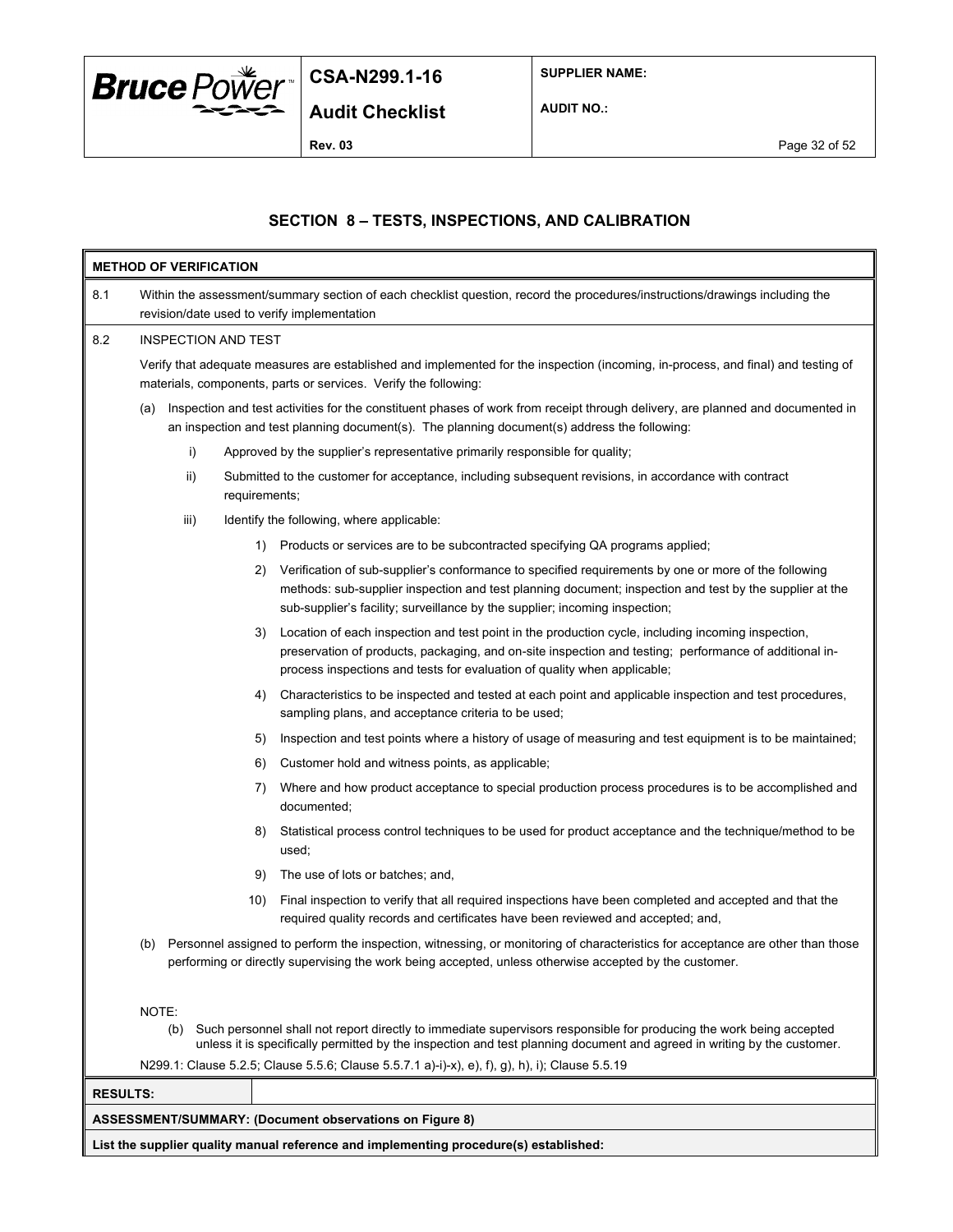

**Audit Checklist**

**SUPPLIER NAME:**

**AUDIT NO.:**

#### **SECTION 8 – TESTS, INSPECTIONS, AND CALIBRATION**

**Evaluate controls and implementation of supplier measures (who, what, how):**

**Are procedural controls adequate and effectively implemented and procedure revision current?**

Yes

 $\Box$  No (describe the inadequacy above)

|                 | <b>METHOD OF VERIFICATION</b>                                                                                                                                                                                                                                                                                        |                                                                                                                         |                                                                                                                  |  |  |
|-----------------|----------------------------------------------------------------------------------------------------------------------------------------------------------------------------------------------------------------------------------------------------------------------------------------------------------------------|-------------------------------------------------------------------------------------------------------------------------|------------------------------------------------------------------------------------------------------------------|--|--|
| 8.3             | PURCHASED ITEMS/SERVICES VERIFICATION                                                                                                                                                                                                                                                                                |                                                                                                                         |                                                                                                                  |  |  |
|                 | Verify that measures are established and implemented to assure that purchased material, items, equipment, software, services<br>(including engineering services, studies, and evaluations) conform to the procurement documents (i.e., incoming inspection, source<br>inspection, or testing). Verify the following: |                                                                                                                         |                                                                                                                  |  |  |
|                 | (a)                                                                                                                                                                                                                                                                                                                  | applicable;                                                                                                             | Sub-supplier's inspection and test planning document(s) reviewed to ensure specified requirements were met, when |  |  |
|                 | (b)                                                                                                                                                                                                                                                                                                                  | Source inspection performed at the sub-supplier's facility and the inspection results documented, when applicable; and, |                                                                                                                  |  |  |
|                 | Incoming inspections/tests performed in accordance with inspection and test planning document(s) to verify that items/services<br>(c)<br>received, including documentation, are free from damage and in accordance with the requirements of the purchase order and<br>applicable codes and specifications.           |                                                                                                                         |                                                                                                                  |  |  |
|                 | N299.1: Clause 5.5.5.4; Clause 5.5.7.1 a)-i)-ii)-vii)-viii)-ix)                                                                                                                                                                                                                                                      |                                                                                                                         |                                                                                                                  |  |  |
| <b>RESULTS:</b> |                                                                                                                                                                                                                                                                                                                      |                                                                                                                         |                                                                                                                  |  |  |
|                 | ASSESSMENT/SUMMARY: (Document observations on Figure 8)                                                                                                                                                                                                                                                              |                                                                                                                         |                                                                                                                  |  |  |
|                 | List the supplier quality manual reference and implementing procedure(s) established:                                                                                                                                                                                                                                |                                                                                                                         |                                                                                                                  |  |  |
|                 |                                                                                                                                                                                                                                                                                                                      |                                                                                                                         |                                                                                                                  |  |  |

**Evaluate controls and implementation of supplier measures (who, what, how):**

**Are procedural controls adequate and effectively implemented and procedure revision current?**

Yes

 $\Box$  No (describe the inadequacy above)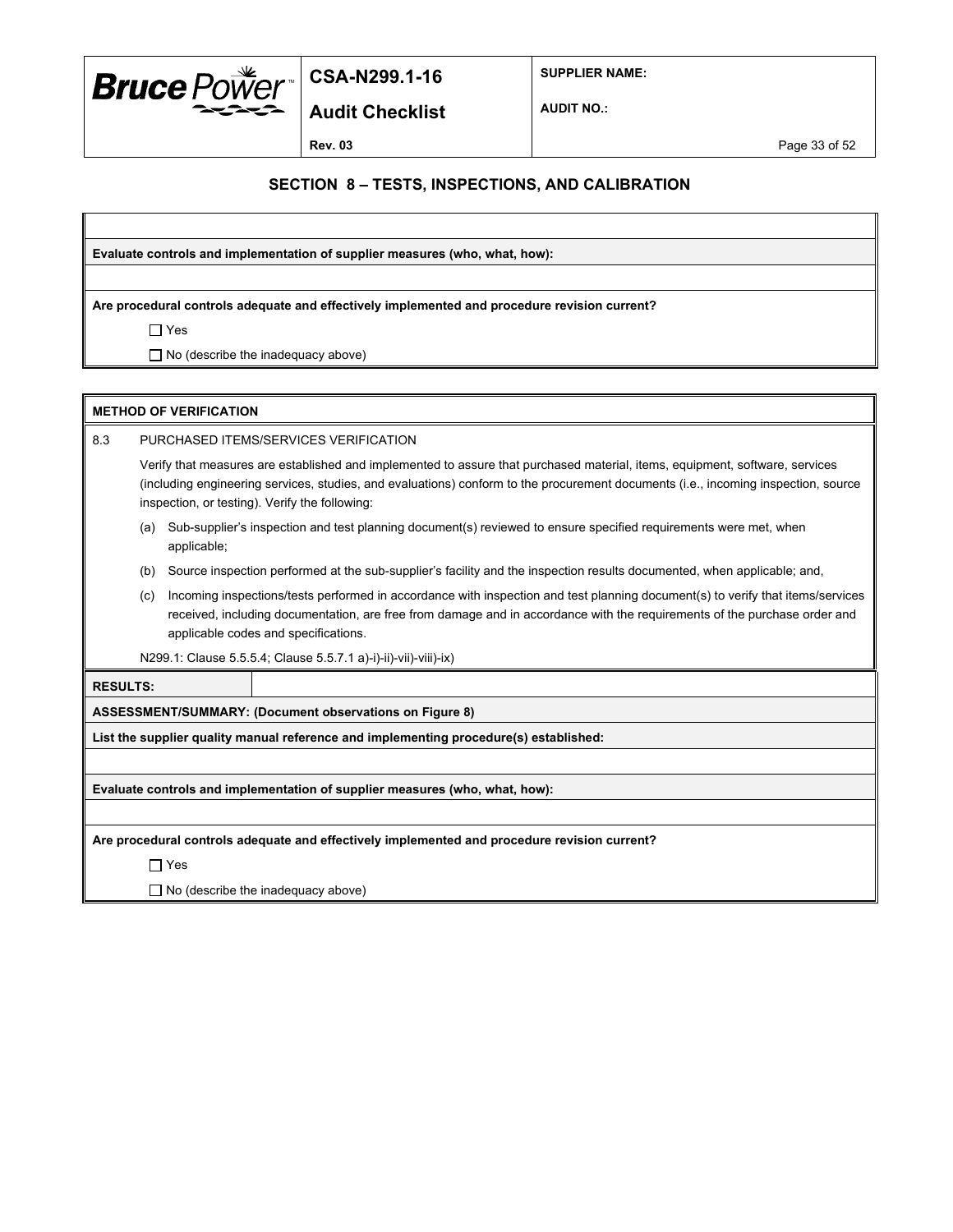

**SUPPLIER NAME:**

**Audit Checklist**

**AUDIT NO.:**

**Rev. 03** Page 34 of 52

#### **METHOD OF VERIFICATION**

8.4 COUNTERFEIT, FRAUDULENT, AND SUBSTANDARD ITEMS.

- (a) Verify that measures are established and implemented for the detection and prevention of Counterfeit, Fraudulent and Substandard Items (CFSI) to assure that genuine material, items, equipment, software and services are provided.
- (b) Verify that where CFSIs are identified, they are reported promptly to the customer and controlled as a nonconforming item.

N299.1: Clause 4.6 i), k); Clause 5.5.7.1 iii)

**RESULTS:**

**ASSESSMENT/SUMMARY:**

**List the supplier quality manual reference and implementing procedure(s) established:**

**Evaluate controls and implementation of supplier measures (who, what, how):**

**Are procedural controls adequate and effectively implemented and procedure revision current?**

Yes

 $\Box$  No (describe the inadequacy above)

|                                                                                              | <b>METHOD OF VERIFICATION</b>                                                                                                                                                                                                                                                                                                                           |                                                                                       |  |  |  |
|----------------------------------------------------------------------------------------------|---------------------------------------------------------------------------------------------------------------------------------------------------------------------------------------------------------------------------------------------------------------------------------------------------------------------------------------------------------|---------------------------------------------------------------------------------------|--|--|--|
| 8.5                                                                                          | <b>SAMPLING PLANS</b>                                                                                                                                                                                                                                                                                                                                   |                                                                                       |  |  |  |
|                                                                                              | Verify that sampling plan(s) (such as those used during receipt/in-process/final inspection) are controlled and acceptably<br>implemented and are in accordance with requirements identified in the inspection and test planning document(s). Verify that the<br>statistical techniques/sampling plans to be used have been identified to the customer. |                                                                                       |  |  |  |
|                                                                                              | N299.1: Clause 5.5.19                                                                                                                                                                                                                                                                                                                                   |                                                                                       |  |  |  |
| <b>RESULTS:</b>                                                                              |                                                                                                                                                                                                                                                                                                                                                         |                                                                                       |  |  |  |
|                                                                                              | <b>ASSESSMENT/SUMMARY:</b>                                                                                                                                                                                                                                                                                                                              |                                                                                       |  |  |  |
|                                                                                              |                                                                                                                                                                                                                                                                                                                                                         | List the supplier quality manual reference and implementing procedure(s) established: |  |  |  |
|                                                                                              |                                                                                                                                                                                                                                                                                                                                                         |                                                                                       |  |  |  |
|                                                                                              |                                                                                                                                                                                                                                                                                                                                                         | Evaluate controls and implementation of supplier measures (who, what, how):           |  |  |  |
|                                                                                              |                                                                                                                                                                                                                                                                                                                                                         |                                                                                       |  |  |  |
| Are procedural controls adequate and effectively implemented and procedure revision current? |                                                                                                                                                                                                                                                                                                                                                         |                                                                                       |  |  |  |
|                                                                                              | $\Box$ Yes                                                                                                                                                                                                                                                                                                                                              |                                                                                       |  |  |  |
|                                                                                              |                                                                                                                                                                                                                                                                                                                                                         | $\Box$ No (describe the inadequacy above)                                             |  |  |  |

#### **METHOD OF VERIFICATION**

8.6 MEASURING AND TEST EQUIPMENT

Verify that measures have been established and implemented for the selection, use, calibration, and control of M&TE. Verify the following:

(a) M&TE labelled/identified with its calibration status and the scheduled date of its next calibration and to identify it with its calibration record;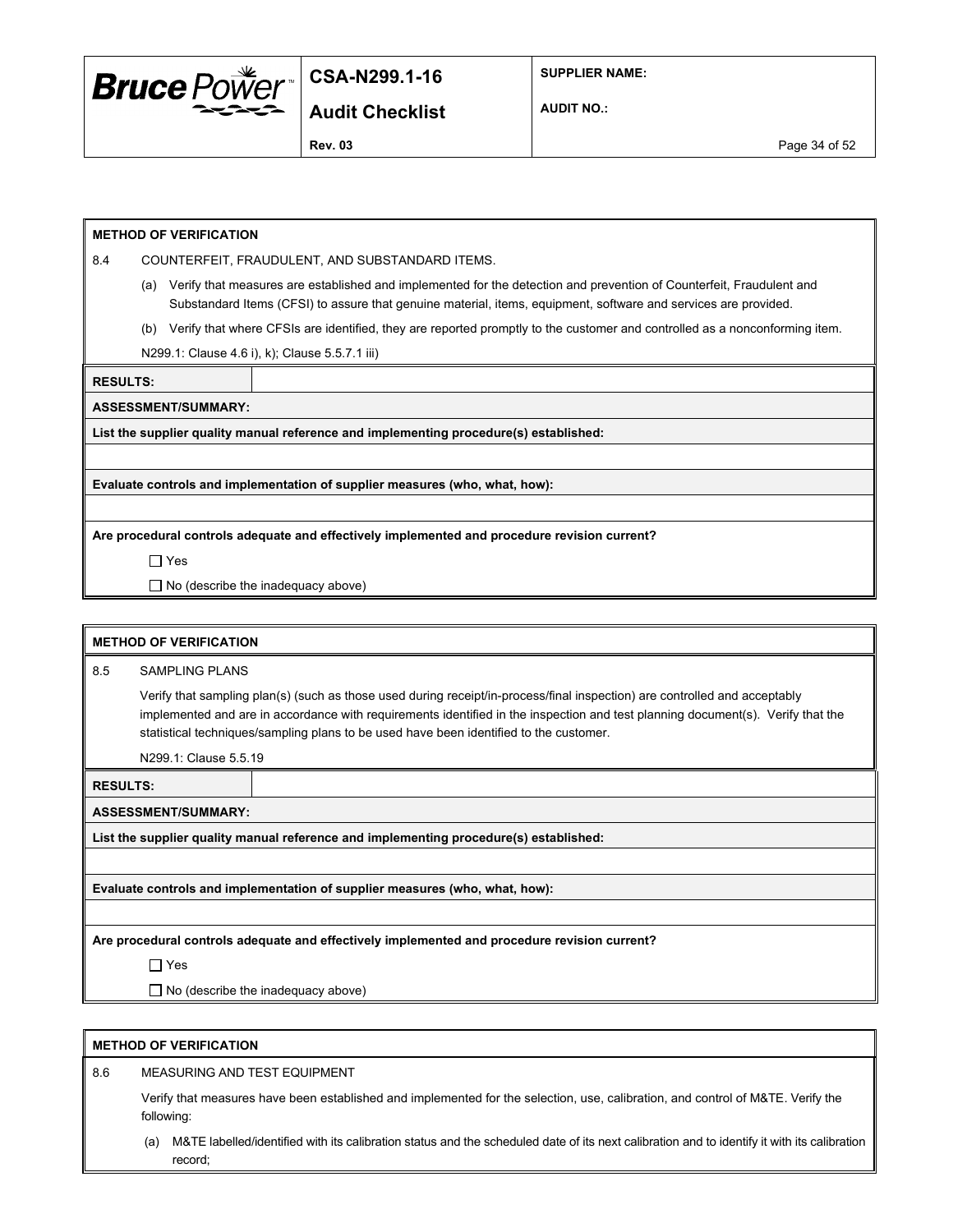

**AUDIT NO.:**

**Rev. 03** Page 35 of 52

|                 | tampering;                        | (b) Access to adjustable devices on M&TE, which are fixed at the time of calibration, are sealed or otherwise safeguarded to prevent                                                                                                           |
|-----------------|-----------------------------------|------------------------------------------------------------------------------------------------------------------------------------------------------------------------------------------------------------------------------------------------|
| (c)             |                                   | Calibration of M&TE and standards are performed at periodic (recall) intervals;                                                                                                                                                                |
| (d)             |                                   | Adequacy of standards to assure accuracy, stability, range, and resolution required for their intended use;                                                                                                                                    |
| (e)             |                                   | Reference (primary) and working (secondary) standards used are traceable to the National Institute of Standards and<br>Technology (NIST), other recognized standards, or natural law;                                                          |
| (f)             |                                   | Calibration record for each piece of M&TE maintained with a record of as-found and as-left measurements;                                                                                                                                       |
| (g)             |                                   | Control of M&TE found to be "damaged", "out-of tolerance", "out of calibration", and/or past due for calibration;                                                                                                                              |
| (h)             | nonconformance process;           | An evaluation is performed when M&TE is found not conforming to requirements to determine validity of the previous<br>measurements and appropriate action taken on the M&TE and any item or services affected in accordance with the suppliers |
| (i)             |                                   | Calibration procedures have been established defining: equipment description, identification number, location, calibration interval,<br>calibration method, acceptance criteria, and action to take when results are unsatisfactory;           |
| (i)             |                                   | The ability of software used in the actual calibration of M&TE has been verified to satisfy the intended application prior to use (and<br>re-verified as necessary) and the results of the verification documented;                            |
| (k)             |                                   | M&TE is handled and stored to prevent abuse, misuse, damage, or change in dimensional or functional characteristics;                                                                                                                           |
| (1)             |                                   | M&TE observed to be in use was within current calibration; and,                                                                                                                                                                                |
| (m)             |                                   | M&TE is used, and is calibrated, in an environment that is controlled to the extent necessary to assure required accuracy.                                                                                                                     |
|                 | NOTE: Utilize data from Section 7 |                                                                                                                                                                                                                                                |
|                 | in Section 4                      | NOTE: Software used in M&TE that is qualified as part of calibration of the M&TE is not subject to the Software Quality Assurance                                                                                                              |
|                 |                                   | NOTE: Newly acquired M&TE must be calibrated to the extent necessary to ensure valid measurement prior to use.                                                                                                                                 |
|                 | N299.1: Clause 5.5.4              |                                                                                                                                                                                                                                                |
| <b>RESULTS:</b> |                                   |                                                                                                                                                                                                                                                |
|                 |                                   | <b>ASSESSMENT/SUMMARY: (Document observations on Figure 8)</b>                                                                                                                                                                                 |
|                 |                                   | List the supplier quality manual reference and implementing procedure(s) established:                                                                                                                                                          |
|                 |                                   |                                                                                                                                                                                                                                                |
|                 |                                   | Evaluate controls and implementation of supplier measures (who, what, how):                                                                                                                                                                    |
|                 |                                   |                                                                                                                                                                                                                                                |
|                 |                                   | Are procedural controls adequate and effectively implemented and procedure revision current?                                                                                                                                                   |
|                 | $\Box$ Yes                        |                                                                                                                                                                                                                                                |
|                 |                                   | $\Box$ No (describe the inadequacy above)                                                                                                                                                                                                      |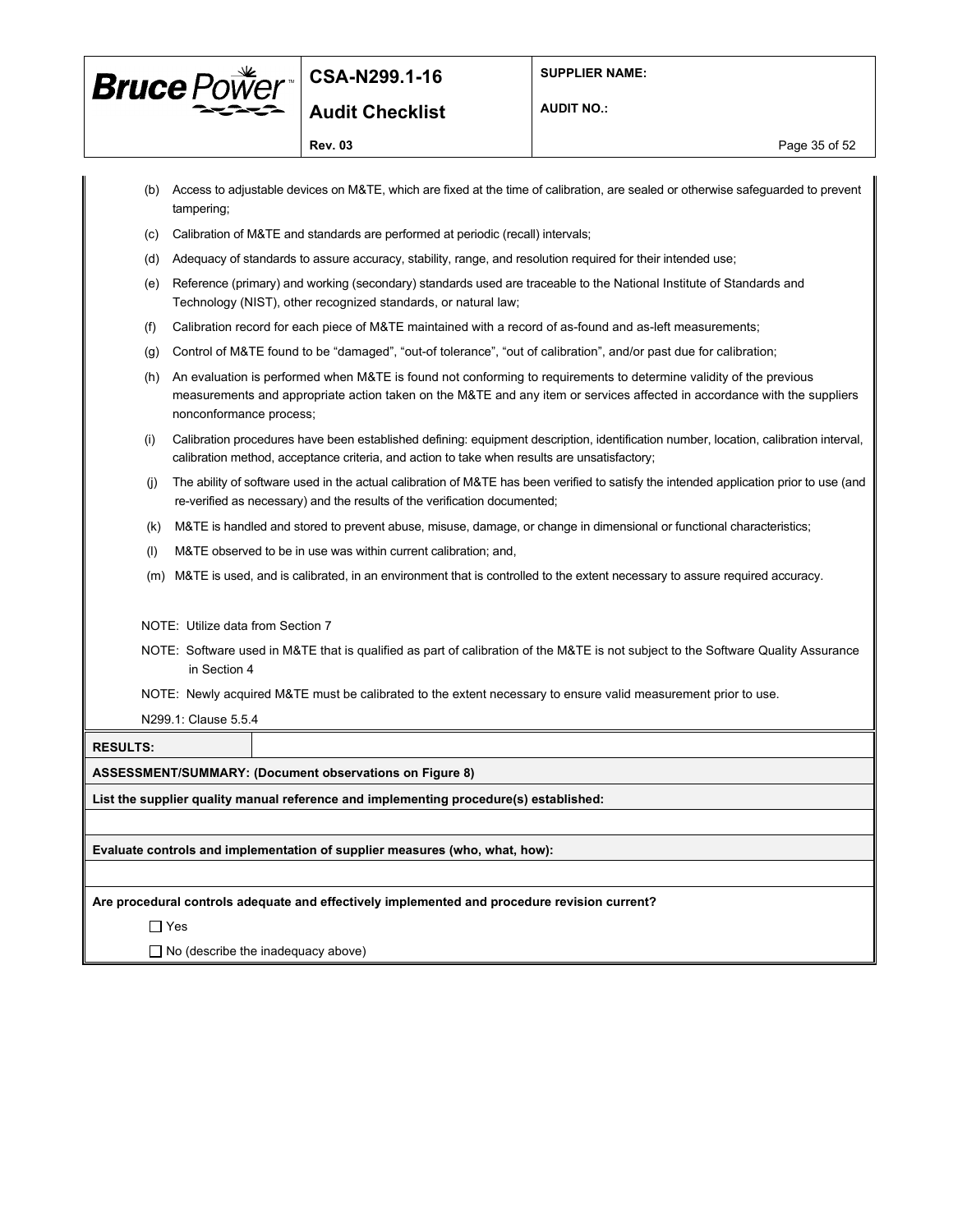

**SUPPLIER NAME:**

**Audit Checklist**

**AUDIT NO.:**

**Rev. 03** Page 36 of 52

## **SECTION 8 – TESTS, INSPECTIONS, AND CALIBRATION**

|                                                                |                                                                   | (FIGURE 8)                                                                                |                                           |                                                                                   |                                                                               |
|----------------------------------------------------------------|-------------------------------------------------------------------|-------------------------------------------------------------------------------------------|-------------------------------------------|-----------------------------------------------------------------------------------|-------------------------------------------------------------------------------|
| <b>ITEM</b><br><b>DESCRIPTION</b><br>(NAME, P/N, S/N,<br>ETC.) | <b>TEST/INSPECTION</b><br><b>ACTIVITY TYPE AND</b><br><b>DATE</b> | <b>CONTROLLING</b><br>TEST/INSPECTION<br><b>DOCUMENT</b><br>TITLE/NUMBER AND<br>REV./DATE | INSPECTOR/<br><b>TESTER</b><br>NAME/STAMP | ID NUMBER OF<br><b>M&amp;TE USED</b><br>CALIBRATION<br><b>CURRENT</b><br>(Yes/No) | RESULTS SAT.<br>OR UNSAT. IF<br>UNSAT.,<br>RECORD NCR<br>NO. IF<br>APPLICABLE |
| $*8.2, 8.3$                                                    | $*8.2.8.3$                                                        | $*8.2, 8.3$                                                                               | $*8.2, 8.3$                               | $*8.6$                                                                            | $*8.2, 8.3$                                                                   |
|                                                                |                                                                   |                                                                                           |                                           |                                                                                   |                                                                               |
| *Refers to applicable question.                                |                                                                   |                                                                                           |                                           |                                                                                   |                                                                               |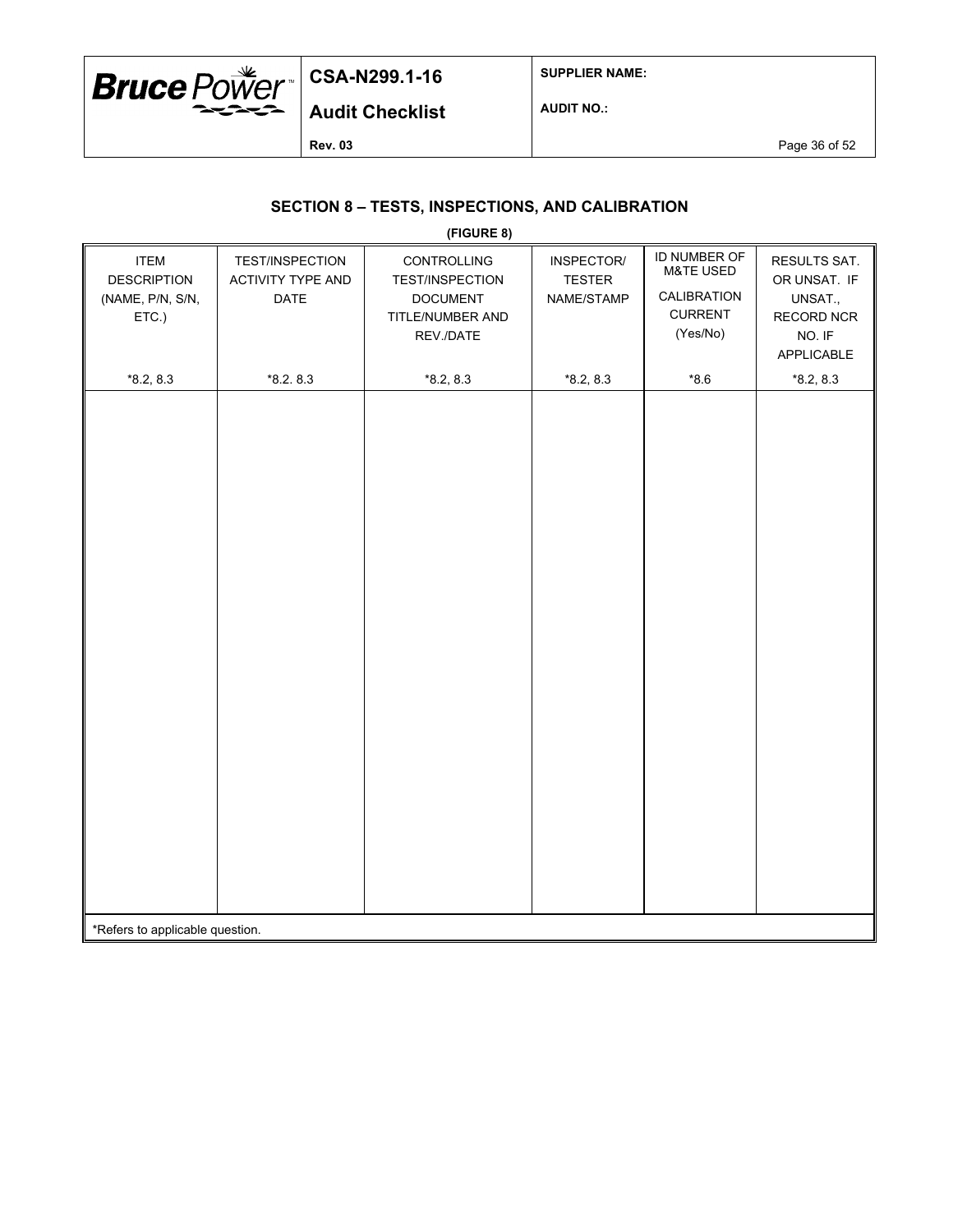

**SUPPLIER NAME:**

**AUDIT NO.:**

## **SECTION 9 – DOCUMENT CONTROL/ADEQUACY**

|                 | <b>METHOD OF VERIFICATION</b>                                                                                                                                                                                                                                                                                                                                                                                                                                                                                                                                                                                       |                            |                                                                                              |  |  |  |
|-----------------|---------------------------------------------------------------------------------------------------------------------------------------------------------------------------------------------------------------------------------------------------------------------------------------------------------------------------------------------------------------------------------------------------------------------------------------------------------------------------------------------------------------------------------------------------------------------------------------------------------------------|----------------------------|----------------------------------------------------------------------------------------------|--|--|--|
| 9.1             | Within the assessment/summary section of this checklist question, record the procedures/instructions/drawings including the<br>revision/date used to verify implementation.                                                                                                                                                                                                                                                                                                                                                                                                                                         |                            |                                                                                              |  |  |  |
| 9.2             | DOCUMENT CONTROL/ADEQUACY                                                                                                                                                                                                                                                                                                                                                                                                                                                                                                                                                                                           |                            |                                                                                              |  |  |  |
|                 | Verify that measures are established and implemented to control the issuance of documents (i.e., procedures, instructions,<br>drawings, work orders, etc.) including changes. Verify that following:                                                                                                                                                                                                                                                                                                                                                                                                                |                            |                                                                                              |  |  |  |
|                 | Documents are:<br>(a)                                                                                                                                                                                                                                                                                                                                                                                                                                                                                                                                                                                               |                            |                                                                                              |  |  |  |
|                 |                                                                                                                                                                                                                                                                                                                                                                                                                                                                                                                                                                                                                     | i)                         | Reviewed for adequacy;                                                                       |  |  |  |
|                 |                                                                                                                                                                                                                                                                                                                                                                                                                                                                                                                                                                                                                     | ii)                        | Approved for release by authorized personnel;                                                |  |  |  |
|                 |                                                                                                                                                                                                                                                                                                                                                                                                                                                                                                                                                                                                                     | iii)                       | Distributed to applicable workstation;                                                       |  |  |  |
|                 |                                                                                                                                                                                                                                                                                                                                                                                                                                                                                                                                                                                                                     | iv)                        | Adequately controlled if maintained electronically; and,                                     |  |  |  |
|                 | (b)                                                                                                                                                                                                                                                                                                                                                                                                                                                                                                                                                                                                                 |                            | Forms are maintained and controlled.                                                         |  |  |  |
|                 | NOTE: Procedures should document as applicable; purpose and scope; who is responsible for what; how, when and where all<br>steps are performed; what materials, equipment, and documentation will be used; how each item is controlled; and reference to the<br>forms used.<br>NOTE: The application of external documents (e.g. codes, standards, and customer prescribed procedures) determined to be<br>necessary for the planning and operation of the QA program should be reviewed.<br>Evidence obtained from Sections 1- 16 shall be evaluated when assessing this item.<br>N299.1: Clause 5.4; Clause 5.5.3 |                            |                                                                                              |  |  |  |
| <b>RESULTS:</b> |                                                                                                                                                                                                                                                                                                                                                                                                                                                                                                                                                                                                                     |                            |                                                                                              |  |  |  |
|                 |                                                                                                                                                                                                                                                                                                                                                                                                                                                                                                                                                                                                                     | <b>ASSESSMENT/SUMMARY:</b> |                                                                                              |  |  |  |
|                 |                                                                                                                                                                                                                                                                                                                                                                                                                                                                                                                                                                                                                     |                            | List the supplier quality manual reference and implementing procedure(s) established:        |  |  |  |
|                 |                                                                                                                                                                                                                                                                                                                                                                                                                                                                                                                                                                                                                     |                            |                                                                                              |  |  |  |
|                 |                                                                                                                                                                                                                                                                                                                                                                                                                                                                                                                                                                                                                     |                            | Evaluate controls and implementation of supplier measures (who, what, how):                  |  |  |  |
|                 |                                                                                                                                                                                                                                                                                                                                                                                                                                                                                                                                                                                                                     |                            |                                                                                              |  |  |  |
|                 |                                                                                                                                                                                                                                                                                                                                                                                                                                                                                                                                                                                                                     |                            | Are procedural controls adequate and effectively implemented and procedure revision current? |  |  |  |
|                 | $\Box$ Yes                                                                                                                                                                                                                                                                                                                                                                                                                                                                                                                                                                                                          |                            |                                                                                              |  |  |  |
|                 |                                                                                                                                                                                                                                                                                                                                                                                                                                                                                                                                                                                                                     |                            | $\Box$ No (describe the inadequacy above)                                                    |  |  |  |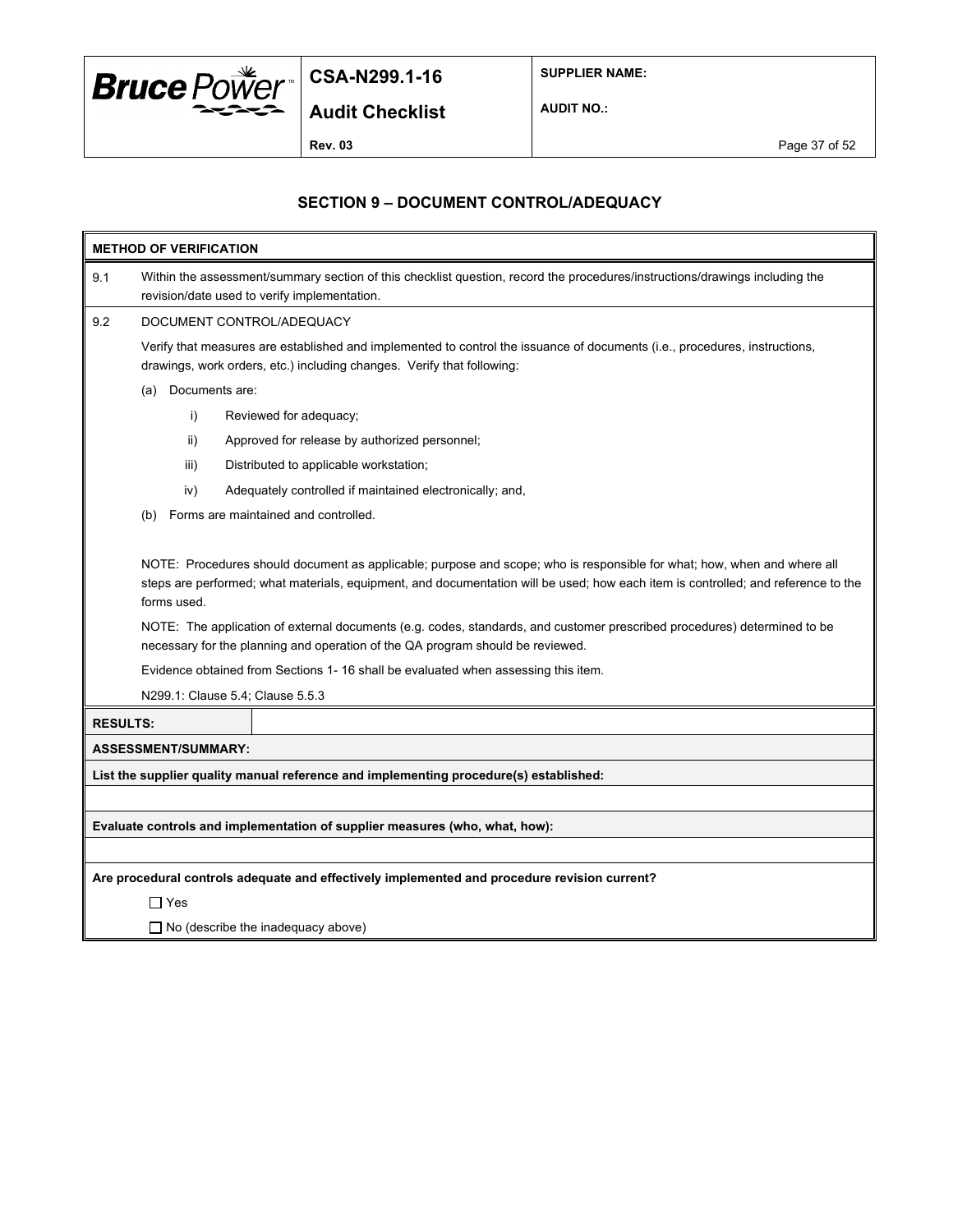

**SUPPLIER NAME:**

**Audit Checklist**

**AUDIT NO.:**

**Rev. 03** Page 38 of 52

#### **SECTION 10 – ORGANIZATION/PROGRAM**

## **METHOD OF VERIFICATION** 10.1 Within the assessment/summary section of each checklist question, record the procedures/instructions/drawings including the revision/date used to verify implementation. 10.2 MANAGEMENT RESPONSIBILITIES/ORGANIZATION

#### MANAGEMENT GENERAL:

- (a) Verify evidence of top management's commitment to the development and implementation of the QA program and to continually improving its effectiveness.
- (b) Verify that a process has been developed and implemented to obtain and assess customer feedback to determine effectiveness in meeting customer requirements.

#### MANAGEMENT REPRESENTATIVE:

(c) Verify that a representative has been assigned with the authority and responsibility for establishing, implementing, maintaining, and assuring effective execution of all portions of the QA program; who has the authority and responsibility to resolve quality matters. Verify that the representative has direct access to senior management at a level which ensures that quality assurance requirements are not subordinated to design, procurement, production or delivery. Verify the appointment of the representative has been documented in the QA Manual.

#### MANAGEMENT REVIEW:

(d) Verify that the Management Review process is documented and that top management conduct reviews at sufficient frequency (typically annually) to ensure their continuing suitability and effectiveness in meeting the requirements of the QA program. The management review process must specify actions required and assignment of personnel to implement and verify the effectiveness of the action taken. The QA Manual should state the process for the review of status and adequacy of the QA program. The review includes an analysis of appropriate data to demonstrate the suitability and effectiveness of the QA program in meeting the requirements of the Standard and evaluation where continual improvements in QA program effectiveness can be made.

#### ORGANIZATIONAL AUTHORITY:

(e) Verify that the responsibility and authority of personnel primarily responsible for quality assurance activities has been defined and documented in QA Manual. Such activities shall include, but not be limited to verification of corrective actions and the control of further processing of nonconforming items until disposition has been obtained.

#### NOTE:

(d) Management review must include results of internal/external audits; sub-supplier performance; verification of effectiveness of sub-suppliers working under the supplier's QA program when applicable; customer feedback; process performance and item and service conformity; status of corrective actions; follow-up actions from previous management reviews; recommendations for improvement; the need for changes to the QA program; and, the results of trend analysis of nonconformances.

N299.1: Clause 4.6 a),c),h); Clause 5.2.1; Clause 5.2.2; Clause 5.2.3; Clause 5.2.4

| __                  | ,,,,,,<br>__<br>__<br>. .<br>____<br>.<br>__ |
|---------------------|----------------------------------------------|
| RESULTS:            |                                              |
| ASSESSMENT/SUMMARY: |                                              |
| .<br>$-$<br>$  -$   | .<br>- -<br>.<br>$\sim$ $\sim$               |

**List the supplier quality manual reference and implementing procedure(s) established:**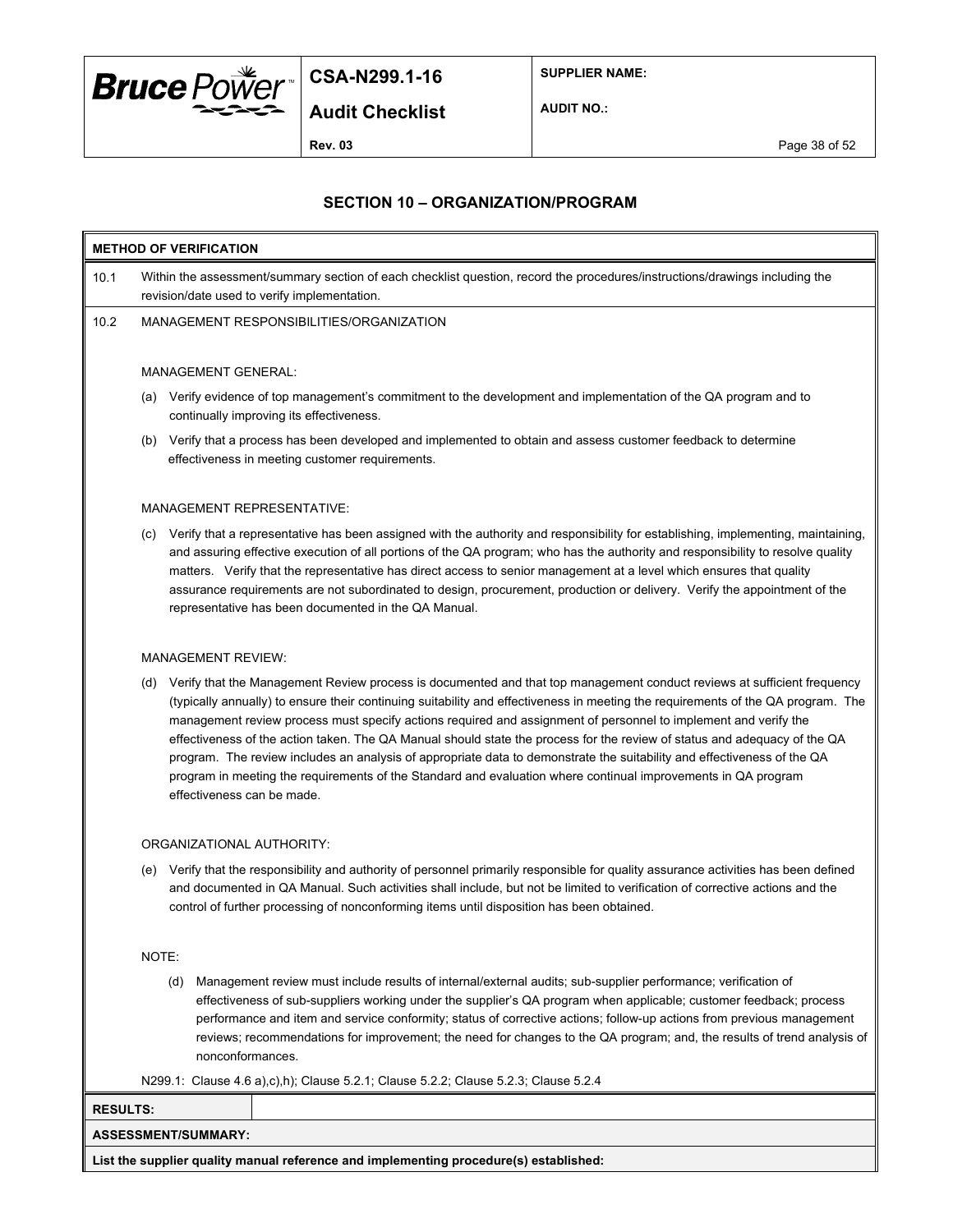

**SUPPLIER NAME:**

**Audit Checklist**

**AUDIT NO.:**

**Rev. 03** Page 39 of 52

#### **SECTION 10 – ORGANIZATION/PROGRAM**

**Evaluate controls and implementation of supplier measures (who, what, how):**

**Are procedural controls adequate and effectively implemented and procedure revision current?**

 $\Box$  Yes

□ No (describe the inadequacy above)

|                 | <b>METHOD OF VERIFICATION</b> |                            |                                                                                                                                                                                                                            |  |  |
|-----------------|-------------------------------|----------------------------|----------------------------------------------------------------------------------------------------------------------------------------------------------------------------------------------------------------------------|--|--|
| 10.3            | <b>QA MANUAL</b>              |                            |                                                                                                                                                                                                                            |  |  |
|                 | (f)                           |                            | Verify the QA Manual:                                                                                                                                                                                                      |  |  |
|                 |                               | i)                         | Is signed by top management;                                                                                                                                                                                               |  |  |
|                 |                               | ii)                        | Submitted to the customer for evaluation, unless otherwise agreed to by the customer;                                                                                                                                      |  |  |
|                 |                               | iii)                       | Identifies the business, facility (ies), and items or services covered by the QA program;                                                                                                                                  |  |  |
|                 |                               | iv)                        | Documents management policies, objectives and responsibilities for quality;                                                                                                                                                |  |  |
|                 |                               | V)                         | Includes a statement for the periodic review, updating, and controlling of the QA manual;                                                                                                                                  |  |  |
|                 |                               | vi)                        | Defines the organization, roles and responsibilities, including organizational charts for the following:                                                                                                                   |  |  |
|                 |                               |                            | Quality organization, including independent inspection personnel:<br>i.                                                                                                                                                    |  |  |
|                 |                               |                            | Interrelationship between the quality organization and functions managing and performing the work; and,<br>ii.                                                                                                             |  |  |
|                 |                               |                            | Interrelationship within a multidivisional business;<br>iii.                                                                                                                                                               |  |  |
|                 |                               | vii)                       | Defines the process for sub-supplier participation within the QA program and/or the process for delegation to others<br>the execution of any part of the work scope under the supplier's QA program, when applicable; and, |  |  |
|                 |                               | viii)                      | Cross references procedures or a reason identified for those that are not applicable.                                                                                                                                      |  |  |
|                 |                               |                            | N299.1: Clause 4.2; Clause 4.6 d), e); Clause 5.3; Clause 5.4                                                                                                                                                              |  |  |
| <b>RESULTS:</b> |                               |                            |                                                                                                                                                                                                                            |  |  |
|                 |                               | <b>ASSESSMENT/SUMMARY:</b> |                                                                                                                                                                                                                            |  |  |
|                 |                               |                            | List the supplier quality manual reference and implementing procedure(s) established:                                                                                                                                      |  |  |
|                 |                               |                            |                                                                                                                                                                                                                            |  |  |
|                 |                               |                            | Evaluate controls and implementation of supplier measures (who, what, how):                                                                                                                                                |  |  |
|                 |                               |                            |                                                                                                                                                                                                                            |  |  |
|                 |                               |                            | Are procedural controls adequate and effectively implemented and procedure revision current?                                                                                                                               |  |  |
|                 |                               | $\Box$ Yes                 |                                                                                                                                                                                                                            |  |  |
|                 |                               |                            | $\Box$ No (describe the inadequacy above)                                                                                                                                                                                  |  |  |
|                 |                               |                            |                                                                                                                                                                                                                            |  |  |

|      | <b>METHOD OF VERIFICATION</b>                                                             |  |  |
|------|-------------------------------------------------------------------------------------------|--|--|
| 10.4 | SAFETY CULTURE                                                                            |  |  |
|      | Verify that management uses the QA program to understand and promote a safety culture by: |  |  |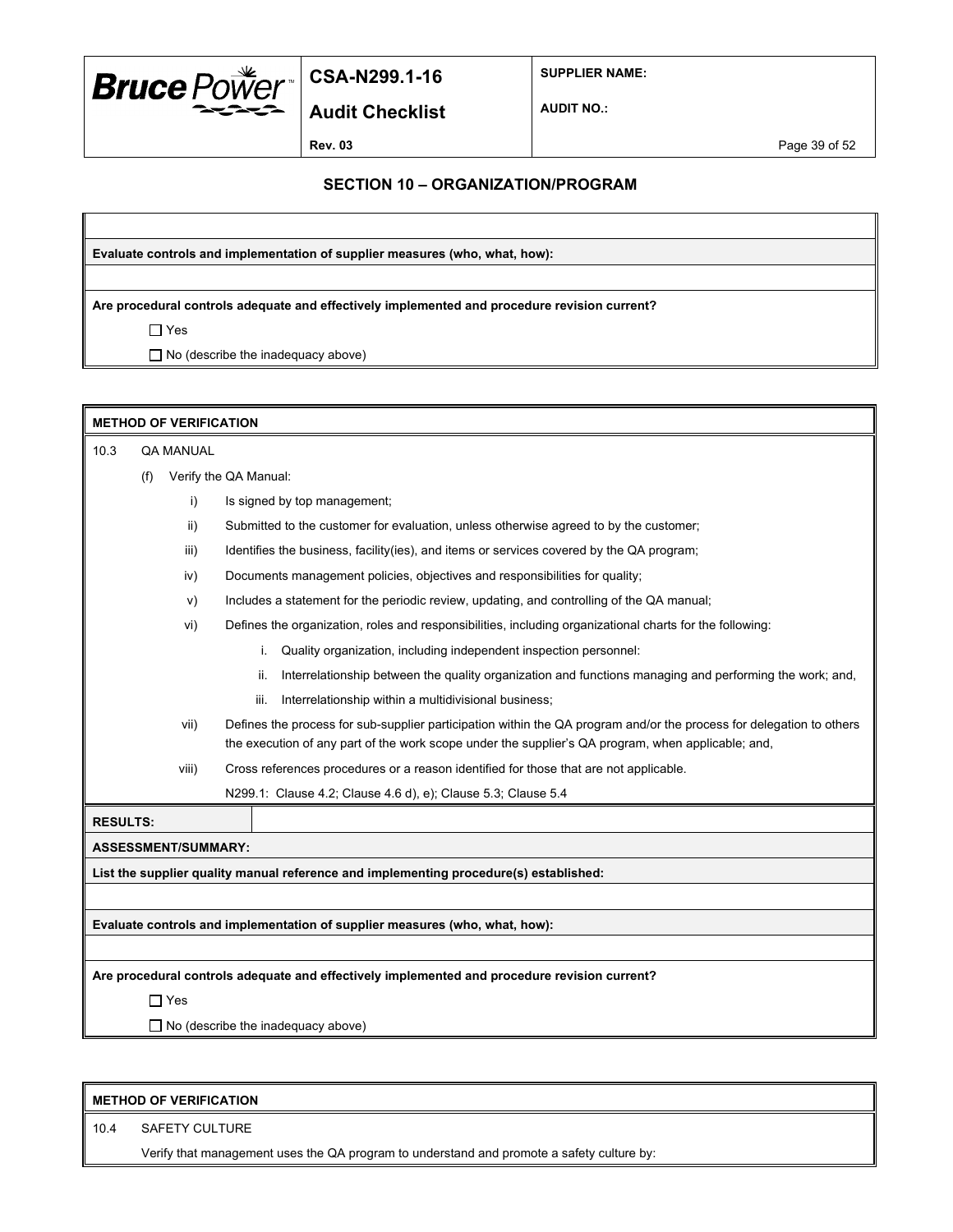

**Audit Checklist**

**SUPPLIER NAME:**

**AUDIT NO.:**

**Rev. 03** Page 40 of 52

- 
- (a) Issuing a statement committing workers to adherence to the QA program;
- (b) Defining and implementing practices that contribute to excellence in worker performance that includes the necessary means for workers to perform their jobs safely and successfully; and
- (c) Monitoring to understand and improve the culture.

NOTE: Refer to N299.1 Annex E for guidance and reference documents on safety culture

N299.1: Clause 4.7

**RESULTS:**

**ASSESSMENT/SUMMARY:**

**List the supplier quality manual reference and implementing procedure(s) established:**

**Evaluate controls and implementation of supplier measures (who, what, how):**

**Are procedural controls adequate and effectively implemented and procedure revision current?**

Yes

□ No (describe the inadequacy above)

#### **METHOD OF VERIFICATION**

10.5 USE OF EXPERIENCE

Verify that measures are established and implemented to identify and collect experience gained within the supplier's business, by other suppliers and by customers and that such information is:

- (a) Reviewed for relevance and significance;
- (b) Incorporated into work planning and execution activities to prevent recurrence of significant industry problem; and,
- (c) Used to initiate improvement.

NOTE: Experience within the supplier's business should be made available to others based on its sensitivity.

N299.1: Clause 4.6 l); Clause 5.5.17

**RESULTS:**

**ASSESSMENT/SUMMARY:**

**List the supplier quality manual reference and implementing procedure(s) established:**

**Evaluate controls and implementation of supplier measures (who, what, how):**

**Are procedural controls adequate and effectively implemented and procedure revision current?**

Yes

 $\Box$  No (describe the inadequacy above)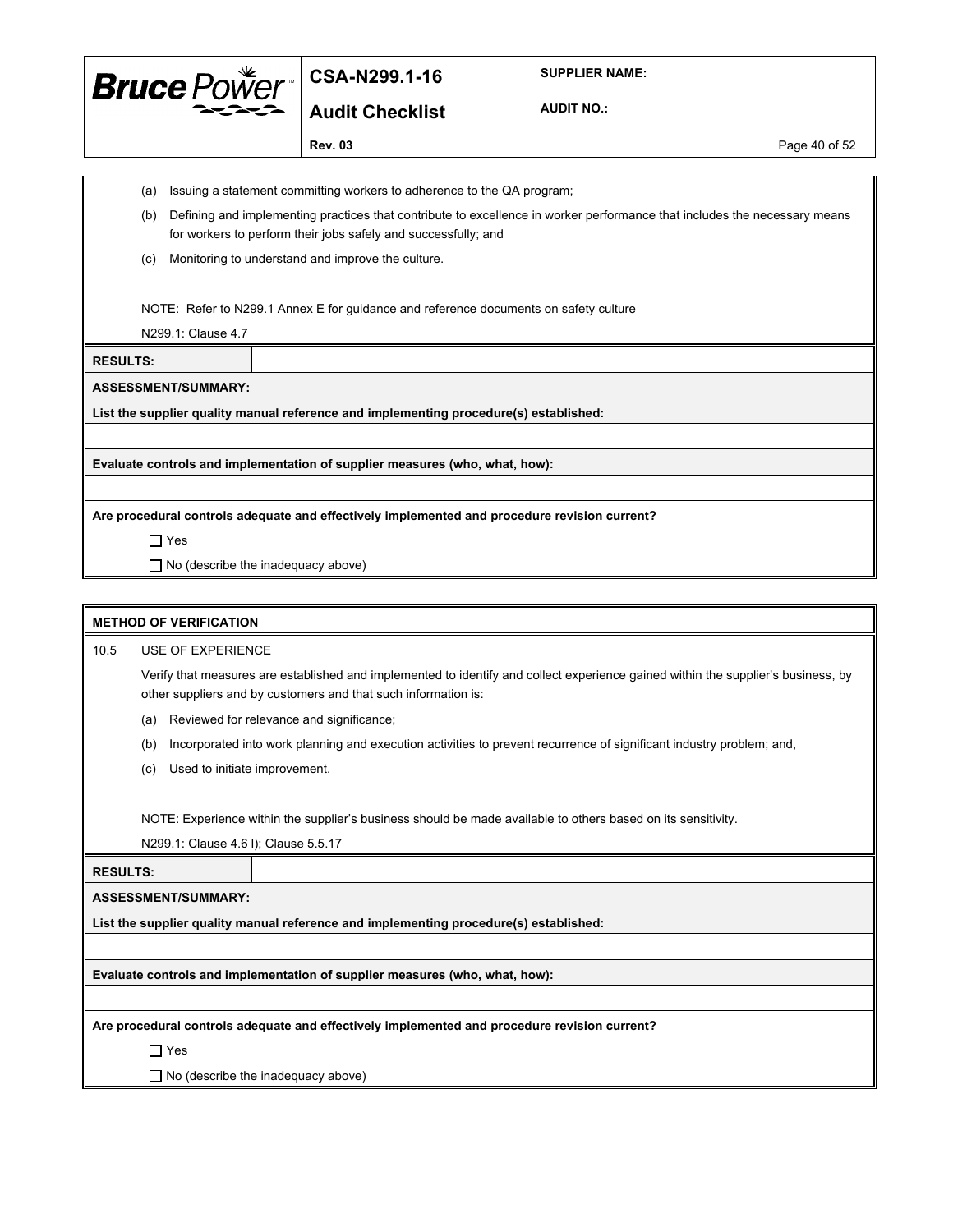

**SUPPLIER NAME:**

**AUDIT NO.:**

#### **SECTION 11 – NONCONFORMING ITEMS**

| 11.1<br>Within the assessment/summary section of this checklist question, record the procedures/instructions/drawings including the<br>revision/date used to verify implementation.<br>11.2<br><b>IDENTIFICATION/CONTROL OF NONCONFORMANCES</b><br>For items and services, verify that measures are established and implemented to:<br>(a)<br>i)<br>not practical);<br>Ensure that responsibility and authority for review/disposition is identified;<br>ii)<br>Control further processing, delivery and installation of items until disposition is completed; and<br>iii)<br>Notification to the customer of nonconforming conditions when required by customer P.O./Contract.<br>iv)<br>For nonconformances other than nonconforming items and services, involving all other aspects of the QA program, such as<br>(b)<br>nonconforming processes, practices, reviews, procedures, drawings, and other documents, verify that measures are<br>established and implemented to:<br>i)<br>Ensure that, pending disposition, the state of nonconformance is made obvious; and,<br>ii)<br>Control the nonconformance or potential nonconformance to prevent use.<br>N299.1: Clause 5.5.15.1; Clause 5.5.15.2; Clause 5.5.15.3<br><b>RESULTS:</b><br><b>ASSESSMENT/SUMMARY:</b><br>List the supplier quality manual reference and implementing procedure(s) established:<br>Evaluate controls and implementation of supplier measures (who, what, how):<br>Are procedural controls adequate and effectively implemented and procedure revision current?<br>$\Box$ Yes<br>$\Box$ No (describe the inadequacy above) | <b>METHOD OF VERIFICATION</b> |  |  |                                                                                                                       |  |
|----------------------------------------------------------------------------------------------------------------------------------------------------------------------------------------------------------------------------------------------------------------------------------------------------------------------------------------------------------------------------------------------------------------------------------------------------------------------------------------------------------------------------------------------------------------------------------------------------------------------------------------------------------------------------------------------------------------------------------------------------------------------------------------------------------------------------------------------------------------------------------------------------------------------------------------------------------------------------------------------------------------------------------------------------------------------------------------------------------------------------------------------------------------------------------------------------------------------------------------------------------------------------------------------------------------------------------------------------------------------------------------------------------------------------------------------------------------------------------------------------------------------------------------------------------------------------------------------------------------|-------------------------------|--|--|-----------------------------------------------------------------------------------------------------------------------|--|
|                                                                                                                                                                                                                                                                                                                                                                                                                                                                                                                                                                                                                                                                                                                                                                                                                                                                                                                                                                                                                                                                                                                                                                                                                                                                                                                                                                                                                                                                                                                                                                                                                |                               |  |  |                                                                                                                       |  |
|                                                                                                                                                                                                                                                                                                                                                                                                                                                                                                                                                                                                                                                                                                                                                                                                                                                                                                                                                                                                                                                                                                                                                                                                                                                                                                                                                                                                                                                                                                                                                                                                                |                               |  |  |                                                                                                                       |  |
|                                                                                                                                                                                                                                                                                                                                                                                                                                                                                                                                                                                                                                                                                                                                                                                                                                                                                                                                                                                                                                                                                                                                                                                                                                                                                                                                                                                                                                                                                                                                                                                                                |                               |  |  |                                                                                                                       |  |
|                                                                                                                                                                                                                                                                                                                                                                                                                                                                                                                                                                                                                                                                                                                                                                                                                                                                                                                                                                                                                                                                                                                                                                                                                                                                                                                                                                                                                                                                                                                                                                                                                |                               |  |  | Identify and segregate nonconforming items (or utilize positive means of identification where physical segregation is |  |
|                                                                                                                                                                                                                                                                                                                                                                                                                                                                                                                                                                                                                                                                                                                                                                                                                                                                                                                                                                                                                                                                                                                                                                                                                                                                                                                                                                                                                                                                                                                                                                                                                |                               |  |  |                                                                                                                       |  |
|                                                                                                                                                                                                                                                                                                                                                                                                                                                                                                                                                                                                                                                                                                                                                                                                                                                                                                                                                                                                                                                                                                                                                                                                                                                                                                                                                                                                                                                                                                                                                                                                                |                               |  |  |                                                                                                                       |  |
|                                                                                                                                                                                                                                                                                                                                                                                                                                                                                                                                                                                                                                                                                                                                                                                                                                                                                                                                                                                                                                                                                                                                                                                                                                                                                                                                                                                                                                                                                                                                                                                                                |                               |  |  |                                                                                                                       |  |
|                                                                                                                                                                                                                                                                                                                                                                                                                                                                                                                                                                                                                                                                                                                                                                                                                                                                                                                                                                                                                                                                                                                                                                                                                                                                                                                                                                                                                                                                                                                                                                                                                |                               |  |  |                                                                                                                       |  |
|                                                                                                                                                                                                                                                                                                                                                                                                                                                                                                                                                                                                                                                                                                                                                                                                                                                                                                                                                                                                                                                                                                                                                                                                                                                                                                                                                                                                                                                                                                                                                                                                                |                               |  |  |                                                                                                                       |  |
|                                                                                                                                                                                                                                                                                                                                                                                                                                                                                                                                                                                                                                                                                                                                                                                                                                                                                                                                                                                                                                                                                                                                                                                                                                                                                                                                                                                                                                                                                                                                                                                                                |                               |  |  |                                                                                                                       |  |
|                                                                                                                                                                                                                                                                                                                                                                                                                                                                                                                                                                                                                                                                                                                                                                                                                                                                                                                                                                                                                                                                                                                                                                                                                                                                                                                                                                                                                                                                                                                                                                                                                |                               |  |  |                                                                                                                       |  |
|                                                                                                                                                                                                                                                                                                                                                                                                                                                                                                                                                                                                                                                                                                                                                                                                                                                                                                                                                                                                                                                                                                                                                                                                                                                                                                                                                                                                                                                                                                                                                                                                                |                               |  |  |                                                                                                                       |  |
|                                                                                                                                                                                                                                                                                                                                                                                                                                                                                                                                                                                                                                                                                                                                                                                                                                                                                                                                                                                                                                                                                                                                                                                                                                                                                                                                                                                                                                                                                                                                                                                                                |                               |  |  |                                                                                                                       |  |
|                                                                                                                                                                                                                                                                                                                                                                                                                                                                                                                                                                                                                                                                                                                                                                                                                                                                                                                                                                                                                                                                                                                                                                                                                                                                                                                                                                                                                                                                                                                                                                                                                |                               |  |  |                                                                                                                       |  |
|                                                                                                                                                                                                                                                                                                                                                                                                                                                                                                                                                                                                                                                                                                                                                                                                                                                                                                                                                                                                                                                                                                                                                                                                                                                                                                                                                                                                                                                                                                                                                                                                                |                               |  |  |                                                                                                                       |  |
|                                                                                                                                                                                                                                                                                                                                                                                                                                                                                                                                                                                                                                                                                                                                                                                                                                                                                                                                                                                                                                                                                                                                                                                                                                                                                                                                                                                                                                                                                                                                                                                                                |                               |  |  |                                                                                                                       |  |
|                                                                                                                                                                                                                                                                                                                                                                                                                                                                                                                                                                                                                                                                                                                                                                                                                                                                                                                                                                                                                                                                                                                                                                                                                                                                                                                                                                                                                                                                                                                                                                                                                |                               |  |  |                                                                                                                       |  |
|                                                                                                                                                                                                                                                                                                                                                                                                                                                                                                                                                                                                                                                                                                                                                                                                                                                                                                                                                                                                                                                                                                                                                                                                                                                                                                                                                                                                                                                                                                                                                                                                                |                               |  |  |                                                                                                                       |  |
|                                                                                                                                                                                                                                                                                                                                                                                                                                                                                                                                                                                                                                                                                                                                                                                                                                                                                                                                                                                                                                                                                                                                                                                                                                                                                                                                                                                                                                                                                                                                                                                                                |                               |  |  |                                                                                                                       |  |
|                                                                                                                                                                                                                                                                                                                                                                                                                                                                                                                                                                                                                                                                                                                                                                                                                                                                                                                                                                                                                                                                                                                                                                                                                                                                                                                                                                                                                                                                                                                                                                                                                |                               |  |  |                                                                                                                       |  |

#### **METHOD OF VERIFICATION**

11.3 DISPOSITION OF NONCONFORMANCES Verify that measures are established and implemented to ensure that the nonconforming items/services and other nonconformances are reviewed and dispositioned such that:

(a) The disposition is identified;

(b) Documented justification is provided verifying the acceptability of the nonconforming items which are dispositioned repair or use-as-is. Concurrence of all responsible parties is obtained for repair or use-as-is dispositions, including customer approval;

- (c) Procedures or instructions for repair and rework are provided;
- (d) Repaired and reworked items are re-inspected or retested;
- (e) Items dispositioned as scrap are conspicuously identified, controlled and rendered unusable, and access is restricted to authorized personnel;
- (f) Closeout is adequate;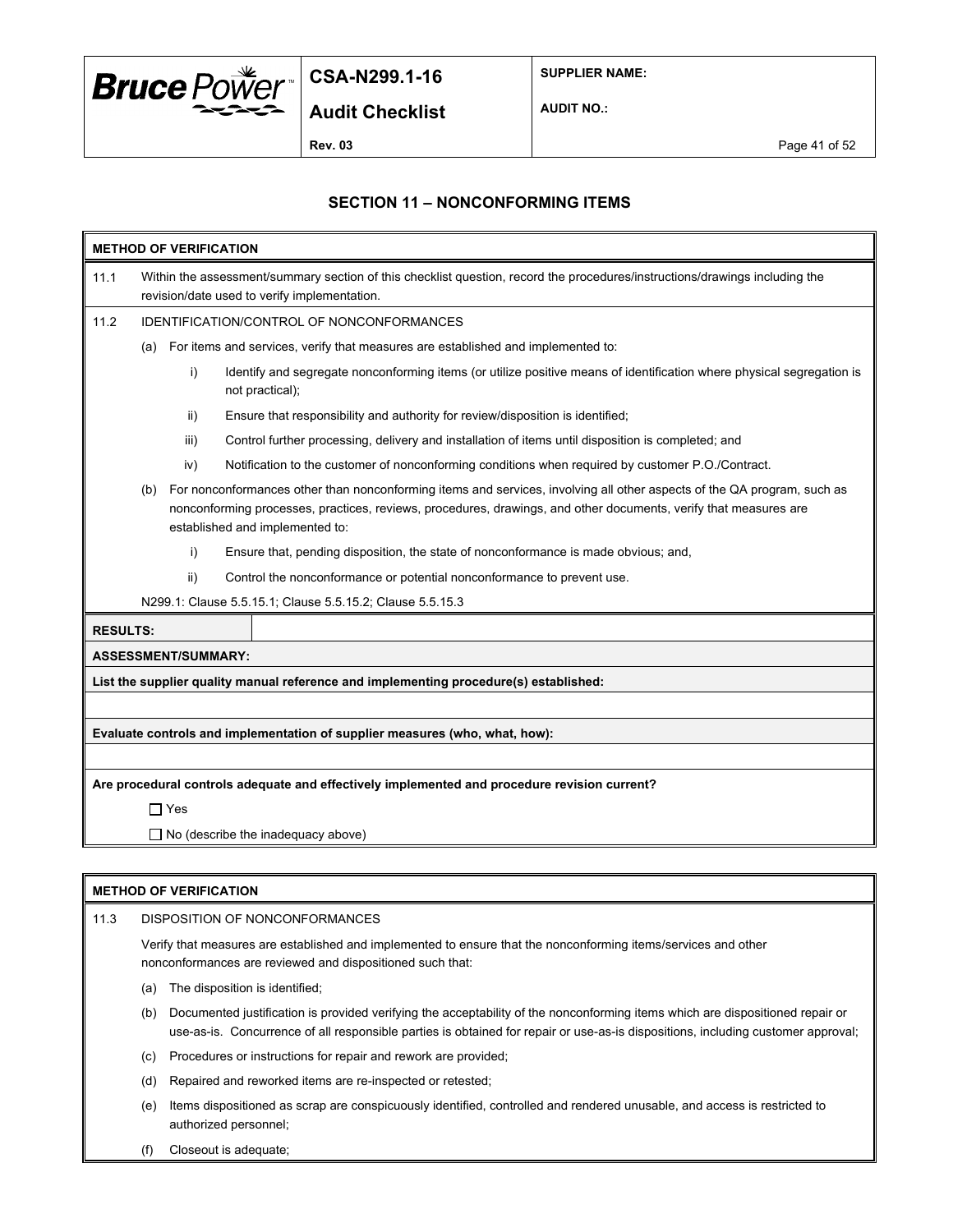

**Audit Checklist**

**SUPPLIER NAME:**

**AUDIT NO.:**

**Rev. 03** Page 42 of 52

#### **SECTION 11 – NONCONFORMING ITEMS**

- (g) Significant nonconformances are analyzed, and recurring nonconformances are trended to determine if they are systemic. Cause analysis performed as determined by supplier, and results reports to management for inclusion in the Management Review;
- (h) Customer is notified promptly if a nonconformance which might impact the design or functionality of an item or service is detected after delivery of an item; and,
- (i) Where a nonconformance is due to a sub-supplier, the sub-supplier is notified and corrective action taken. Evaluate and obtain agreement on the sub-supplier's proposed disposition and corrective actions taken where required by the purchase order/contract.

NOTE: Technical reviews for disposition involve representatives from all pertinent functions, including the QA function.

NOTE: Document NCR Numbers of items reviewed under the Assessment/Summary.

N299.1: Clause 5.5.5.2 d); Clause 5.5.5.4 d); Clause 5.5.7.1 c), d); Clause 5.5.15.1; Clause 5.5.15.2; Clause 5.5.15.3

**RESULTS:**

#### **ASSESSMENT/SUMMARY:**

**List the supplier quality manual reference and implementing procedure(s) established:**

**Evaluate controls and implementation of supplier measures (who, what, how):**

**Are procedural controls adequate and effectively implemented and procedure revision current?**

Yes

 $\Box$  No (describe the inadequacy above)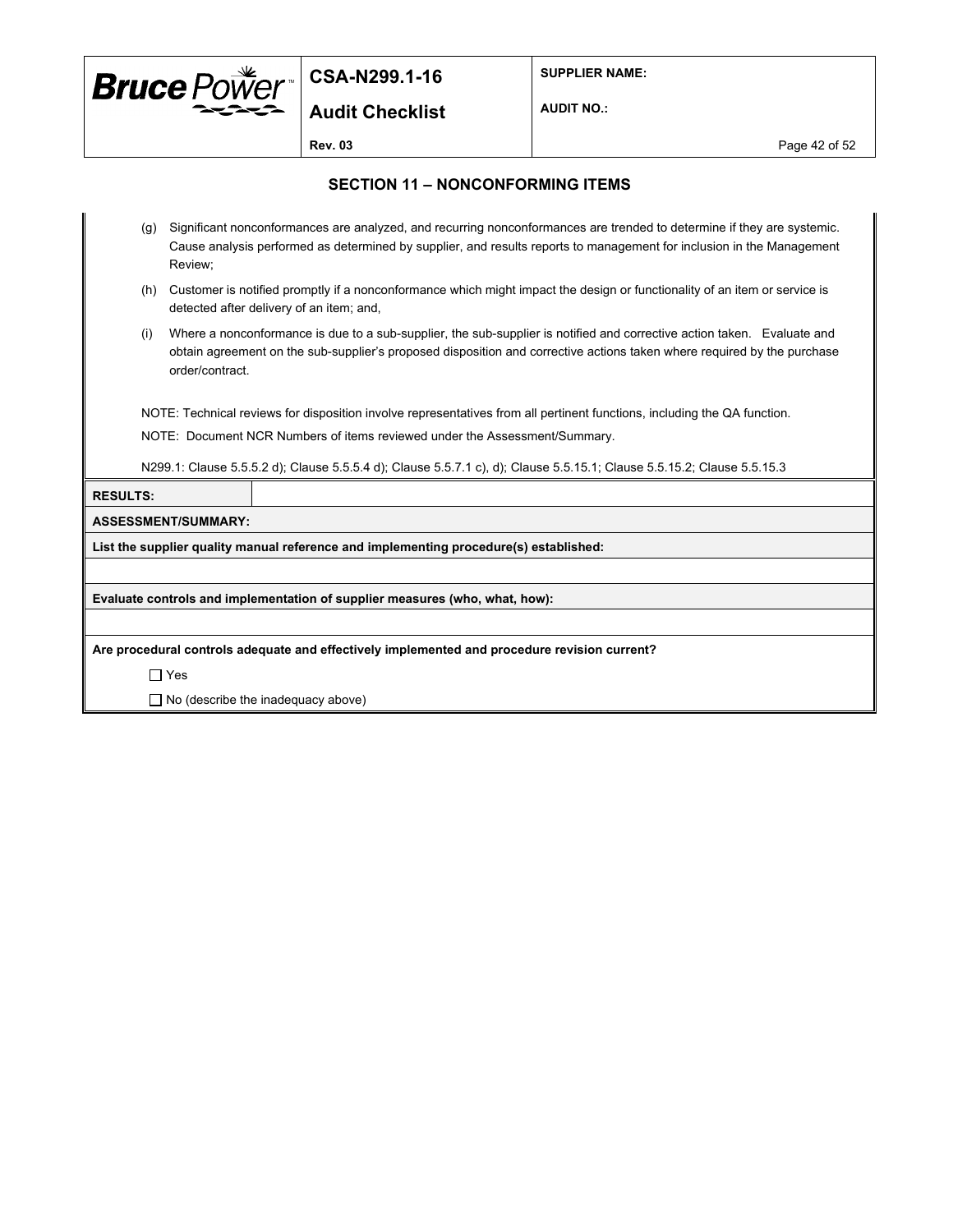

**SUPPLIER NAME:**

**AUDIT NO.:**

**Audit Checklist**

**Rev. 03** Page 43 of 52

### **SECTION 12 – INTERNAL AUDITS**

| <b>METHOD OF VERIFICATION</b>                                               |                                                                                                                                                                             |                                                                                                                                                                                                                                                                                                                                                                                                                                                                     |  |  |
|-----------------------------------------------------------------------------|-----------------------------------------------------------------------------------------------------------------------------------------------------------------------------|---------------------------------------------------------------------------------------------------------------------------------------------------------------------------------------------------------------------------------------------------------------------------------------------------------------------------------------------------------------------------------------------------------------------------------------------------------------------|--|--|
| 12.1                                                                        | Within the assessment/summary section of this checklist question, record the procedures/instructions/drawings including the<br>revision/date used to verify implementation. |                                                                                                                                                                                                                                                                                                                                                                                                                                                                     |  |  |
| 12.2                                                                        |                                                                                                                                                                             | <b>INTERNAL AUDITS</b>                                                                                                                                                                                                                                                                                                                                                                                                                                              |  |  |
|                                                                             |                                                                                                                                                                             | Verify that measures are established and implemented to ensure a comprehensive system of planned and periodic internal audits.<br>Verify the following:                                                                                                                                                                                                                                                                                                             |  |  |
|                                                                             |                                                                                                                                                                             | (a) Audits are conducted in accordance with an audit schedule in a manner to provide coverage and co-ordination with ongoing<br>activities, taking into account the status and importance of the activity. Supplemental audits should be performed on specific<br>elements or areas of concern when applicable;                                                                                                                                                     |  |  |
|                                                                             |                                                                                                                                                                             | (b) An audit plan is prepared for each audit;                                                                                                                                                                                                                                                                                                                                                                                                                       |  |  |
|                                                                             | (c)                                                                                                                                                                         | Audits are conducted utilizing procedures and checklists;                                                                                                                                                                                                                                                                                                                                                                                                           |  |  |
|                                                                             | (d)                                                                                                                                                                         | An audit report is prepared for each audit; and,                                                                                                                                                                                                                                                                                                                                                                                                                    |  |  |
|                                                                             | (e)                                                                                                                                                                         | Appropriate follow-up action is taken on corrective actions to address identified audit findings.                                                                                                                                                                                                                                                                                                                                                                   |  |  |
|                                                                             |                                                                                                                                                                             |                                                                                                                                                                                                                                                                                                                                                                                                                                                                     |  |  |
|                                                                             | NOTE:                                                                                                                                                                       |                                                                                                                                                                                                                                                                                                                                                                                                                                                                     |  |  |
|                                                                             | (b)                                                                                                                                                                         | The Audit Plan must define what is to be audited, including the audit scope, requirements, and activities to be audited;<br>assignments of those performing the quality audits; the applicable documents and written procedures or checklists; the method<br>of reporting findings and recommendations; the person(s) to who the findings and recommendations are to be reported; and<br>the means for having corrective actions decided, implemented and verified. |  |  |
|                                                                             | (c)                                                                                                                                                                         | Objective evidence must be documented to the depth necessary to support audit results.                                                                                                                                                                                                                                                                                                                                                                              |  |  |
|                                                                             | (d)                                                                                                                                                                         | The Audit Report must identify the audit scope, the auditors and persons contacted; a summary of the audit results including a<br>statement on the effectiveness of the elements audited; each reported adverse audit finding; and the corrective action<br>requests.                                                                                                                                                                                               |  |  |
|                                                                             |                                                                                                                                                                             | N299.1: Clause 5.5.20.1                                                                                                                                                                                                                                                                                                                                                                                                                                             |  |  |
| <b>RESULTS:</b>                                                             |                                                                                                                                                                             |                                                                                                                                                                                                                                                                                                                                                                                                                                                                     |  |  |
|                                                                             |                                                                                                                                                                             | ASSESSMENT/SUMMARY: (Document observations on Figure 12)                                                                                                                                                                                                                                                                                                                                                                                                            |  |  |
|                                                                             |                                                                                                                                                                             | List the supplier quality manual reference and implementing procedure(s) established:                                                                                                                                                                                                                                                                                                                                                                               |  |  |
|                                                                             |                                                                                                                                                                             |                                                                                                                                                                                                                                                                                                                                                                                                                                                                     |  |  |
| Evaluate controls and implementation of supplier measures (who, what, how): |                                                                                                                                                                             |                                                                                                                                                                                                                                                                                                                                                                                                                                                                     |  |  |
|                                                                             |                                                                                                                                                                             |                                                                                                                                                                                                                                                                                                                                                                                                                                                                     |  |  |
|                                                                             |                                                                                                                                                                             | Are procedural controls adequate and effectively implemented and procedure revision current?                                                                                                                                                                                                                                                                                                                                                                        |  |  |
|                                                                             | $\Box$ Yes                                                                                                                                                                  |                                                                                                                                                                                                                                                                                                                                                                                                                                                                     |  |  |
|                                                                             | $\Box$ No (describe the inadequacy above)                                                                                                                                   |                                                                                                                                                                                                                                                                                                                                                                                                                                                                     |  |  |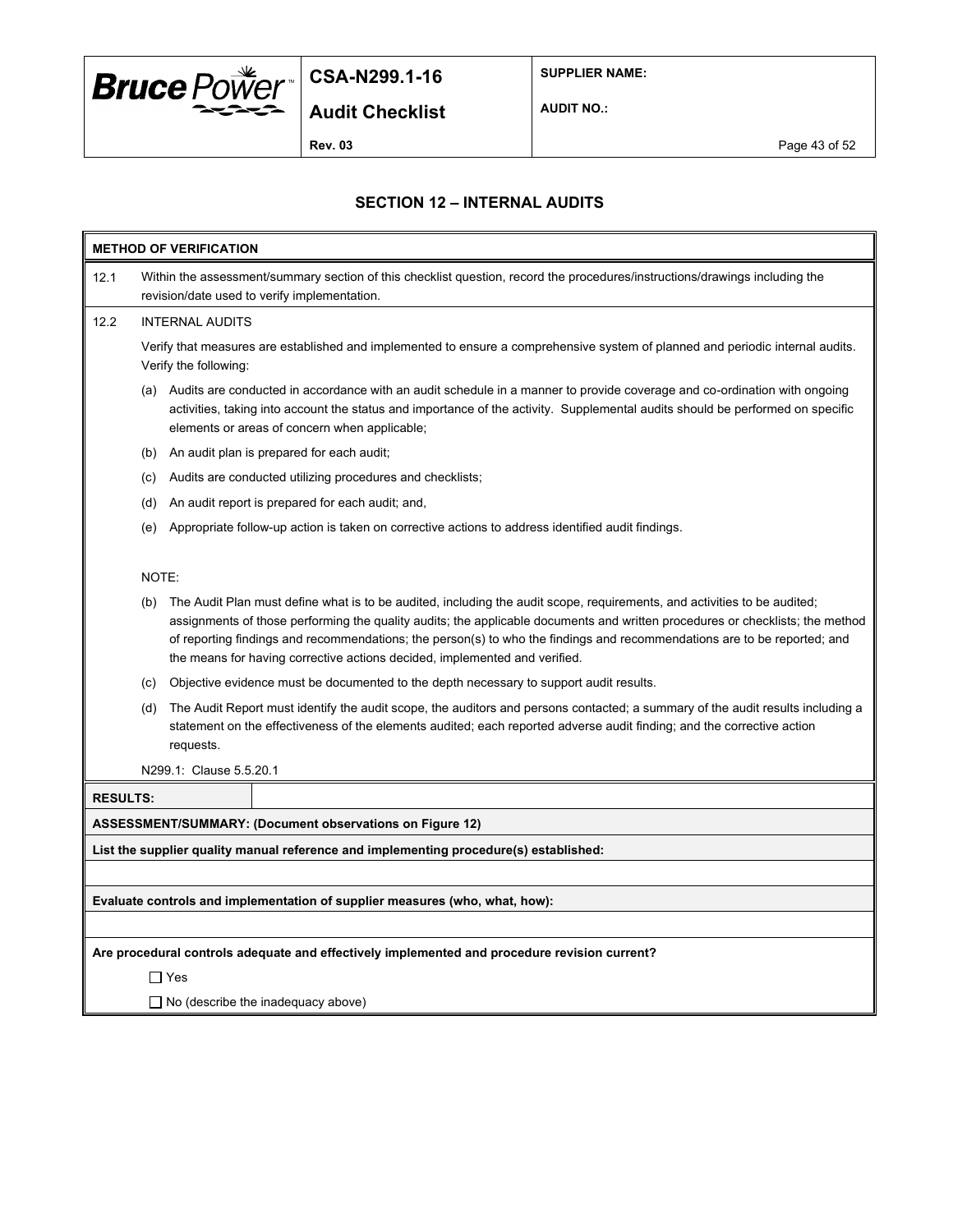

**SUPPLIER NAME:**

**Audit Checklist**

**AUDIT NO.:**

**Rev. 03** Page 44 of 52

| <b>METHOD OF VERIFICATION</b>                                                                |                                           |                                                                                                                                                                                                                 |  |  |
|----------------------------------------------------------------------------------------------|-------------------------------------------|-----------------------------------------------------------------------------------------------------------------------------------------------------------------------------------------------------------------|--|--|
| 12.3                                                                                         |                                           | INTERNAL AUDIT PROGRAM EFFECTIVENESS                                                                                                                                                                            |  |  |
|                                                                                              |                                           | Verify the overall effectiveness of the internal audit process by review of previous internal audits and comparing the results/issues<br>identified in these audits with the results of this Bruce Power audit. |  |  |
|                                                                                              | N299.1: Clause 5.5.20.1                   |                                                                                                                                                                                                                 |  |  |
| <b>RESULTS:</b>                                                                              |                                           |                                                                                                                                                                                                                 |  |  |
|                                                                                              | <b>ASSESSMENT/SUMMARY:</b>                |                                                                                                                                                                                                                 |  |  |
|                                                                                              |                                           | List the supplier quality manual reference and implementing procedure(s) established:                                                                                                                           |  |  |
|                                                                                              |                                           |                                                                                                                                                                                                                 |  |  |
| Evaluate controls and implementation of supplier measures (who, what, how):                  |                                           |                                                                                                                                                                                                                 |  |  |
|                                                                                              |                                           |                                                                                                                                                                                                                 |  |  |
| Are procedural controls adequate and effectively implemented and procedure revision current? |                                           |                                                                                                                                                                                                                 |  |  |
|                                                                                              | $\Box$ Yes                                |                                                                                                                                                                                                                 |  |  |
|                                                                                              | $\Box$ No (describe the inadequacy above) |                                                                                                                                                                                                                 |  |  |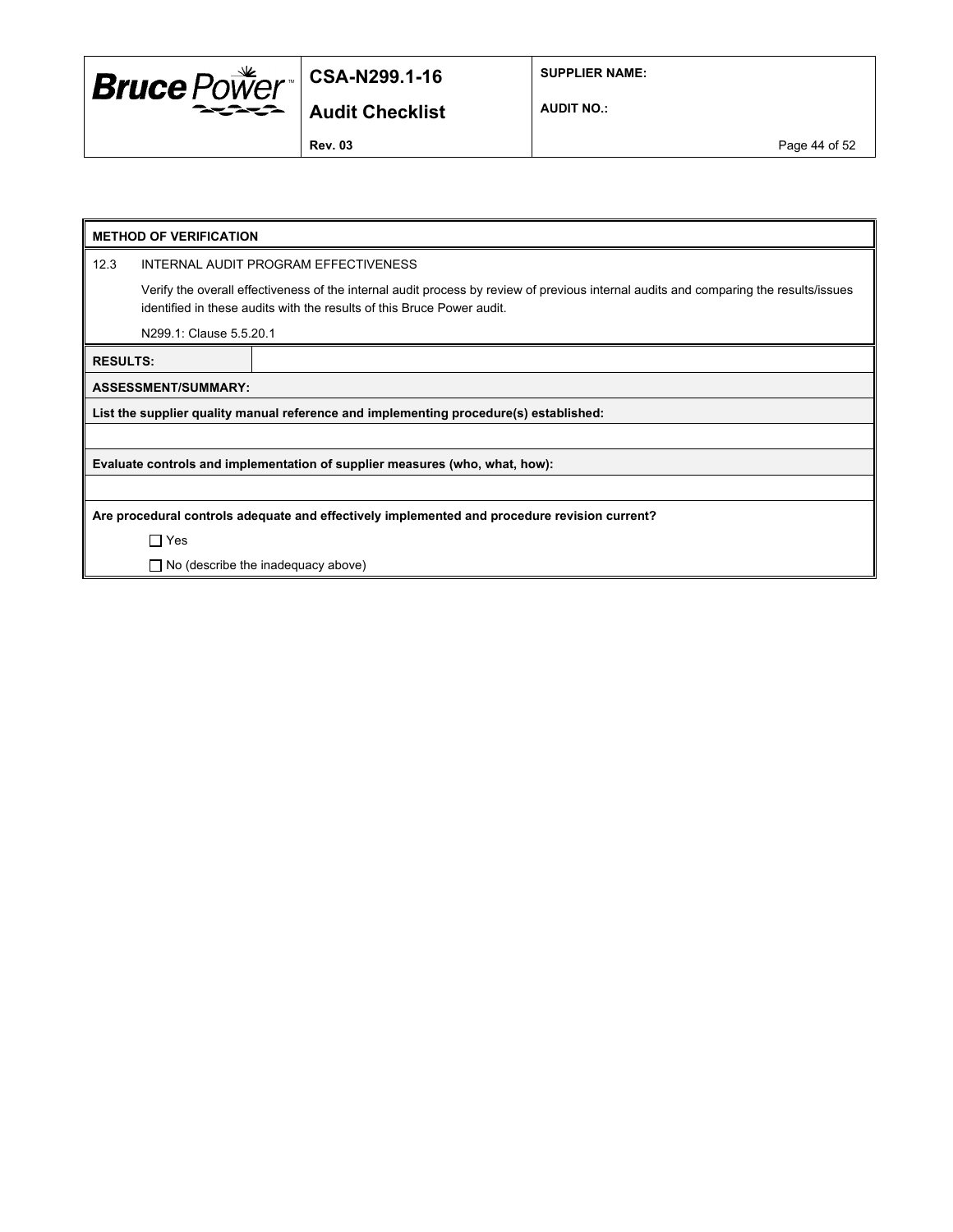

**SUPPLIER NAME:**

**AUDIT NO.:**

**Rev. 03** Page 45 of 52

## **SECTION 12 – INTERNAL AUDITS**

#### **(Figure 12)**

| AUDIT SCOPE<br>AND<br>DATE | AUDITOR(S) | NUMBER OF<br><b>DEFICIENCIES &amp;</b><br><b>STATUS</b><br>(OPEN/CLOSED) | CORRECTIVE ACTION<br><b>VERIFICATION METHOD</b> |
|----------------------------|------------|--------------------------------------------------------------------------|-------------------------------------------------|
|                            |            |                                                                          |                                                 |
| $*12.2$                    | $*12.2$    | $*12.2$                                                                  | $*12.2$                                         |
|                            |            |                                                                          |                                                 |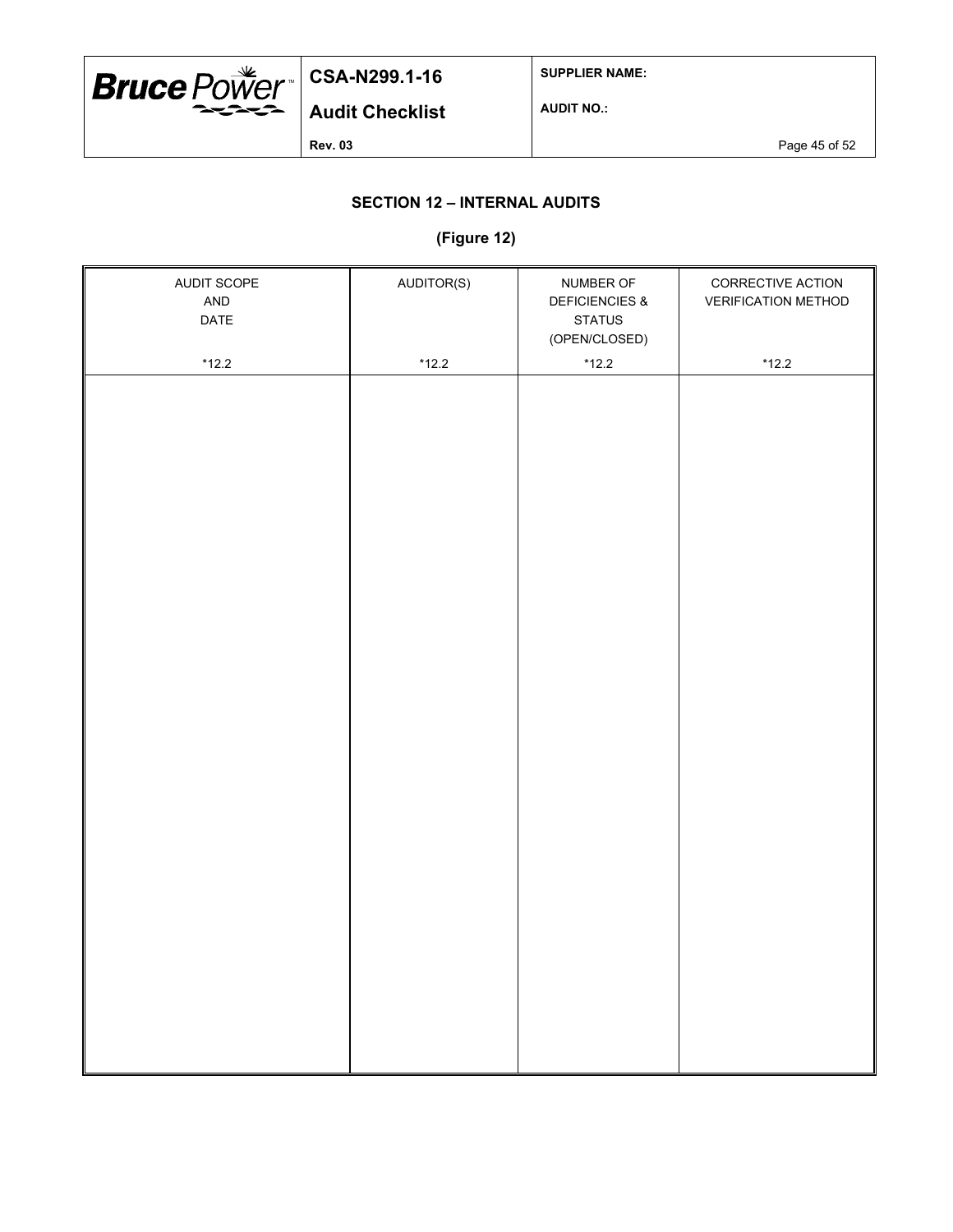

**SUPPLIER NAME:**

**AUDIT NO.:**

**Audit Checklist**

**Rev. 03** Page 46 of 52

### **SECTION 13 – CORRECTIVE ACTION**

| <b>METHOD OF VERIFICATION</b> |                                                                                                                                                                                           |  |  |  |
|-------------------------------|-------------------------------------------------------------------------------------------------------------------------------------------------------------------------------------------|--|--|--|
| 13.1                          | Within the assessment/summary section of this checklist question, record the procedures/instructions/drawings including the<br>revision/date used to verify implementation.               |  |  |  |
| 13.2                          | <b>CORRECTIVE ACTIONS</b>                                                                                                                                                                 |  |  |  |
|                               | Verify that measures are established and implemented to assure that potential conditions or conditions adverse to quality are<br>promptly identified and corrected. Verify the following: |  |  |  |
|                               | Potential conditions or conditions adverse to quality are identified and documented;<br>(a)                                                                                               |  |  |  |
|                               | The need for prompt actions to mitigate risk and implement corrective actions is determined;<br>(b)                                                                                       |  |  |  |
|                               | The significance of the condition is determined and classified and the extent of cause analysis identified. When applicable, the<br>(c)<br>cause analysis is documented;                  |  |  |  |
|                               | Corrective actions to eliminate the cause and preclude the recurrence of the condition are planned and completed;<br>(d)                                                                  |  |  |  |
|                               | Follow-up performed to verify that corrective actions taken are effective; and,<br>(e)                                                                                                    |  |  |  |
|                               | The causes of the conditions and the corrective actions are reported regularly to management, and if requested, to the<br>(f)<br>customer.                                                |  |  |  |
|                               | NOTE: Document CAR Numbers of items under the Assessment/Summary.<br>N299.1: Clause 5.5.16                                                                                                |  |  |  |
|                               | <b>RESULTS:</b>                                                                                                                                                                           |  |  |  |
|                               | ASSESSMENT/SUMMARY:                                                                                                                                                                       |  |  |  |
|                               | List the supplier quality manual reference and implementing procedure(s) established:                                                                                                     |  |  |  |
|                               |                                                                                                                                                                                           |  |  |  |
|                               | Evaluate controls and implementation of supplier measures (who, what, how):                                                                                                               |  |  |  |
|                               |                                                                                                                                                                                           |  |  |  |
|                               | Are procedural controls adequate and effectively implemented and procedure revision current?                                                                                              |  |  |  |
|                               | $\Box$ Yes                                                                                                                                                                                |  |  |  |
|                               | $\Box$ No (describe the inadequacy above)                                                                                                                                                 |  |  |  |
|                               |                                                                                                                                                                                           |  |  |  |

|                                                                            | <b>METHOD OF VERIFICATION</b>                                                         |                                                                                                                                                                                                                                                          |  |  |  |
|----------------------------------------------------------------------------|---------------------------------------------------------------------------------------|----------------------------------------------------------------------------------------------------------------------------------------------------------------------------------------------------------------------------------------------------------|--|--|--|
| 13.3                                                                       | <b>CUSTOMER IDENTIFIED DEFICIENCIES</b>                                               |                                                                                                                                                                                                                                                          |  |  |  |
|                                                                            |                                                                                       | Verify that deficiencies identified/reported by customers (e.g. Supplier Corrective Action Requests, receipt inspection rejections, site<br>non-conformances, etc.) are adequately addressed and documented in the supplier's corrective action program. |  |  |  |
| NOTE: Document CAR numbers of items reviewed under the Assessment/Summary. |                                                                                       |                                                                                                                                                                                                                                                          |  |  |  |
|                                                                            | N299.1: Clause 5.5.16(c)                                                              |                                                                                                                                                                                                                                                          |  |  |  |
|                                                                            | <b>RESULTS:</b>                                                                       |                                                                                                                                                                                                                                                          |  |  |  |
|                                                                            | <b>ASSESSMENT/SUMMARY:</b>                                                            |                                                                                                                                                                                                                                                          |  |  |  |
|                                                                            | List the supplier quality manual reference and implementing procedure(s) established: |                                                                                                                                                                                                                                                          |  |  |  |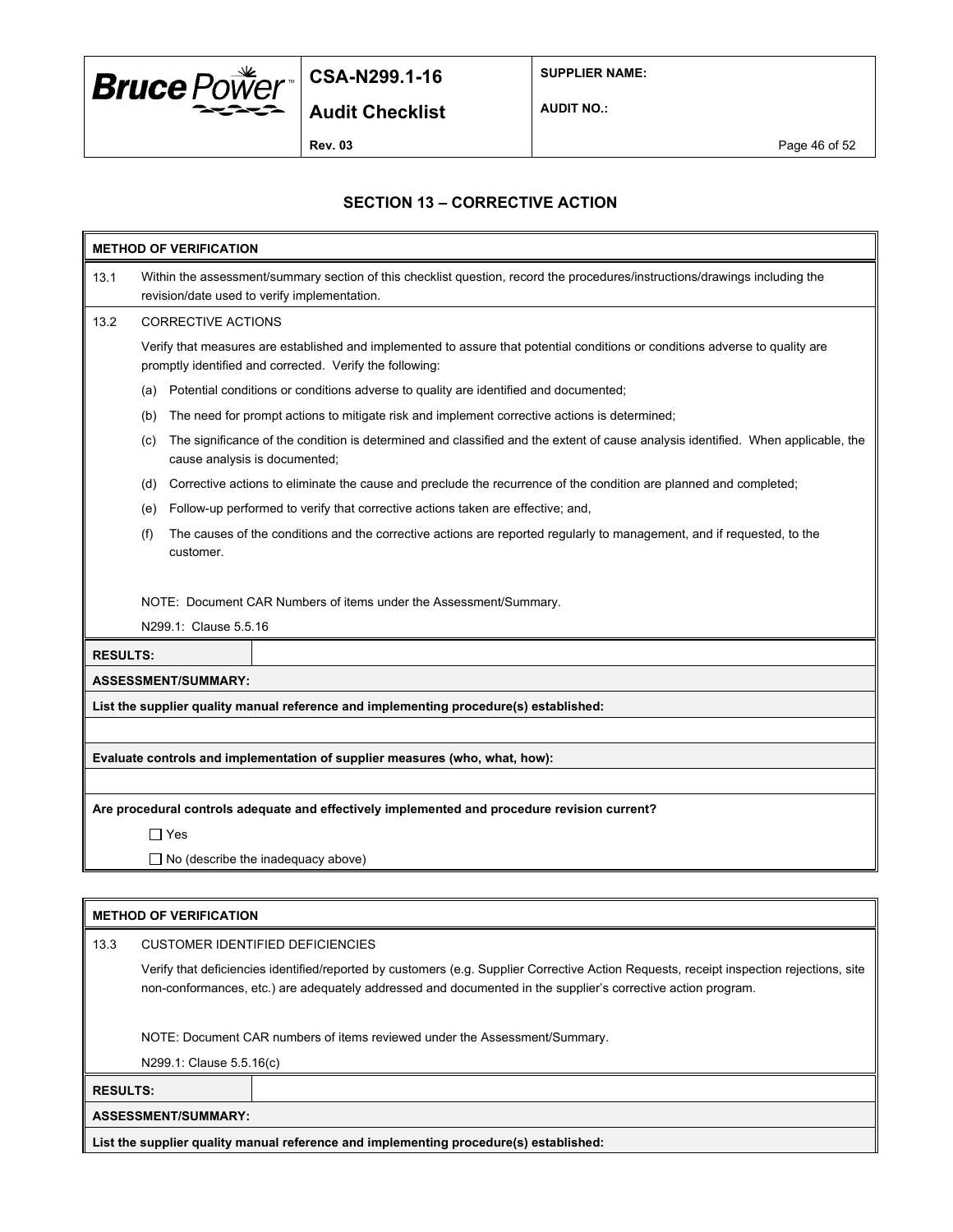

**SUPPLIER NAME:**

**Audit Checklist**

**AUDIT NO.:**

**Rev. 03** Page 47 of 52

#### **SECTION 13 – CORRECTIVE ACTION**

**Evaluate controls and implementation of supplier measures (who, what, how):**

**Are procedural controls adequate and effectively implemented and procedure revision current?**

 $\Box$  Yes

□ No (describe the inadequacy above)

|                 | <b>METHOD OF VERIFICATION</b>                                                                |                                                                                                                                                                                        |  |
|-----------------|----------------------------------------------------------------------------------------------|----------------------------------------------------------------------------------------------------------------------------------------------------------------------------------------|--|
| 13.4            | CORRECTIVE ACTION PROGRAM EFFECTIVENESS                                                      |                                                                                                                                                                                        |  |
|                 |                                                                                              | Verify the overall effectiveness of the corrective action process based upon the following:                                                                                            |  |
|                 | (a)                                                                                          | Evaluate the adequacy of actions taken to prevent recurrence for any previously identified nonconformance; and,                                                                        |  |
|                 | (b)                                                                                          | Review the adequacy of corrective actions taken as a result of the issues identified during the last Bruce Power audit (if<br>applicable) to determine if there are any repeat issues. |  |
|                 |                                                                                              |                                                                                                                                                                                        |  |
|                 | N299.1 Clause 5.5.16(d)(e)                                                                   |                                                                                                                                                                                        |  |
| <b>RESULTS:</b> |                                                                                              |                                                                                                                                                                                        |  |
|                 | <b>ASSESSMENT/SUMMARY:</b>                                                                   |                                                                                                                                                                                        |  |
|                 | List the supplier quality manual reference and implementing procedure(s) established:        |                                                                                                                                                                                        |  |
|                 |                                                                                              |                                                                                                                                                                                        |  |
|                 |                                                                                              | Evaluate controls and implementation of supplier measures (who, what, how):                                                                                                            |  |
|                 |                                                                                              |                                                                                                                                                                                        |  |
|                 | Are procedural controls adequate and effectively implemented and procedure revision current? |                                                                                                                                                                                        |  |
|                 | $\Box$ Yes                                                                                   |                                                                                                                                                                                        |  |
|                 |                                                                                              | $\Box$ No (describe the inadequacy above)                                                                                                                                              |  |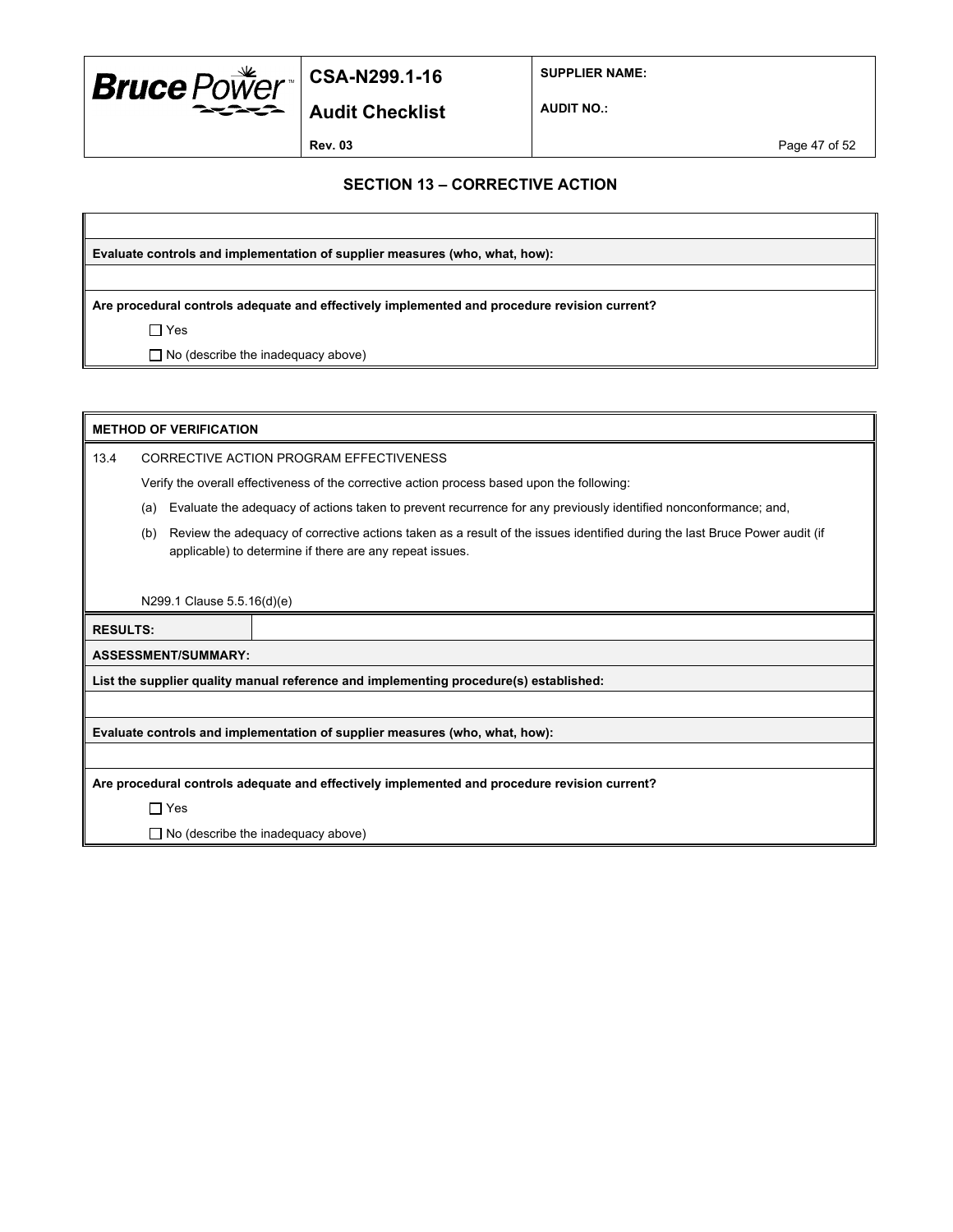

**SUPPLIER NAME:**

**AUDIT NO.:**

**Rev. 03** Page 48 of 52

### **SECTION 14 - TRAINING/CERTIFICATION**

| <b>METHOD OF VERIFICATION</b>                                               |                                                                                                                                                                                                                                                                                                                                                                       |                                                                                                                                                                                                                                                              |  |  |  |
|-----------------------------------------------------------------------------|-----------------------------------------------------------------------------------------------------------------------------------------------------------------------------------------------------------------------------------------------------------------------------------------------------------------------------------------------------------------------|--------------------------------------------------------------------------------------------------------------------------------------------------------------------------------------------------------------------------------------------------------------|--|--|--|
| 14.1                                                                        | Within the assessment/summary section of this checklist question, record the procedures/instructions/drawings including the<br>revision/date used to verify implementation.                                                                                                                                                                                           |                                                                                                                                                                                                                                                              |  |  |  |
| 14.2                                                                        | <b>GENERAL PERSONNEL TRAINING/QUALIFICATION</b>                                                                                                                                                                                                                                                                                                                       |                                                                                                                                                                                                                                                              |  |  |  |
|                                                                             | Verify that measures are established and implemented to ensure that personnel who perform activities affecting quality are aware of<br>their general responsibilities and been indoctrinated in their job responsibilities, authority, safety culture (with respect to their roles in<br>the QA program, and company policies and procedures). Verify that following: |                                                                                                                                                                                                                                                              |  |  |  |
|                                                                             | (a)<br>proficiency required for personnel who have an impact on quality;                                                                                                                                                                                                                                                                                              | Job descriptions, or equivalent, have been developed showing the necessary education, prerequisite skills, experience and                                                                                                                                    |  |  |  |
|                                                                             | General indoctrination of the QA program to personnel has been provided;<br>(b)                                                                                                                                                                                                                                                                                       |                                                                                                                                                                                                                                                              |  |  |  |
|                                                                             | (c)<br>and maintain proficiency;                                                                                                                                                                                                                                                                                                                                      | Personnel have been evaluated to determine their knowledge of the training objectives and requirements of applicable codes,<br>standards, specifications and on-the-job training provided if direct hands-on applications or experience is needed to achieve |  |  |  |
|                                                                             | Personnel are qualified prior to performing work;<br>(d)                                                                                                                                                                                                                                                                                                              |                                                                                                                                                                                                                                                              |  |  |  |
|                                                                             | (e)<br>continued competence; and,                                                                                                                                                                                                                                                                                                                                     | Competencies of personnel are maintained for their roles and responsibilities, taking into account changes in technology,<br>methods, or job responsibilities. Reviews of personnel competencies are reviewed at predetermined intervals to very             |  |  |  |
|                                                                             | (f)                                                                                                                                                                                                                                                                                                                                                                   | Personnel developing the training needs analysis, expectations and programs and delivering the training are qualified.                                                                                                                                       |  |  |  |
|                                                                             | NOTE:<br>Evidence to be obtained from Sections 2, 5, 7, 8 and 12                                                                                                                                                                                                                                                                                                      |                                                                                                                                                                                                                                                              |  |  |  |
|                                                                             | training provided commensurate with the scope, complexity and importance of the activities.                                                                                                                                                                                                                                                                           | NOTE: The training program must be documented and the process and methods that will be utilized for training identified and                                                                                                                                  |  |  |  |
|                                                                             | N299.1: Clause 5.2.6.1; Clause 5.2.6.2; Clause 5.2.6.3                                                                                                                                                                                                                                                                                                                |                                                                                                                                                                                                                                                              |  |  |  |
| <b>RESULTS:</b>                                                             |                                                                                                                                                                                                                                                                                                                                                                       |                                                                                                                                                                                                                                                              |  |  |  |
|                                                                             | ASSESSMENT/SUMMARY: (Document observations on Figure 14)                                                                                                                                                                                                                                                                                                              |                                                                                                                                                                                                                                                              |  |  |  |
|                                                                             | List the supplier quality manual reference and implementing procedure(s) established:                                                                                                                                                                                                                                                                                 |                                                                                                                                                                                                                                                              |  |  |  |
|                                                                             |                                                                                                                                                                                                                                                                                                                                                                       |                                                                                                                                                                                                                                                              |  |  |  |
| Evaluate controls and implementation of supplier measures (who, what, how): |                                                                                                                                                                                                                                                                                                                                                                       |                                                                                                                                                                                                                                                              |  |  |  |
|                                                                             |                                                                                                                                                                                                                                                                                                                                                                       |                                                                                                                                                                                                                                                              |  |  |  |
|                                                                             | Are procedural controls adequate and effectively implemented and procedure revision current?                                                                                                                                                                                                                                                                          |                                                                                                                                                                                                                                                              |  |  |  |
|                                                                             | ∏ Yes                                                                                                                                                                                                                                                                                                                                                                 |                                                                                                                                                                                                                                                              |  |  |  |
|                                                                             | $\Box$ No (describe the inadequacy above)                                                                                                                                                                                                                                                                                                                             |                                                                                                                                                                                                                                                              |  |  |  |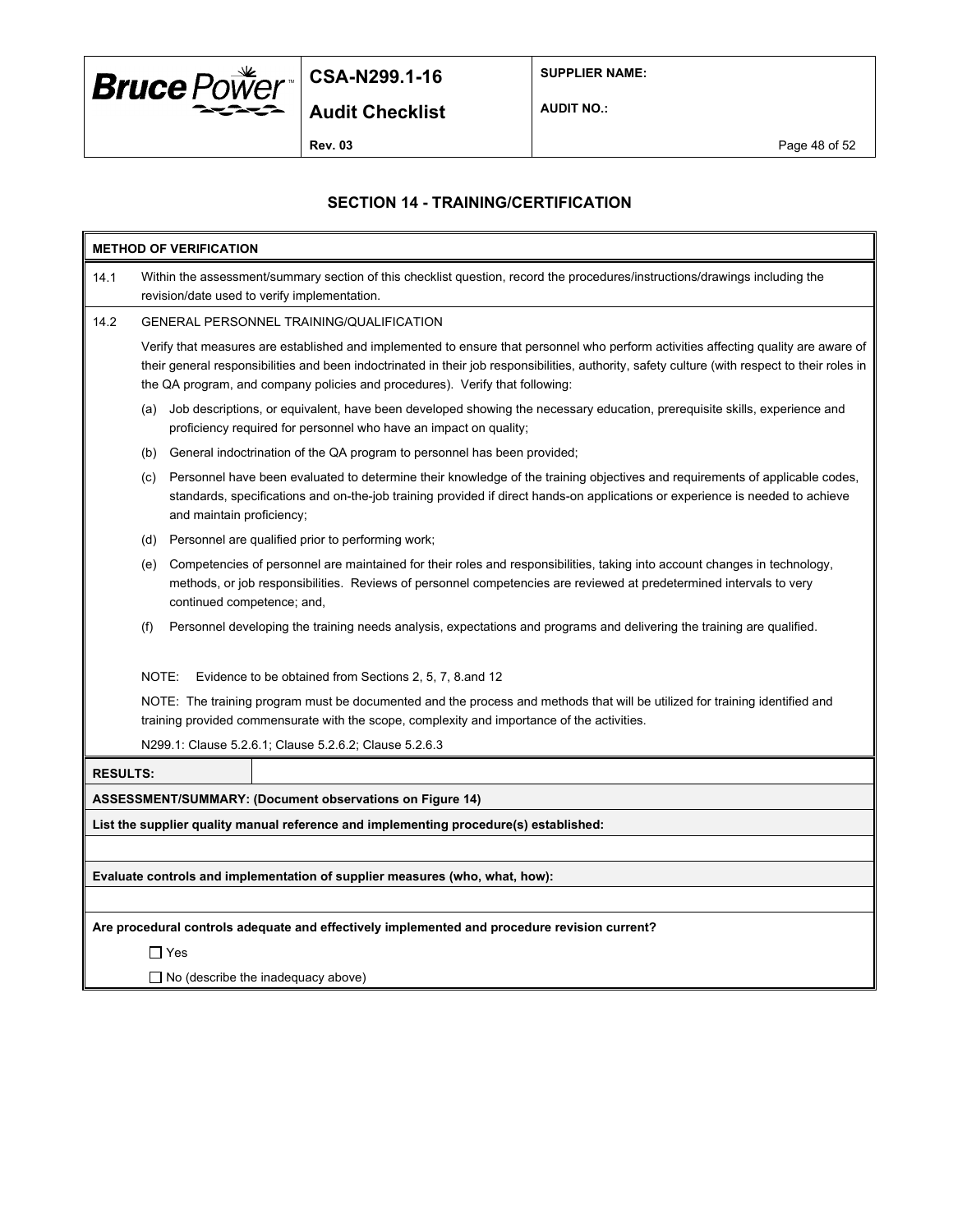

**SUPPLIER NAME:**

**AUDIT NO.:**

**Rev. 03** Page 49 of 52

|                 | <b>METHOD OF VERIFICATION</b>                                                                                                                                                                                                                                                                                                                                     |  |  |
|-----------------|-------------------------------------------------------------------------------------------------------------------------------------------------------------------------------------------------------------------------------------------------------------------------------------------------------------------------------------------------------------------|--|--|
| 14.3            | SPECIALIST PERSONNEL QUALIFICATION/CERTIFICATION                                                                                                                                                                                                                                                                                                                  |  |  |
|                 | Verify that personnel that require specialized qualifications and competencies (i.e., inspection/test personnel, auditors, calibration,<br>repair personnel, engineers) are qualified in accordance with requirements, and have certifications, as applicable, on file in<br>accordance with industry and/or supplier program requirements. Verify the following: |  |  |
|                 | Qualification and requalification requirements are defined and documented;<br>(a)                                                                                                                                                                                                                                                                                 |  |  |
|                 | Personnel are qualified prior to performing work; and,<br>(b)                                                                                                                                                                                                                                                                                                     |  |  |
|                 | Qualifications are maintained through regular reviews.<br>(c)                                                                                                                                                                                                                                                                                                     |  |  |
|                 |                                                                                                                                                                                                                                                                                                                                                                   |  |  |
|                 | NOTE: Evidence to be obtained from Section 2, 8, and 12.                                                                                                                                                                                                                                                                                                          |  |  |
|                 | NOTE: Qualification of special process (i.e. welding/NDE) personnel is evaluated in Section 7                                                                                                                                                                                                                                                                     |  |  |
|                 | NOTE: Personnel performing receipt/in-process/final inspections and tests have been provided the necessary training to perform<br>CFSI detection.                                                                                                                                                                                                                 |  |  |
|                 | N299.1: Clause 5.2.6.3                                                                                                                                                                                                                                                                                                                                            |  |  |
| <b>RESULTS:</b> |                                                                                                                                                                                                                                                                                                                                                                   |  |  |
|                 | ASSESSMENT/SUMMARY: (Document observations on Figure 14)                                                                                                                                                                                                                                                                                                          |  |  |
|                 | List the supplier quality manual reference and implementing procedure(s) established:                                                                                                                                                                                                                                                                             |  |  |
|                 |                                                                                                                                                                                                                                                                                                                                                                   |  |  |
|                 | Evaluate controls and implementation of supplier measures (who, what, how):                                                                                                                                                                                                                                                                                       |  |  |
|                 |                                                                                                                                                                                                                                                                                                                                                                   |  |  |
|                 | Are procedural controls adequate and effectively implemented and procedure revision current?                                                                                                                                                                                                                                                                      |  |  |
|                 | $\Box$ Yes                                                                                                                                                                                                                                                                                                                                                        |  |  |
|                 | $\Box$ No (describe the inadequacy above)                                                                                                                                                                                                                                                                                                                         |  |  |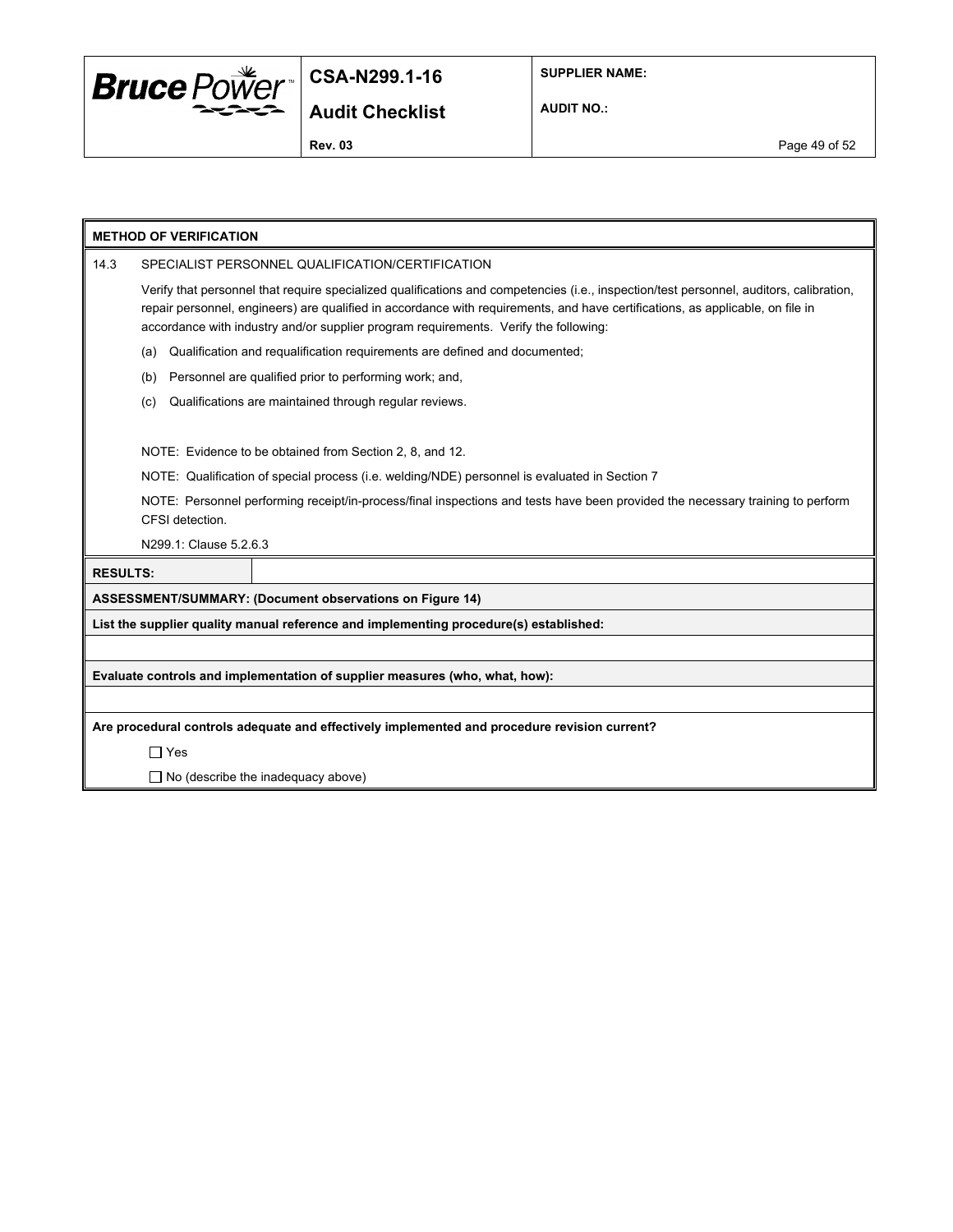

**SUPPLIER NAME:**

**AUDIT NO.:**

**Rev. 03** Page 50 of 52

### **SECTION 14 – TRAINING/CERTIFICATION**

## **(FIGURE 14 PERSONNEL INDOCTRINATION/TRAINING/QUALIFICATION)**

| NAME, AND JOB TITLE             | INDOCTRINATION AND TRAINING<br>COMPLETED? (Yes/No) | QUALIFICATION/CERTIFICATION<br>CERT. TYPE AND LEVEL |
|---------------------------------|----------------------------------------------------|-----------------------------------------------------|
| $*14.2, 14.3$                   | $*14.2$                                            | $*14.3$                                             |
|                                 |                                                    |                                                     |
|                                 |                                                    |                                                     |
|                                 |                                                    |                                                     |
|                                 |                                                    |                                                     |
|                                 |                                                    |                                                     |
|                                 |                                                    |                                                     |
|                                 |                                                    |                                                     |
|                                 |                                                    |                                                     |
|                                 |                                                    |                                                     |
|                                 |                                                    |                                                     |
|                                 |                                                    |                                                     |
|                                 |                                                    |                                                     |
|                                 |                                                    |                                                     |
|                                 |                                                    |                                                     |
|                                 |                                                    |                                                     |
|                                 |                                                    |                                                     |
|                                 |                                                    |                                                     |
|                                 |                                                    |                                                     |
|                                 |                                                    |                                                     |
|                                 |                                                    |                                                     |
|                                 |                                                    |                                                     |
|                                 |                                                    |                                                     |
|                                 |                                                    |                                                     |
|                                 |                                                    |                                                     |
|                                 |                                                    |                                                     |
|                                 |                                                    |                                                     |
|                                 |                                                    |                                                     |
| *Refers to applicable question. |                                                    |                                                     |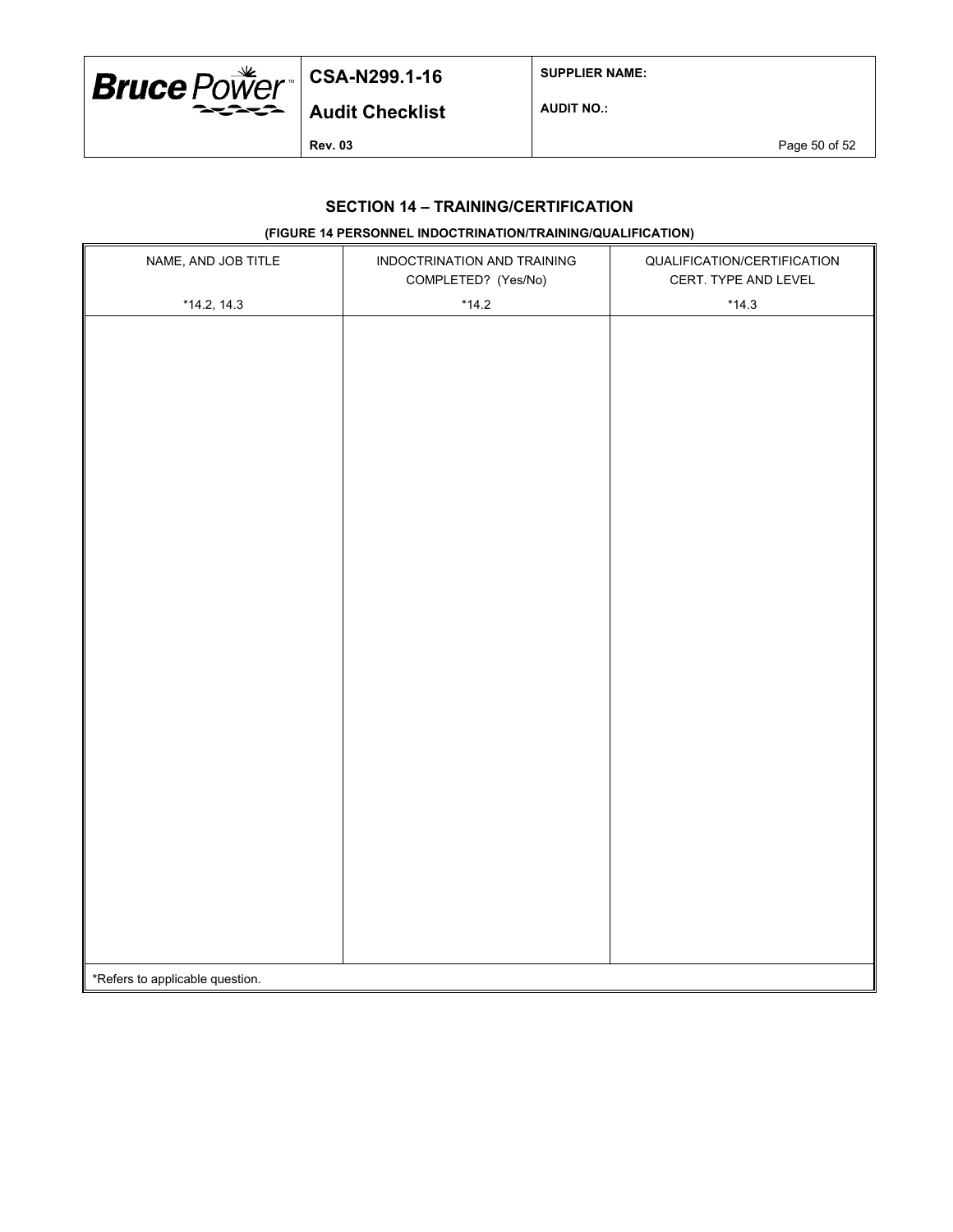

**SUPPLIER NAME:**

**AUDIT NO.:**

**Rev. 03** Page 51 of 52

### **SECTION 15 – FIELD SERVICES**

#### **METHOD OF VERIFICATION**

15.1 FIELD SERVICES

(a) Describe the field services provided by the supplier and the quality program(s) under which the services are provided.

(b) Verify the controls for these services have been evaluated in the appropriate sections of the checklist.

N299.1: Clause 5.3.1(a)(a)

**RESULTS: ASSESSMENT/SUMMARY: List the supplier quality manual reference and implementing procedure(s) established:**

**Evaluate controls and implementation of supplier measures (who, what, how):**

**Are procedural controls adequate and effectively implemented and procedure revision current?**

□ Yes

 $\Box$  No (describe the inadequacy above)